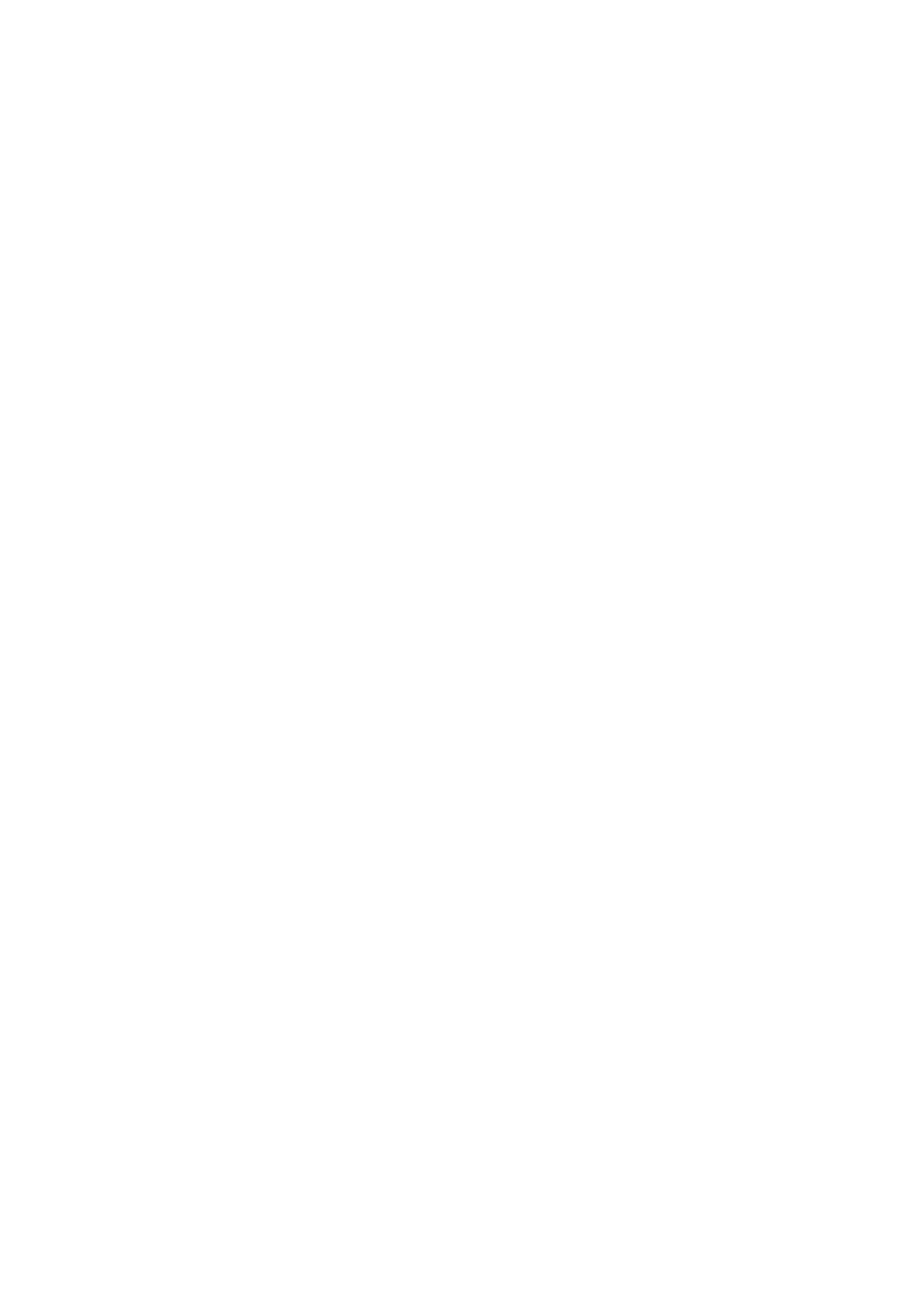### **Abstract**

<span id="page-2-0"></span>Authentication mechanisms play an important role in everyday digital interactions and allow users to prove their identity to others. Privacy-preserving Attribute-Based Credential Systems (PABCSs) allow users to authenticate by presenting their credential attributes, while multiple presentations remain unlinkable and untraceable. A revocation mechanism allows the credential issuer to revoke a credential, for example when the attributes of a user change. Verifiers can in turn determine the revocation status of the presented credential.

This thesis considers situations in which a verifier needs to determine the revocation status of a credential after the presentation. This stronger revocation level, also described as forward-looking consistency, has not been researched before in PABCSs. To address this gap, we present the PABC-FLC design, a PABCS with forward-looking consistency. Our design allows users to remain offline after presentation, without compromising on the privacy properties. To avoid an impossibility result, we introduce a new participant called the Non-Revocation Prover (NRP). The NRP facilitates a verifier in determining the revocation status of a credential, even though neither the verifier nor the issuer have to trust the NRP.

We show that our PABC-FLC design has a comparable experimental runtime to a credential system without revocation mechanism. This experiment shows our design has a runtime overhead of +20 ms (+32%) during presentation and +20 ms (+34%) during verification. Concluding that our PABC-FLC design is a feasible PABCS with forward-looking consistency, while remaining unlinkable and untraceable.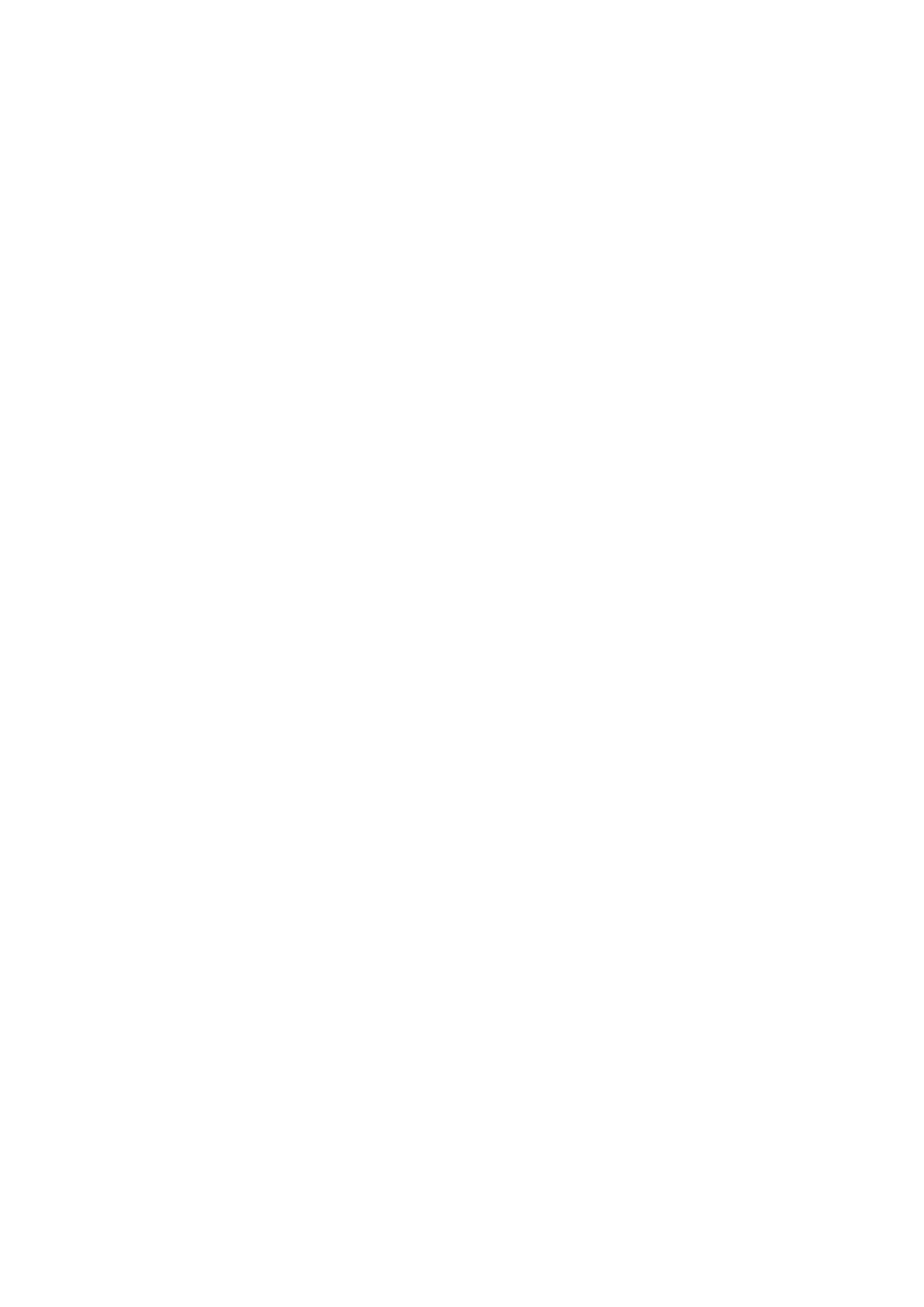## **Preface**

<span id="page-4-0"></span>Working on this thesis turned out to be a long road. I count myself fortunate that I did not have to walk it alone, but was helped by many others along the way. That is why I want to take this oppurtunity to thank those that contributed to this thesis.

First and foremost, I want to thank my supervisors Zeki, Oskar and Rieks for sticking with me throughout this process. The past year has been quite eventful, but your support, personal advice and motivating words kept me going to finish my thesis. I also want to thank Oskar and Rieks for all the insightful discussions we have had and for giving me the opportunity to work at TNO. I want to thank Zeki for his critical, but always constructive, feedback and for creating an environment where students can learn to do research.

I am grateful for the countless people that I met while working on this thesis: Bart, Ramon, Roy, Sanne, Michiel and Jan Gerrit at TNO and Bartosz, Dieuwke, Felix, Jehan, Maurits, Sandra, Sharif, Seu, Tim the TU Delft. The lunchtime walks and coffee breaks I had with all of you made this process a lot more enjoyable. A special thanks to Chiel, Seu and Bartosz for their feedback on my thesis. I also want to thank Huijuan for taking the time to review my work as a committee member.

Finally, I want to thank my family and friends for their support, as I completed this thesis and my studies.

> *C. van Bruggen Delft, November 2020*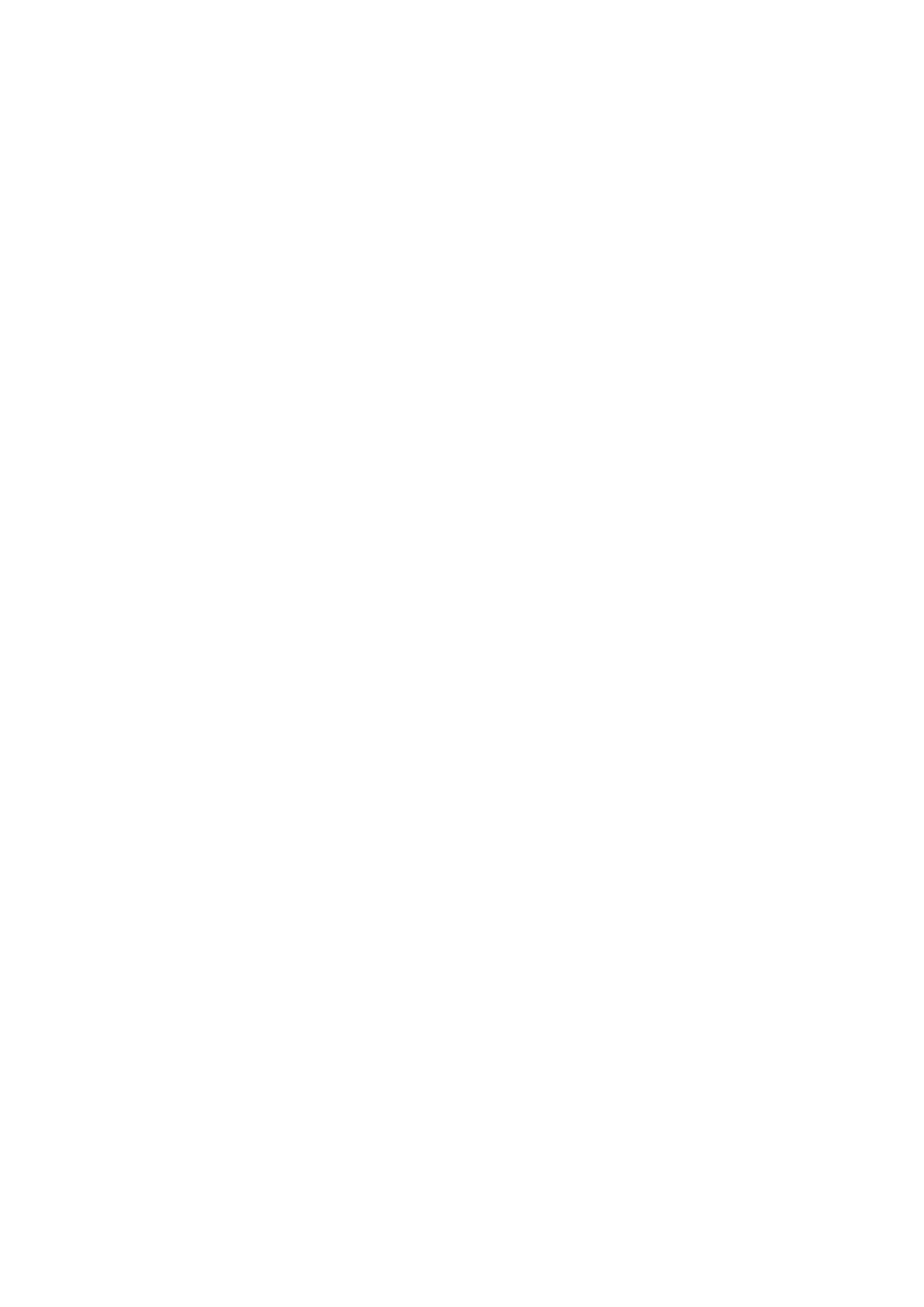## **Contents**

|         | Abstract                                                                                                                 | iii                                                               |
|---------|--------------------------------------------------------------------------------------------------------------------------|-------------------------------------------------------------------|
| Preface |                                                                                                                          | $\overline{\mathbf{V}}$                                           |
| 1       | Introduction<br>1.1<br>1.2<br>1.3<br>1.4<br>1.5                                                                          | 1<br>1<br>$\overline{2}$<br>3<br>$\overline{4}$<br>$\overline{4}$ |
| 2       | Preliminaries<br>2.1<br>2.2<br>2.3<br>2.4<br>2.5<br>Privacy-preserving Attribute-Based Credential Systems.<br>2.6<br>2.7 | $\overline{5}$<br>5<br>5<br>9<br>10<br>11<br>12<br>14             |
| 3       | Related work<br>3.1<br>Web PKI revocation mechanisms $\ldots$ , , , , , , ,<br>3.2<br>3.3<br>3.4<br>3.5<br>3.6           | 19<br>19<br>19<br>20<br>20<br>23<br>24                            |
| 4       | The PABC-FLC credential system design<br>4.1<br>4.2<br>4.2.1<br>4.2.2<br>4.2.3<br>4.2.4<br>4.2.5<br>4.2.6<br>4.2.7       | 27<br>27<br>29<br>29<br>29<br>29<br>29<br>30<br>30                |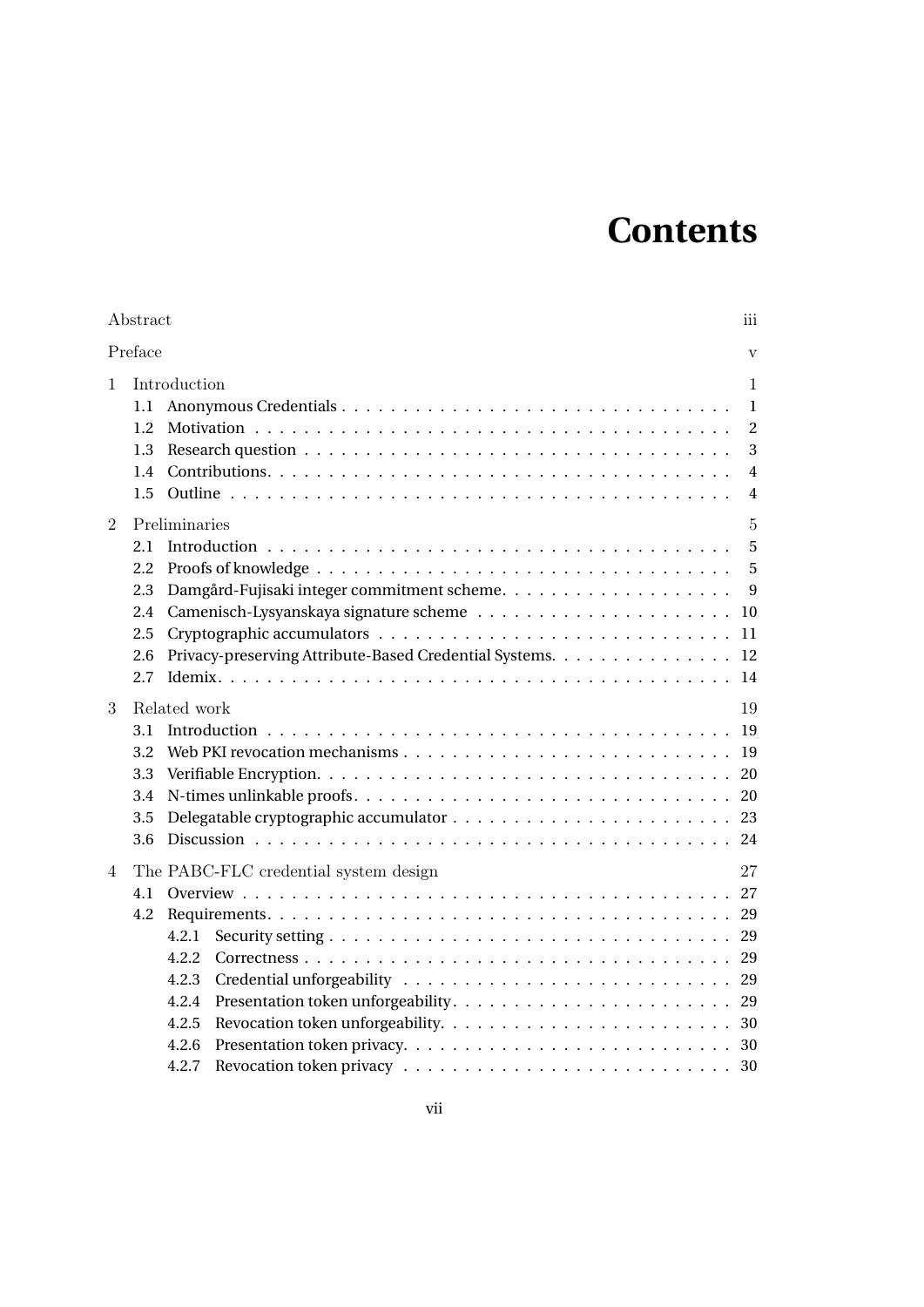|   | 4.3          |                                  |  |
|---|--------------|----------------------------------|--|
|   |              | 4.3.1                            |  |
|   |              | 4.3.2                            |  |
|   |              | 4.3.3                            |  |
|   |              | 4.3.4                            |  |
|   |              | 4.3.5                            |  |
|   |              | 4.3.6                            |  |
|   |              | 4.3.7                            |  |
|   |              | 4.3.8                            |  |
|   |              | 4.3.9                            |  |
|   |              |                                  |  |
|   | 4.4          |                                  |  |
|   |              | 4.4.1                            |  |
|   |              | 4.4.2                            |  |
|   |              | 4.4.3                            |  |
|   |              | 4.4.4                            |  |
|   |              | 4.4.5                            |  |
|   |              | 4.4.6                            |  |
|   |              | 4.4.7                            |  |
| 5 |              | Performance evaluation<br>49     |  |
|   | 5.1          |                                  |  |
|   | 5.2          |                                  |  |
|   | 5.3          |                                  |  |
|   | 5.4          |                                  |  |
|   | 5.5          |                                  |  |
|   |              |                                  |  |
| 6 |              | Discussion and future work<br>53 |  |
|   | 6.1          |                                  |  |
|   | 6.2          |                                  |  |
|   |              | A Appendix<br>59                 |  |
|   |              |                                  |  |
|   |              |                                  |  |
|   |              |                                  |  |
|   | A.2          |                                  |  |
|   |              | 65                               |  |
|   |              | Abbreviations                    |  |
|   | Bibliography | 67                               |  |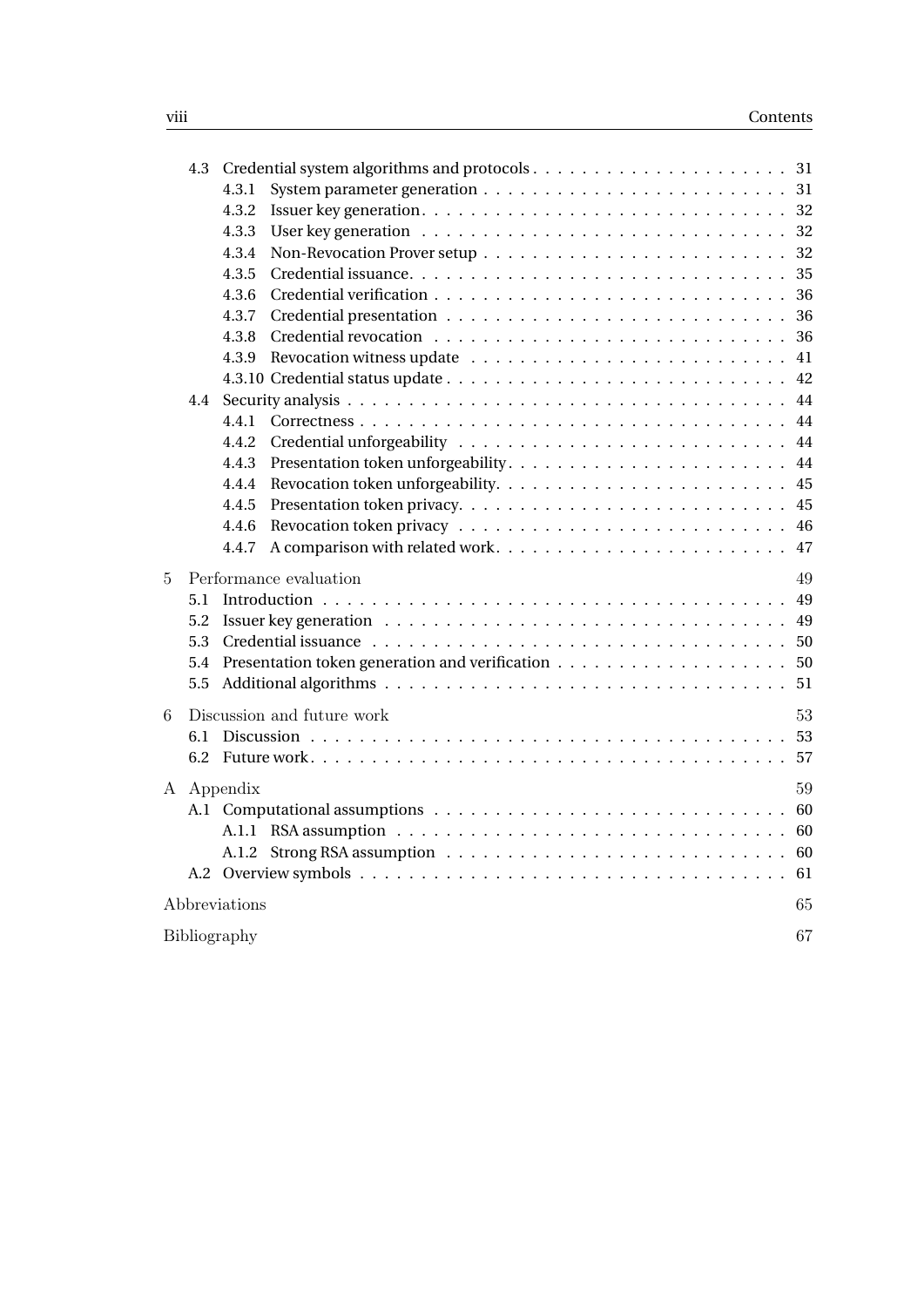# **1**

## **Introduction**

#### <span id="page-8-1"></span><span id="page-8-0"></span>**1.1. Anonymous Credentials**

The publication of David Chaums article "Security without identification" [\[23\]](#page-75-0) can be seen as the beginning of the field of *Anonymous Credentials*. A credential is a collection of attributes that describe a user. Issuing organizations can *issue* credentials to the credential users. The users can *present* their credentials to verifying organizations as a form of authentication. If both the issuer and verifier refer to the user using pseudonyms, instead of a single unique identifier, we call these *anonymous credentials*. To give an example, consider a citizen who obtains a date-of-birth credential from the government. This credential can be presented to a shop owner when buying alcohol, to prove that the buyer is of age. Because both the government and shop owner use a different pseudonym to refer to the user, they are unable to correlate the activity of the user across their organizations. At the same time these credential provide security, a credential can only be obtained from a credential issuer and can only be presented by the user that obtained it. Therefore, these credentials provide security without identification. Although we refer to these credentials as *anonymous credentials*, we will continue with the term Attribute-Based Credential (ABC). We consider this a more accurate description as the attributes revealed during a credential presentation, like a date of birth, *can* be used to uniquely identify a user. We describe the schemes and protocols that provide this functionality as a Privacy-preserving Attribute-Based Credential System (PABCS) [\[19\]](#page-75-1). Multiple systems that adhere to the privacy properties of a PABCS have been described in literature [\[8,](#page-74-1) [13,](#page-74-2) [20,](#page-75-2) [2\]](#page-74-3).

Credential attributes are trusted by a verifier if the credential is signed by an organization that is believed to issue trustworthy attributes. When the issuer finds out that the encoded attributes are no longer trustworthy or if it wants to prevent a user from using a credential, the issuer can *revoke* the credential. If a revocation mechanism is used, the verifier can determine the revocation status of a credential to check if a credential is revoked. Complementary to a revocation mechanism, expiration dates allow the issuer to indicate that a credential should not be used by a verifier after a specific time. When both are combined, a revocation mechanism is used to revoke a credential before its expiration date.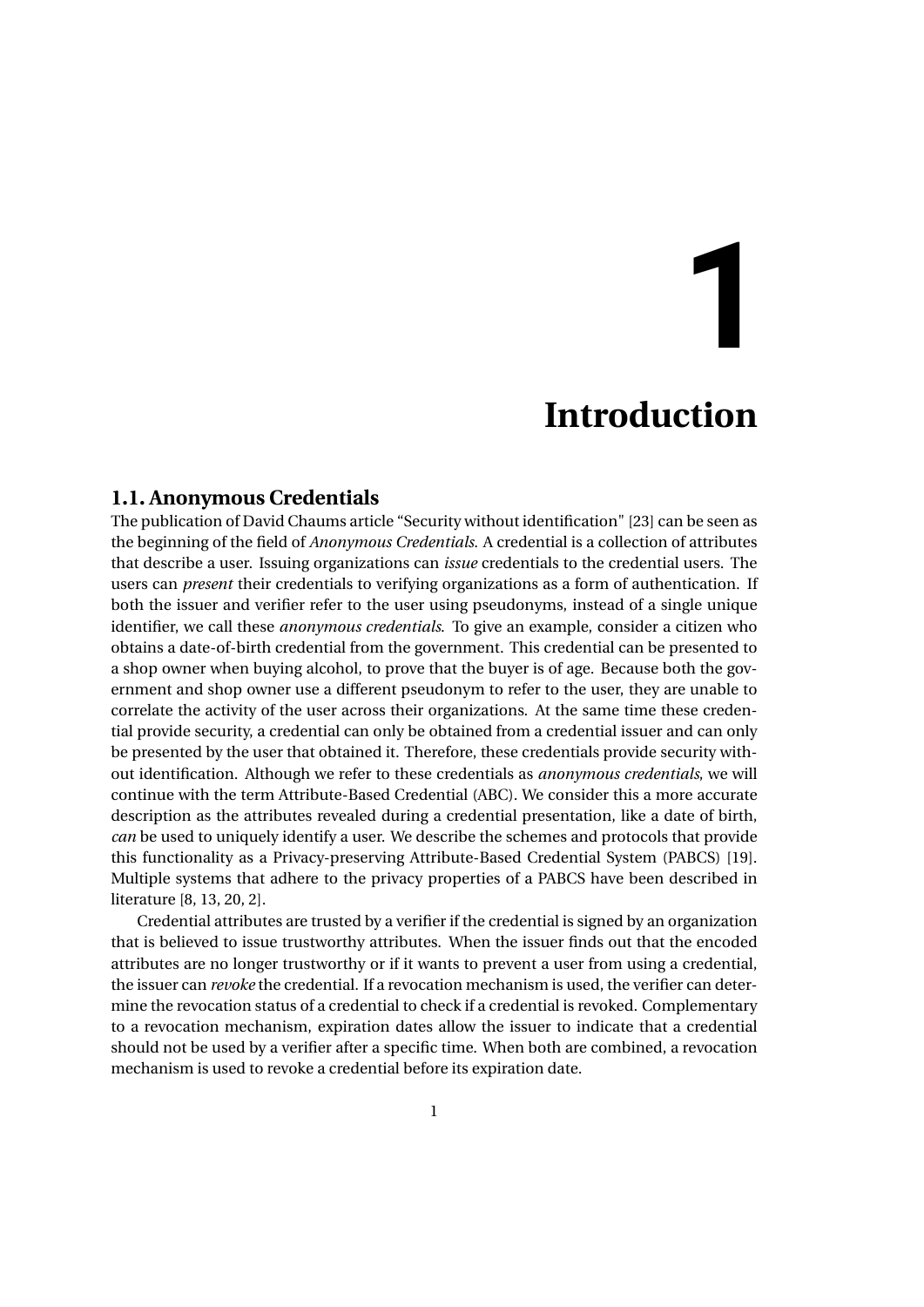In this work, we aim to extend PABCSs to provide *forward-looking consistency* [\[47\]](#page-77-0). This strong consistency level means that the revocation status of a credential is checked even after a user made its request at a verifier. As an example, imagine a student requesting a monthly discount on a music subscription. The discount is automatically granted if the student is currently enrolled at a univerisity. As the university issues 'proof of enrolment' credentials, these can prove to the music company that the student is enrolled at a university. However, as the music company applies a monthly discount, it wants to be sure the student does not unenroll halfway during the academic year. If the student unenrolls, the university would revoke the 'proof of enrolment' credential and invalidates the requirement for the discount. This requires the verifier to determine the revocation status of the credential even after the student requested the discount, meaning *forward-looking consistency* is required in this example. A visualization of *forward-looking consistency* is given in Figure [1.1.](#page-9-1) In the illustration,  $C_1, C_2, C_3$  are three credentials with start time  $t_{start}$  and end time  $t_{end}$ . When the student requests a discount, indicated by the first yellow line, it presents a 'proof of enrolment' credential. It is required that the request is made between the start and end times of all presented credentials. Green dots on the timeline represent revocation status checks, with *tr*,*max* indicating the last occurence. Every month when the music company needs to send an invoice, it needs to decide if the requirement for the discount is still met. These decision moments are indicated by the next two yellow lines. Based on the latest revocation status check, which occurs after the request, the music company decides if the discount should still be applied.

<span id="page-9-1"></span>

Figure 1.1: Forward-looking consistency illustrated by Shakarami and Sandhu [\[47\]](#page-77-0)

#### <span id="page-9-0"></span>**1.2. Motivation**

Existing PABCSs lack forward-looking consistency, which limits their usage in situations where this is required. This is an unfortunate situation, because PABCSs provide substantial security and privacy benefits over uniquely identifying authentication methods and self-attested attributes.

The privacy properties of a PABCS primarily benefit the users. First, it is always transparant to users what information is shared during authentication. Second, the information that is shared is reduced to a minimum by selectively disclosing only the attributes required for the authentication. Third, no other identifying information is shared other than the revealed attributes. This data minimization also benefits the verifier, as it no longer needs to process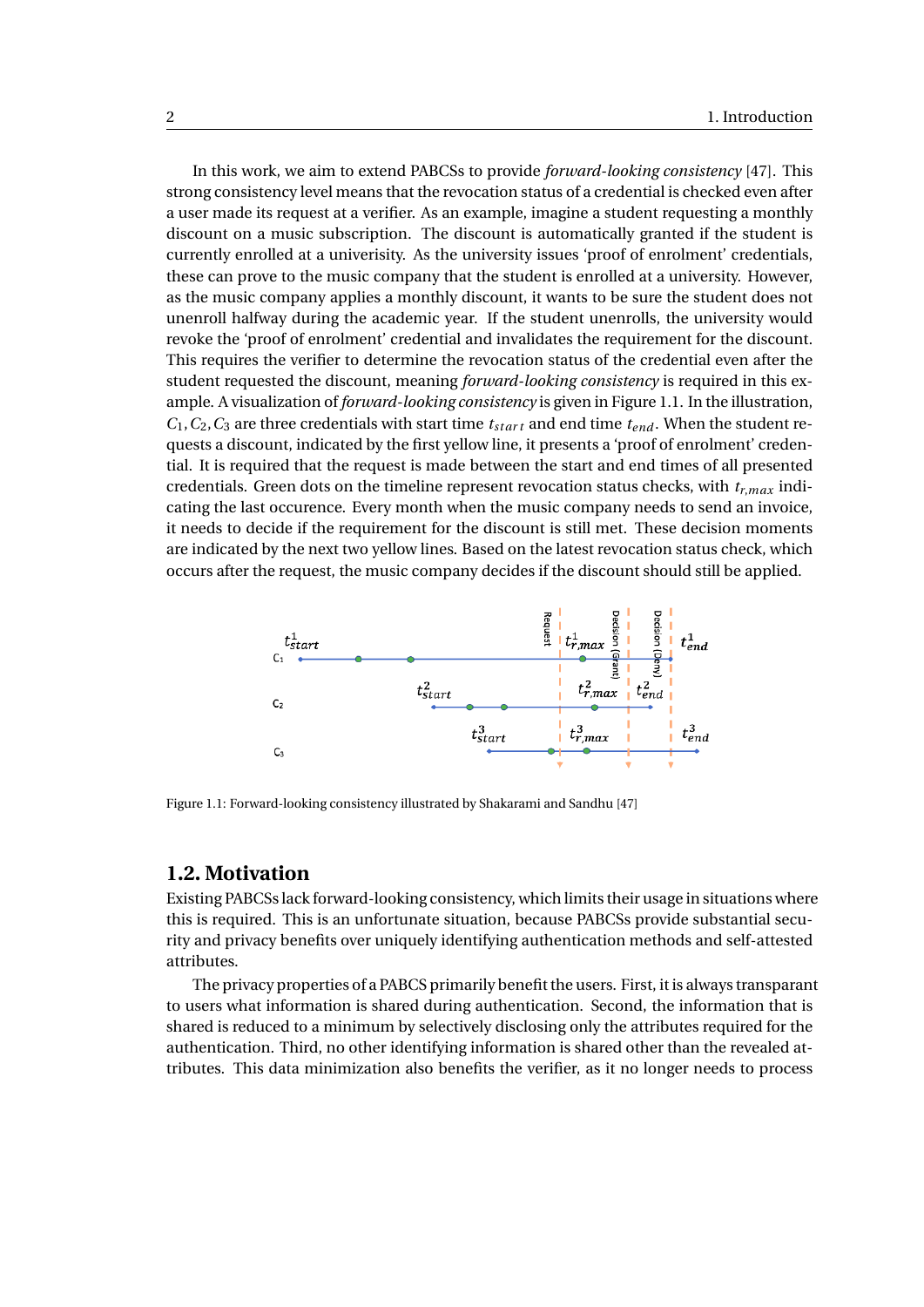and store highly identifying and personal data about users. Furthermore, as the attributes are signed by a trusted credential issuer, users can no longer provide incorrect information about themselves.

An example situation that requires forward-looking consistency, is the Postfilter service [\[43\]](#page-76-0). In the Netherlands, the Postfilter service allows citizens to add their postal address to a filterlist and opt out of addressed commercial mail. Currently, this registration needs to be renewed every 5 years. One problem of the current process is that there is no reliable way to verify if the citizen actually lives at the submitted postal address, or if this changes any time during the 5-year registration period. By using a PABCS, it becomes possible to verify that the postal address belongs to the person requesting the registration. This can be done by showing a credential from the municipality that one lives at the address. While this solves part of the problem, Postfilter also needs to know when the municipality revokes the presented credential. But before Attribute-Based Credential (ABC)s can be used in this situation, the credential system requires forward-looking consistency.

#### <span id="page-10-0"></span>**1.3. Research question**

*How to design a privacy-preserving revocation mechanism for determining the revocation status after presentation in Privacy-preserving Attribute-Based Credential systems?*

Existing PABCSs lack forward-looking consistency, which prevents them from being used in situations where this is strong notion of consistency is required. The first research question we want to answer, asks what revocation mechanisms currently exist and may be used to provide forward-looking consistency.

**RQ1** How can a revocation mechanism be used to determine the revocation status of an earlier presented credential?

Revocation mechanisms by their nature rely on the usage of a unique identifier. As several credential systems allow users to present their credential multiple times in an unlinkable way, also referred to as *multi-show credentials*, this can conflict with a revocation mechanism. To avoid compromising on the functionality or privacy, we need to research how a revocation mechanism remains compatible with these types of credential systems. This is captured in the second research question:

**RQ2** How do revocation mechanisms remain privacy-preserving in the context of multishow credentials?

Another privacy property of a PABCS is that the credential issuer is unable to determine the issuance moment of a credential from a credential presentation. This is called untraceability and should hold even if the issuer colludes with a verifier. Like credentials, a revocation mechanism should also be untraceable. This is formulated in the third research question:

**RQ3** How does a revocation mechanism remain untraceable when the issuer and verifier collude?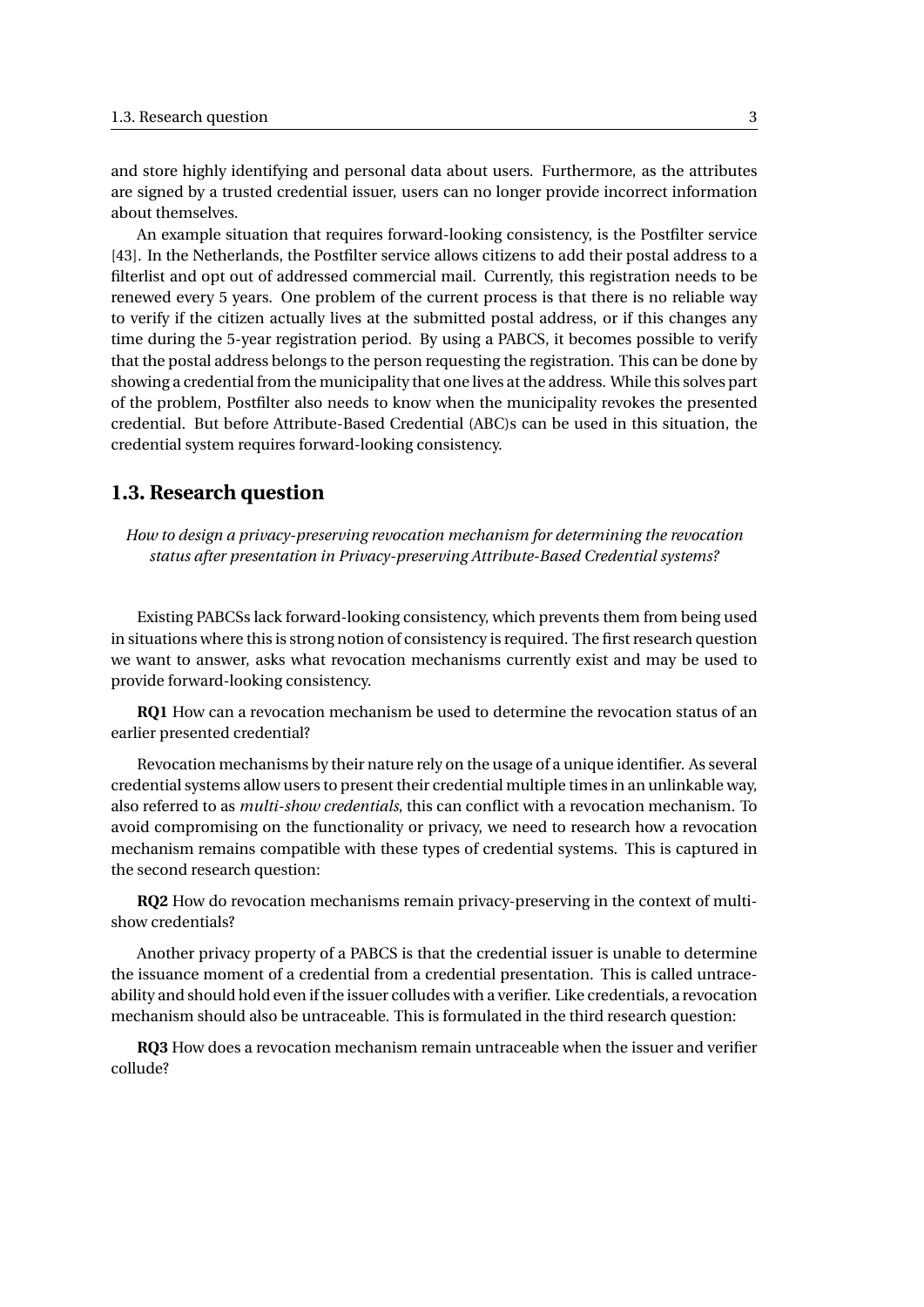Revocation mechanisms are often regarded as an extension to a basic credential system. Although this allows them to be studied independently, this does not guarantee that they can be (easily) integrated into any type of credential system. Therefore, we take this compatability into consideration and formulate the following research question:

**RQ4** How can a revocation mechanism that provides forward-looking consistency be used with an existing credential system?

Finally, we want to see if a revocation mechanism with forward-looking consistency can be used in practice. To see if this is possible, we want to measure the additional runtime cost compared to a regular credential system. This is formulated in the fifth research question:

**RQ5** How does the runtime of a PABCS with forward-looking consistency compare against a regular credential system?

#### <span id="page-11-0"></span>**1.4. Contributions**

In this work we research, for the first time, the consistency level of revocation mechanisms in a Privacy-preserving Attribute-Based Credential System (PABCS). We find that existing mechanisms do not address forward-looking consistency, which prevents the usage of ABCs in situations where this is required.

To address the need for forward-looking consistency in these situations, we propose the PABC-FLC credential system. This credential system provides forward-looking consistency and allows credential verifiers to determine the revocation status of a credential as newer versions of the Revocation Information (RI) are published. The PABC-FLC system provides *multi-show unlinkable* and *untraceable* credentials. Users can remain offline after credential issuance.

Finally, we measured the runtime performance of a proof-of-concept implementation of the PABC-FLC system. These measurements show that credential presentations and verifications thereof take 20 ms (+34%) longer compared to a credential system without revocation mechanism. Computing credential status updates take 85 ms and verifying them 55 ms. These results show that our design is a reasonable alternative for a credential system that does not provide forward-looking consistency.

#### <span id="page-11-1"></span>**1.5. Outline**

The structure of the rest of this work is as follows. In Chapter 2, we give the preliminaries of ABCs and other cryptographic building blocks of our design. Chapter 3 describes related revocation mechanisms used both inside the field of ABCs, and outside. Chapter 4 contains the description of the proposed PABC-FLC system, a credential system with forward-looking consistency. In Chapter 5, a proof-of-concept of the PABC-FLC system is compared to a regular credential system on the runtime performance. Chapter 6 contains a discussion on the benefits and limitations of this work, along with directions for future research.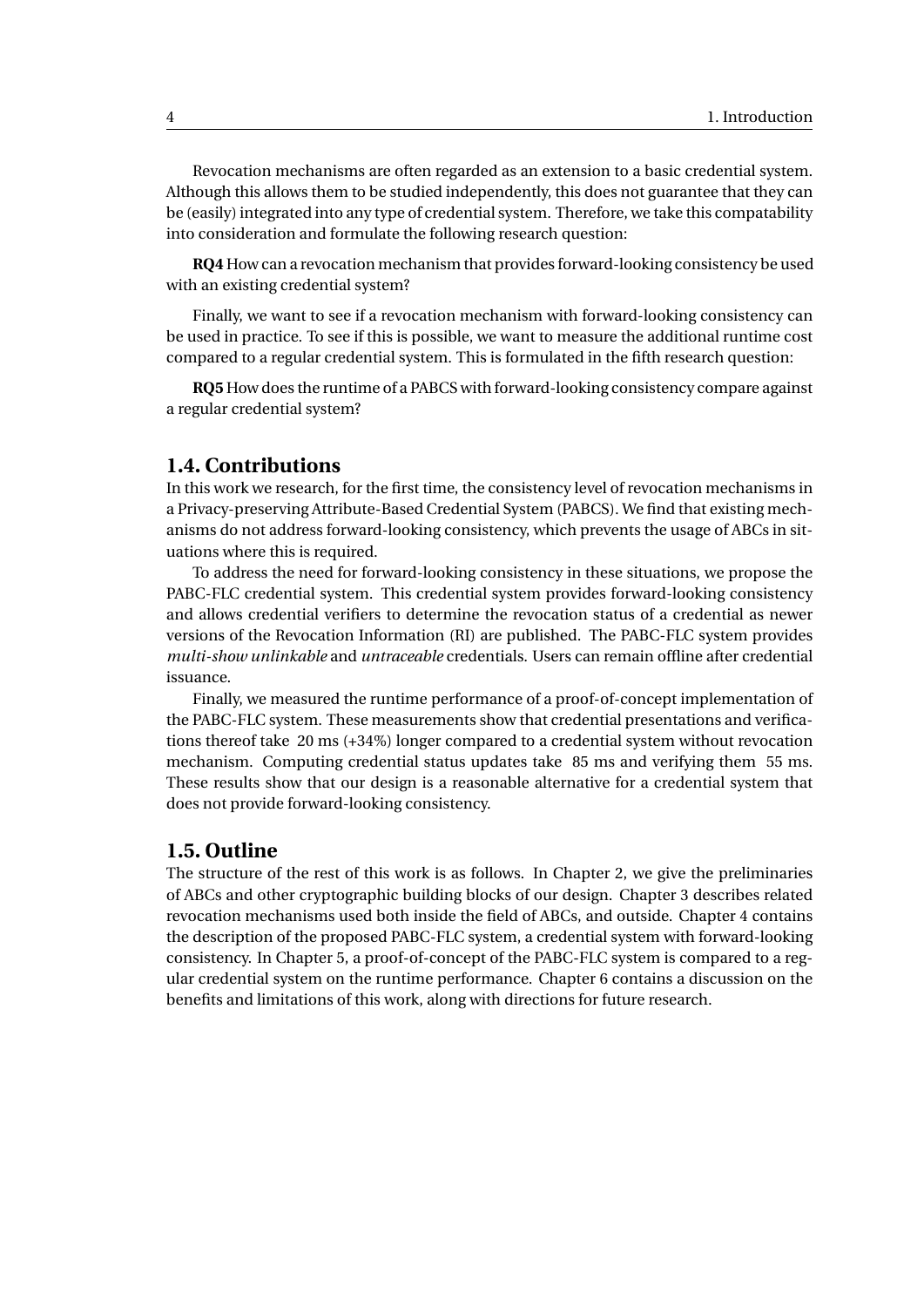## **2**

## **Preliminaries**

#### <span id="page-12-1"></span><span id="page-12-0"></span>**2.1. Introduction**

This chapter describes the building blocks of the proposed PABC-FLC system (see Chapter 4). These consist of Signature Proof-of-Knowledge (SPK) protocols (Section [2.2\)](#page-12-2), a credential system (*idemix*, Section [2.7\)](#page-21-0), an integer commitment scheme (*Damgård-Fujisaki* commitments, Section [2.3\)](#page-16-0) and a revocation mechanism (*Braavos*, Section [2.5\)](#page-18-0). We give a more elaborate description of PABCSs in Section [2.6](#page-19-0) and since the *idemix* credential system uses Camenisch-Lysyanskaya signatures, this scheme is described in Section [2.4.](#page-17-0)

We use the following notations. When a value *r* is taken uniformly from a set *S*, we write  $r \leftarrow_R S$ . A generator *g*, which generates all elements in the set  $\mathbb{G}$ , is written as  $\langle g \rangle = \mathbb{G}$ . The order of a group *G* is written as #*G*, and the same notation is used for the order of an element. The set of all integers in the range [0,2*<sup>ℓ</sup>* −1] is written as {0,1}*<sup>ℓ</sup>* . The set of quadratic residues mod *n*, is written as  $QR_n = \{r \in \mathbb{Z}_n^*\}$ *n* |∃*a* ∈ Z ∗  $n<sub>n</sub>$  s.t. *r* = *a*<sup>2</sup> mod *n*}. A protocol between interactive Turing machines (*P*, *V*) is written as  $\langle P(w), V \rangle$  (*x*) with *w* a private input to *P* and *x* a common input to both. Any (possibly malicious) machine is referenced as *P* ∗ and has the same input and output as *P* defined for the protocol. When checking equality to determine if the result should be *true* or *f alse*, we write 1  $\stackrel{?}{=}$  1. If a protocol or algorithm uses **Verify** and the result of the expression is *f alse*, it returns ⊥ (abort). The function  $\mathcal{H}_G$ : {0,1}<sup>\*</sup> → *G* is a cryptographic hash function with a codomain *G*.

#### <span id="page-12-2"></span>**2.2. Proofs of knowledge**

Before introducing proofs of knowledge, we introduce (zero-knowledge) interactive proofs [\[33\]](#page-76-1). Put simply, an interactive proof allows a prover to convince a verifier that a statement is true. Let *L* be a language and (*P*,*V* ) be two interactive Turing machines. Both machines are given string *x* as input and at the end of their interaction, the powerful prover *P* convinces the Probabilistic Polynomial-Time (PPT) verifier *V* that *x* ∈ *L*. We require both *completeness* and *soundness*. *Completeness* states that *V* accepts, with overwhelming probability, if  $x \in L$ . *Soundness* states that *V* accepts only with negligible probability, for any prover  $P^*$ , if  $x \notin \mathbb{R}$ *L*. If *V* accepts, it 'learns' that  $x \in L$ . When *V only* learns that  $x \in L$ , this is referred to as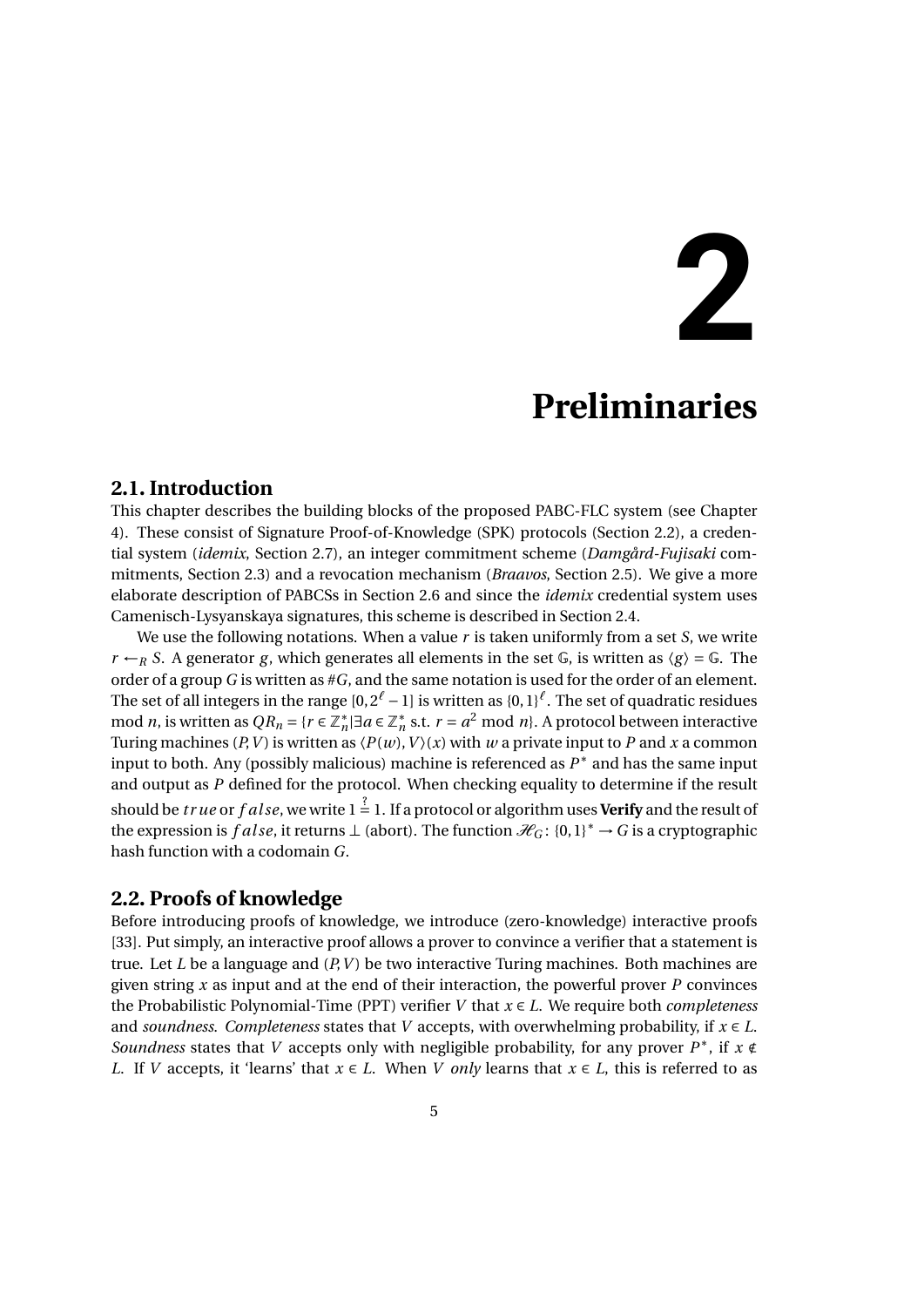*zero-knowledge*. In other words, zero-knowledge means that everything *V* learns, can also be learned from assuming that  $x \in L$ , without ever interacting with *P*. Like soundness should hold for all possible provers *P* ∗ , zero-knowledge should hold for all possible verifiers *V* ∗ .

It turns out that "all languages in NP have Zero-Knowledge proof systems" [\[32\]](#page-76-2). However, their usefullness is not always given. For example, all languages in the bounded-error probabilistic polynomial time (BPP) class are easily recognized by the verifier itself, without the need to communicate with a prover. Zero-knowledge proofs do turn out to be useful, specifically in situations where either the prover is more powerful than the verifier (as in the previous description) or when it is supplied with an input the verifier does not have access to.

In the rest of this work we focus on the latter case, where a Probabilistic Polynomial-Time (PPT) prover is given a *witness w* for a relation  $(x, w) \in L_R$ . (Where the language  $L_R$  describes a set of  $NP$ -relations  $R$ .) Furthermore, we want the prover to know a witness  $w$ , instead of only convincing the verifier that  $x$  is in the language. 'Knowing' is defined by the existence of an (expected PPT) *knowledge extractor* that outputs a witness *w*, such that  $(x, w) \in L_R$  for any *x* with a witness in *LR*. The knowledge extractor is given blackbox access to a prover that convinces the verifier with a probability greater than the knowledge error *κ*. The knowledge extractor must work for any, possibly malicious, prover  $P^*$ . A protocol that satisfies completeness and knowledge soundness, i.e. the existence of a knowledge extractor, is also called a "proof of knowledge" with knowledge error *κ*. If the soundness of the protocol relies on a computational assumption, e.g. hardness of the RSA assumption (see Section [A.1.1\)](#page-67-1), the protocol is also referred to as a *computationally convincing* proof of knowledge or *argument* of knowledge.

Σ-protocols [\[25\]](#page-75-3) are protocol constructions that yield efficient arguments of knowledge. A Σ-protocol consists of three messages between a prover and verifier, where the verifier sends a public challenge (public-coin) as the second message. A definition, adapted to also suit statistical and computational zero-knowledge, is given in Definition [1.](#page-13-0)

<span id="page-13-0"></span>**Definition 1.** Σ-protocol [\[26\]](#page-75-4) A three-move protocol  $\langle P, V \rangle$  is said to be a Σ-protocol for relation *R* if *P* sends a message *a*, *V* sends a random challenge *e* and *P* responds with a message *z* and the protocol further satisfies

- (*Completeness*) If *P*,*V* follow the protocol on input *x* and *P* has a private input *w* where  $(x, w) \in R$ , the verifier always accepts
- (*Special Soundness*) From any *x* and any pair of accepting conversations on input *x*,  $(a, e, z)$ ,  $(a, e', z')$ , where  $e \neq e'$ , one can efficiently compute *w* such that  $(x, w) \in R$
- (*Special Honest-Verifier Zero-Knowledge*) There exists a polynomial-time simulator *M*, which on input *x* and a random *e*, outputs an accepting conversation of the form (*a*,*e*, *z*), with a probability distribution indistinguishable from conversations between the honest *P*,*V* on input *x*.

Σ-protocols can be seen as a generalization of the Schnorr identification protocol [\[46\]](#page-77-1). The Schnorr identitication protocol proves knowledge of a discrete log of *y*, i.e. knowledge of *w* in  $y = g^w$ , in a group of prime order *q*. It uses a subgroup of  $\mathbb{Z}_p$  with *p* prime and *q* dividing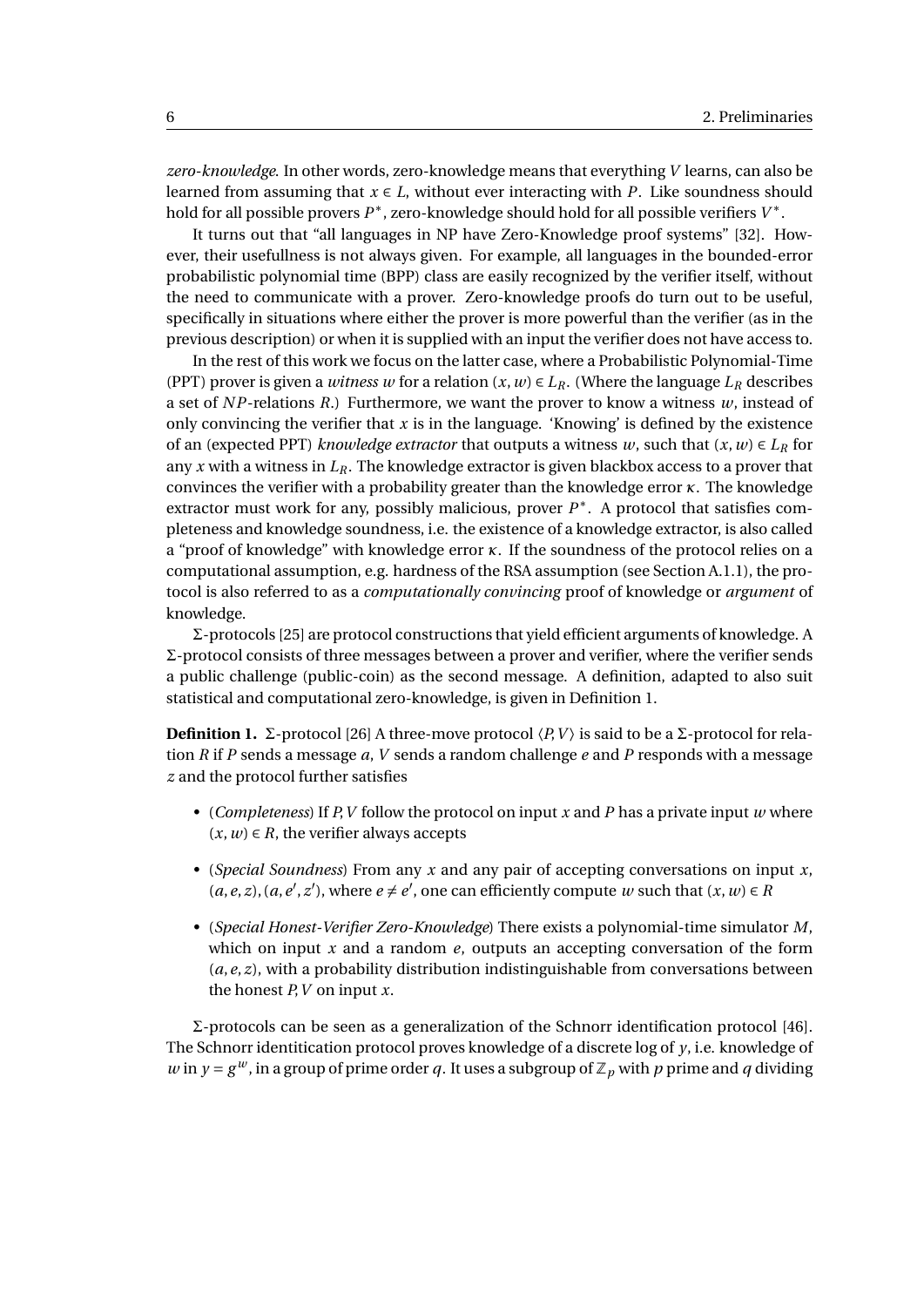*p* − 1 to ensure the discrete log problem is assumed to be hard. Both prover and verifier are given generator  $\langle g \rangle = \mathbb{G}_q$ , q, p, and common input *y*. Only the prover is given a witness *w*. The prover starts by taking a random element  $r \leftarrow_R \mathbb{Z}_q^*$  $q^*$  and sending the *commitment*  $t \leftarrow$ *g*<sup>*r*</sup> mod *p* to the verifier. The verifier then sends *challenge*  $c \leftarrow_R \{0,1\}^{\ell_c}$  to the prover. The prover computes *response*  $s \leftarrow r + cw$  mod p and sends it to the verifier. The verifier then checks if  $g^s \equiv tv^c \pmod{p}$  holds. If the relation holds it accepts, otherwise it aborts. This example is given in Protocol [1.](#page-14-0)

<span id="page-14-0"></span>

| <b>Protocol 1</b> Schnorr identification protocol, $PK{(w)}$ : $y \equiv g^w \pmod{p}$ |               |                                                   |  |  |  |  |
|----------------------------------------------------------------------------------------|---------------|---------------------------------------------------|--|--|--|--|
| <b>Prover</b>                                                                          | <b>Public</b> | <b>Verifier</b>                                   |  |  |  |  |
| $\boldsymbol{w}$                                                                       | g, q, p, y    |                                                   |  |  |  |  |
| $\overline{r -_{R} \mathbb{Z}_{q}^{*}}$<br>$t \leftarrow g^{r} \mod p$                 |               |                                                   |  |  |  |  |
|                                                                                        | t             | $c \leftarrow_R \{0,1\}^{\ell_c}$                 |  |  |  |  |
|                                                                                        | c             |                                                   |  |  |  |  |
| $s \leftarrow r + cw \mod q$                                                           | s             |                                                   |  |  |  |  |
|                                                                                        |               | <b>Verify</b> $g^s \stackrel{?}{=} ty^c \pmod{p}$ |  |  |  |  |

We make use of the fact that Σ-protocols can be combined, with the  $\wedge$  (AND) operator, by using the same challenge for the two protocols. Additionally, it is possible to prove equality of two witness values in the same group. By using the same randomizer *r* for both relations, a single response *s* is received by the verifier and proves that the witness values are equal.

To simplify the description of a proof of knowledge, we use the notation introduced by Camenisch and Stadler [\[17\]](#page-75-5). As an example, consider the prime-order group  $\mathbb{G}_q$ , with generators  $\langle g_1 \rangle = \langle g_2 \rangle = \mathbb{G}_q$ , in which the discrete log problem is assumed to be hard. The following notation denotes a proof-of-knowledge protocol of the discrete logarithm of  $a_1$  and  $a_2$  regarding two different generators:  $PK\{(x): a_1 \equiv g_1^x \land a_2 \equiv g_2^x\}$ . In this example, *x* is the secret discrete log that the prover claims to know. In contrast to the original notation, we do not write the secret variables in Greek letters but only specify these between the parenthesis.

As several building blocks of our credential system use special RSA modulus groups, a proof of knowledge must also work in these hidden-order groups. In contrast to primeorder groups, the knowledge extractor is unable to compute a witness since it does not know the order of the group. In fact, Bangerter shows that the minimum knowledge error of Σ*ψ*protocols for these hidden-order groups (using non-special homomorphisms) is  $\frac{1}{2}$  [\[4\]](#page-74-4). This result shows that the only way to reduce the knowledge error is by running the protocol multiple times sequentially, which works for all proof-of-knowledge protocols [\[31\]](#page-76-3). This means the proof-of-knowledge protocols using a hidden-order group, like the special RSA modulus groups, require multiple rounds of communication between prover and verifier to achieve a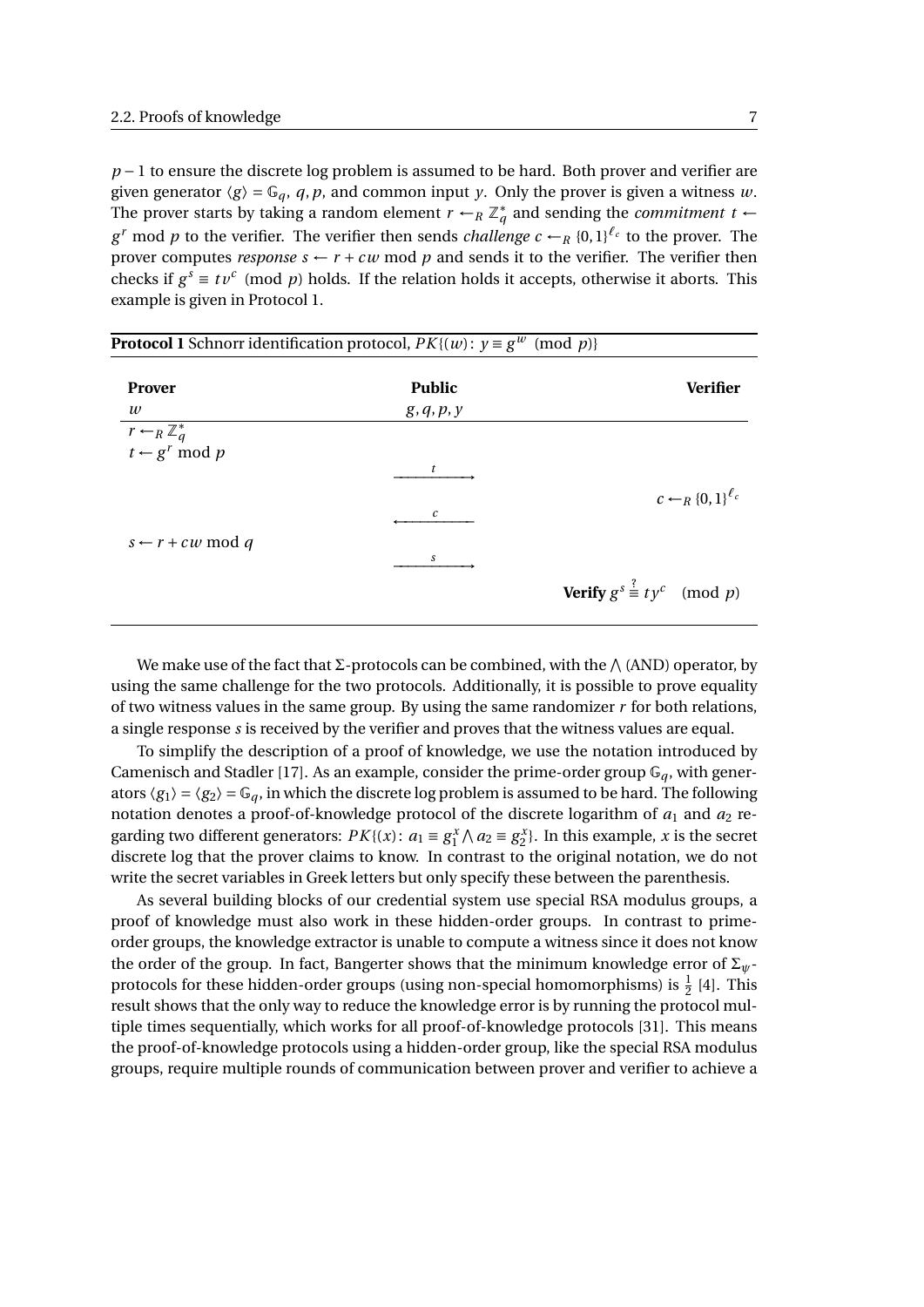$c \leftarrow R$  {0,1}<sup> $\ell_c$ </sup>

**Verify**  $t \stackrel{?}{=} y^{-c}g^s \pmod{n}$ 

negligible knowledge error.

 $s \leftarrow r + cw$ 

Fortunately, it *is* possible to construct (single round) proofs of knowledge with negligible knowledge error, provided that the prover is given an *auxiliary input*. In this setting, it is assumed that the auxiliary input comes from a specific distribution and can be used by the knowledge extractor to compute a witness it otherwise would not be able to compute. The resulting protocol however, is no longer a proof-of-knowledge per the standard definition, due to the specific distribution requirement on the auxiliary input. This means that when analyzing the security of the protocol, the generation of this auxiliary input must be taken into consideration.

As an example, we describe the Schnorr protocol in a composite (special RSA) modulus group. Given a group  $\mathbb{Z}_n^*$  with  $n = pq$ , the composite of two safe primes  $p = 2p' + 1$ ,  $q = 2q' + 1$ . Let  $\langle g \rangle = QR_n$  be a generator of the quadratic residue group. Soundness of the protocol re-quires that the prover is not aware of the group order [\[30\]](#page-76-4). The order is  $p'q'$ , and knowledge of it allows one to factor the modulus *n*, which is assumed to be hard under the Strong RSA assumption (see Section [A.1.2\)](#page-67-2). When the prover is not aware of the order of the group, it can still generate a randomizer in the group by taking  $r \leftarrow_R \{0,1\}^{\ell_n+\ell_c+\ell_\emptyset}$ . The security parameter  $\ell_{\emptyset}$  determines the statistical zero-knowledge and  $\ell_c$  determines the length of the challenge. Since the prover is also unable to reduce the response *s*, this can be used to prove that the witness *w* lies in  $w \in \{0,1\}^{\ell_w}$ . To prove this, a prover chooses  $r \leftarrow_R \{0,1\}^{\ell_w+\ell_c+\ell_\phi}$  and the verifier checks that  $s \in \{0,1\}^{\ell_n+\ell_c+\ell_{\phi}+1}$ . The prover can only compute this signature with a high probability if  $w$  falls within the required range  $[15]$ . In contrast to the protocol in a prime-order group, this protocol is statistical honest-verifier zero-knowledge if  $\ell_{\emptyset}$  is taken large enough (e.g. 80). The protocol for  $PK{(x)}$ :  $v \equiv g^x \pmod{n}$  is given in Protocol [2.](#page-15-0) Proving equality of two values in two *different* (special RSA) groups is possible if the challenge is less than the order of both quadratic residue groups [\[15\]](#page-75-6).

|                                                    |                                      | ັ |  | - 0 | $\sim$<br>. . |
|----------------------------------------------------|--------------------------------------|---|--|-----|---------------|
| <b>Prover</b>                                      | <b>Public</b>                        |   |  |     | Verifier      |
| w                                                  | $g, n, y, \ell_n, \ell_c, \ell_\phi$ |   |  |     |               |
| $r \leftarrow_R \{0,1\}^{\ell_n+\ell_c+\ell_\phi}$ |                                      |   |  |     |               |
| $t \leftarrow g^r \mod n$                          |                                      |   |  |     |               |
|                                                    |                                      |   |  |     |               |

 $-$ <del> $\longrightarrow$ </del>

*s* 

*<sup>c</sup>* ←−−−−−−−−−

<span id="page-15-0"></span>**Protocol 2** Schnorr identification protocol in a composite group,  $PK{(w)}$ :  $y \equiv g^w \pmod{n}$ 

These three-move public-coin interactive proof protocols can also be used as a signature scheme, by applying the Fiat-Shamir transformation [\[29\]](#page-76-5). Using Camenisch-Stadler notation, this Signature Proof-of-Knowledge (SPK) written as  $SPK{(x): a_1 \equiv g_1^x \land a_2 \equiv g_2^x}(m)$ , with *x*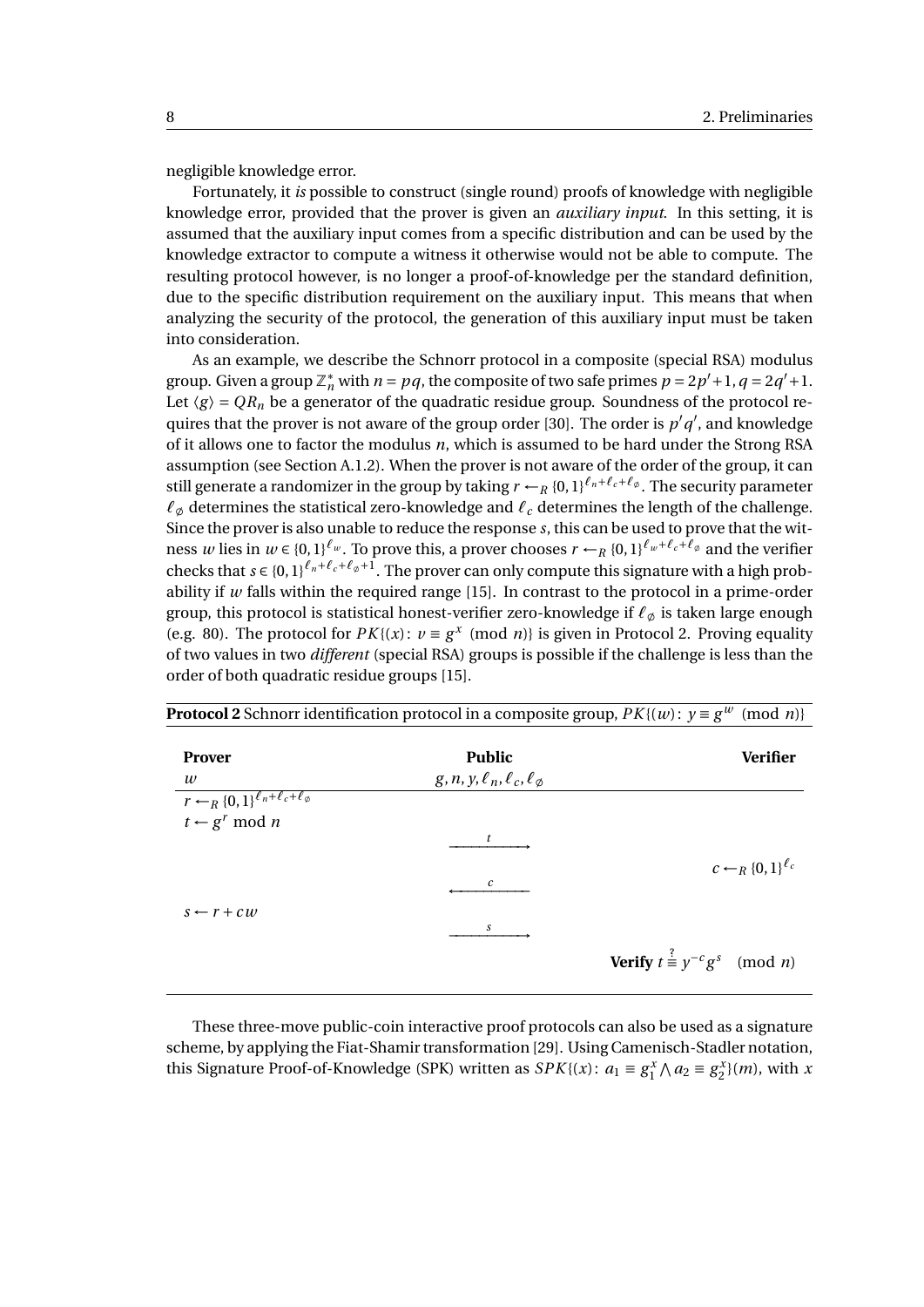the prover input, *m* the message that is signed and all other values as public input [\[17\]](#page-75-5). When used as a signature scheme, the challenge is no longer provided by the verifier. Instead, the prover queries a random oracle for the challenge. In practice, we use a cryptographic hash function  $\mathcal{H}_{0,1}$ <sup>*lc*</sup>. The input to the oracle contains all public knowledge, a description of the relation(s) being proven, the *t*-commitments and a message *m*. Including all public parameters in the input to the hash function is required to prevent attacks on the soundness of the protocol [\[7\]](#page-74-5). As the prover takes the role of the verifier, it preserves the zero-knowledge property of the protocol if this was proven in the (special) honest-verifier setting. The resulting signature scheme is secure against adaptive chosen message attacks [\[42\]](#page-76-6). An algorithm computing *SPK*{ $(w)$ :  $y \equiv g^w \pmod{n}$ } is given in Algorithm [3,](#page-16-1) with a verification algorithm in Algorithm [4.](#page-16-2)

#### <span id="page-16-1"></span>**Algorithm 3** Sign  $SPK{(w): y \equiv g^w \pmod{n}(m)}$

1: **function** SPK( $w$ ,  $g$ ,  $n$ ,  $y$ ,  $\ell_n$ ,  $\ell_c$ ,  $\ell_{\phi}$ ,  $m$ ) 2:  $r \leftarrow_R \{0,1\}^{\ell_n+\ell_c+\ell_{\emptyset}}$ 3:  $t \leftarrow g^r \mod n$ 4:  $c \leftarrow \mathcal{H}_{\{0,1\}^{\ell_c}}(\text{desc}(y \equiv g^w \pmod{n}), n, g, y, t, m)$ 5:  $s \leftarrow r + cw$ 6: **return** (*c*,*s*) 7: **end function**

#### <span id="page-16-2"></span>**Algorithm 4** Verify *SPK*{(*w*):  $y \equiv g^w \pmod{n}$ }(*m*)

1: **function** SPK( $g, n, y, \ell_n, \ell_c, \ell_\emptyset, m, (c, s)$ ) 2: *t*  $y'$  ←  $y^{-c}g^s$  mod *n* 3:  $c' \leftarrow \mathcal{H}_{\{0,1\}^{\ell_c}}(\text{desc}(y \equiv g^w \pmod{n}), n, g, y, t', m)$ 4: **return Verify**  $c = c'$ 5: **end function**

#### <span id="page-16-0"></span>**2.3. Damgård-Fujisaki integer commitment scheme**

A commitment scheme is used by a *committer* to commit to a value, creating a commitment. At the same time, the commitment hides the committed value from the *receiver* of the commitment. If the committer wants to open the commitment, it will only be able to do so to the originally committed value. Commitment schemes therefore have two properties: *hiding* and *binding*.

The Damgård-Fujisaki integer commitment scheme [\[27\]](#page-75-7) is a revised version of the earlier Fujisaki-Okamoto commitment scheme [\[30\]](#page-76-4). The scheme is statistically hiding and computationally binding under the integer factorization assumption. We describe the scheme and show how one can prove knowledge of a commitment opening. The statistical zeroknowledge argument of knowledge over a commitment opening is sound under the Strong RSA assumption (see Section [A.1.2\)](#page-67-2) [\[27\]](#page-75-7). Later work showed that soundness also holds under the (normal) RSA assumption (see Section [A.1.1\)](#page-67-1) [\[24\]](#page-75-8).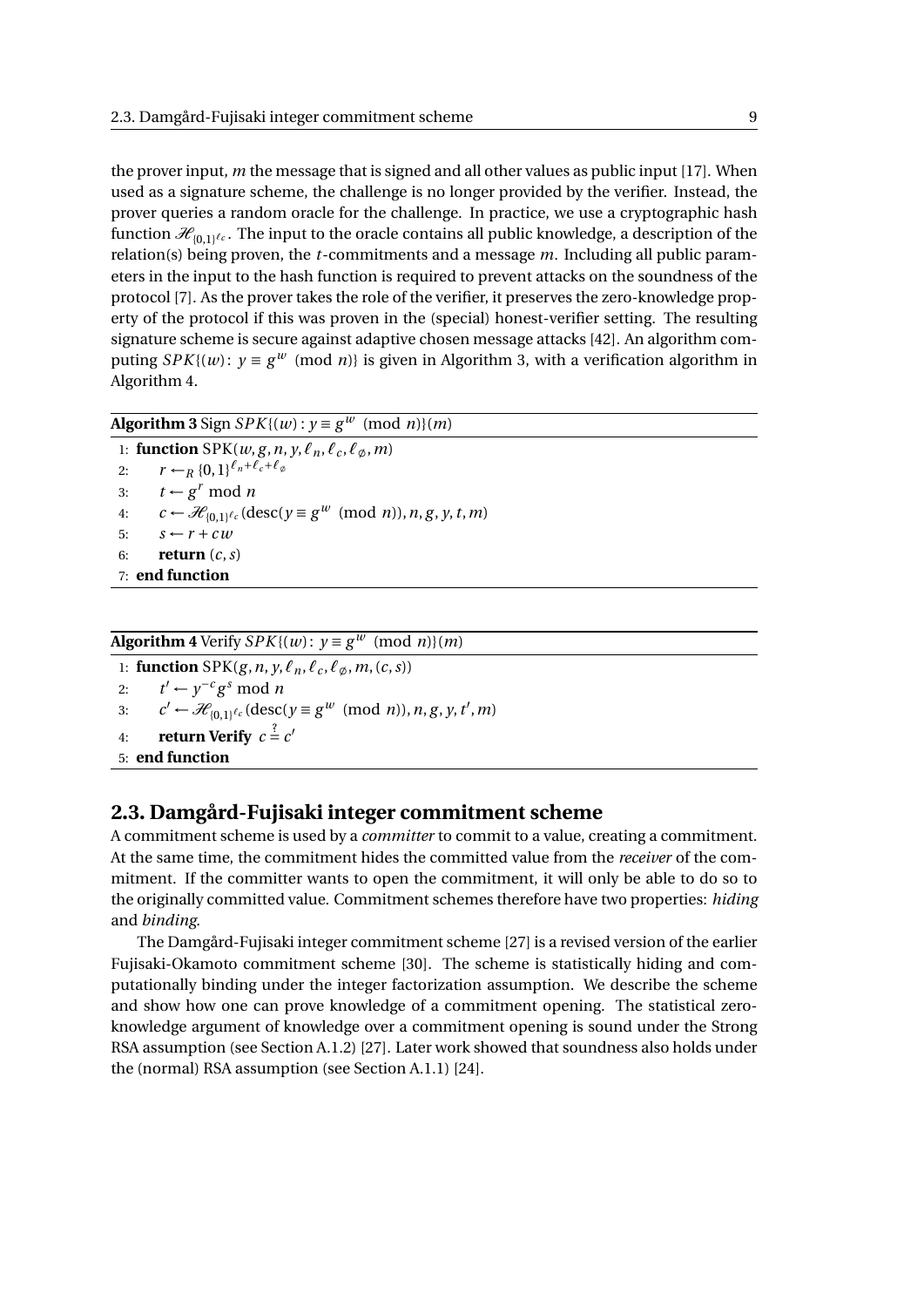*Remark.* Although the authors of [\[24\]](#page-75-8) mention that their result extends to all "discrete-logarithm relation sets", the rest of this work will refer to the original analysis that assumes the Strong RSA assumption. We do so because the PABC-FLC design, presented in Chapter [4.3,](#page-38-0) requires this stronger assumption anyway. Showing that the soundness of the different SPK protocols we use hold under the (weaker) RSA assumption would therefore not improve the security of the overall design.

Setup Given a security parameter 1<sup>k</sup>, the receiver generates the public parameters that the committer will use. Let  $n = pq$  be a special RSA modulus, with  $p, q$  safe primes that have a bit length of *κ*. Let  $\langle h \rangle = QR_n$  be a generator of quadratic residue group and generate element  $g \leftarrow_R \langle h \rangle$  such that the discrete log of *g* regarding *h* is unknown to the committer. An upperbound on the order of  $QR_n$ , written as  $2^B$ , is assumed to be efficiently computable (i.e.  $\frac{n}{4}$ ). Output  $(n, g, h)$ .

**Commit** The committer chooses a random integer  $r \leftarrow_R [0, 2^{B+\kappa}]$ . To commit to integer *x*, compute commitment  $c \leftarrow g^x h^r \mod n$ . The committer stores *x*, *r* and sends commitment *c* to the receiver.

**Open** To open a commitment *c*, the committer sends the stored *x*, *r* to the receiver. The receiver verifies that  $c \stackrel{?}{=} \pm g^x h^r \pmod{n}$ .

**Argument of the commitment opening** If a committer wants to prove that it knows the committed integer and associated opening of a commitment, it can use a proof-of-knowledge protocol. This computationally convincing protocol is described as  $PK{(x, r)}$ :  $c \equiv \pm g^x h^t$ (mod *n*)} and is sound under the Strong RSA assumption [\[27\]](#page-75-7).

#### <span id="page-17-0"></span>**2.4. Camenisch-Lysyanskaya signature scheme**

The Camenisch-Lysyanskaya signature scheme [\[12\]](#page-74-6) is used to create signatures that have efficient proof of knowledge protocols. These protocols allow a prover to prove knowledge of a signature and message without revealing either of them. The signature scheme is unforgeable under the Strong RSA assumption (see Section [A.1.2\)](#page-67-2) and described as follows.

**KeyGen** Given a security parameter  $1^k$ , generate an RSA modulus  $n = pq$  with safe primes  $p = 2p' + 1$ ,  $q = 2q' + 1$ . The modulus *n* should have a length 2 times the security parameter *κ*. Then randomly select quadratic residues  $a, b, c \leftarrow_R QR_n$ . Return public key  $pk \leftarrow (n, a, b, c)$ and secret key  $sk \leftarrow (p, q)$ .

**Sign** For a message  $m \in \{0,1\}^{\ell_m}$ , generate random prime  $e \leftarrow_R [2^{\ell_e-1}, 2^{\ell_e}-1]$  with  $\ell_e \geq \ell_m + 1$ 2. Generate random integer  $v \leftarrow_R [2^{\ell_v-1}, 2^{\ell_v} - 1]$  with  $\ell_v = \ell_m + \ell_n + \ell_\phi$  and  $\ell_\phi$  a statistical security parameter. Compute *A* such that  $A^e \equiv a^m b^v c \pmod{n}$ . Return signature  $(A, e, v)$ .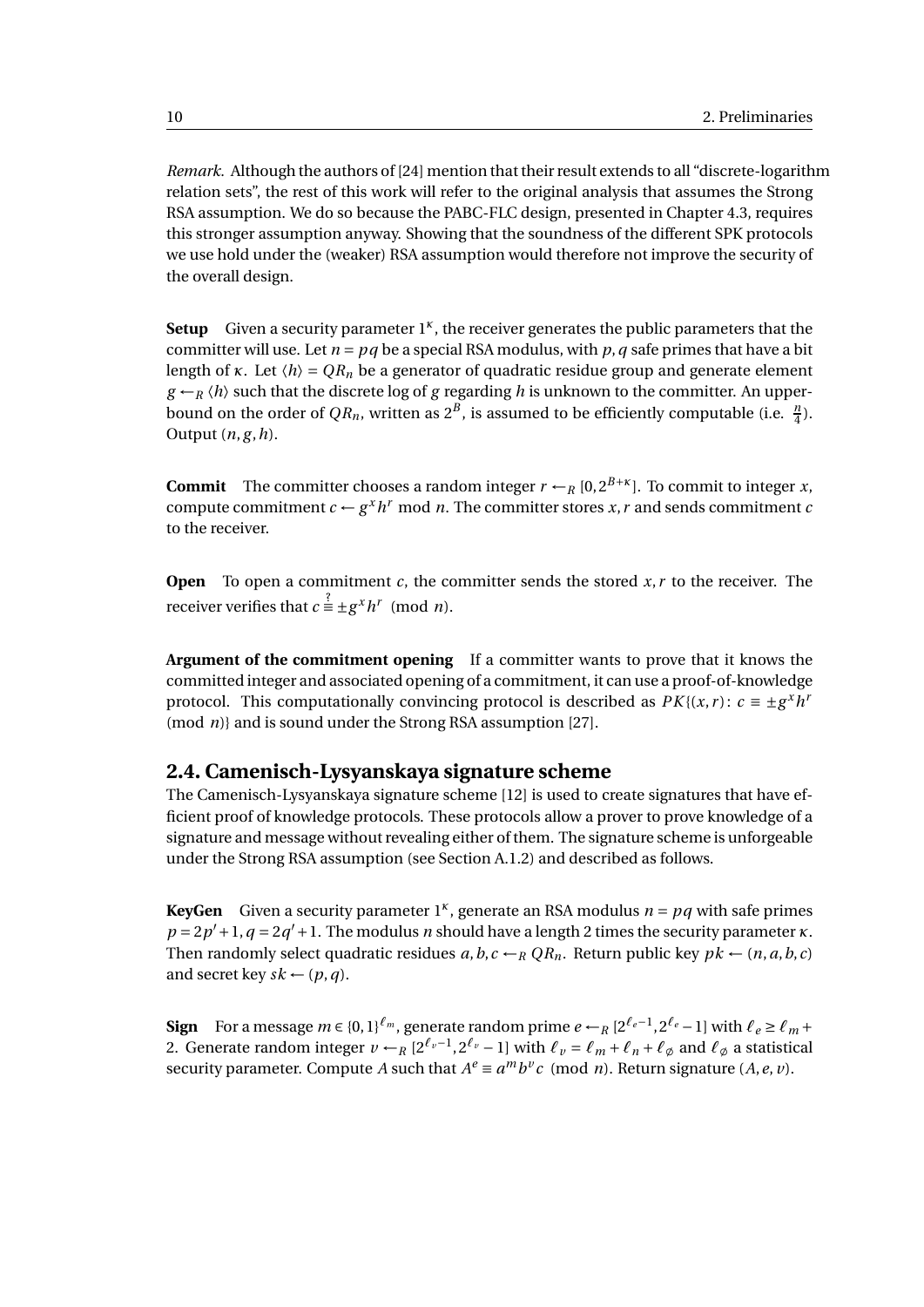**Verify** Given a signature  $(A, e, v)$  over message  $m \in \{0,1\}^{\ell_m}$ , verify that  $A^e \stackrel{\text{\rm ?}}{=} a^m b^v c \pmod{n}$ . Also verify that  $2^{\ell_e - 1} < e < 2^{\ell_e}$ . If none of the verifications abort, return *true*.

#### <span id="page-18-0"></span>**2.5. Cryptographic accumulators**

Cryptographic accumulators represent a set of elements in a short, constant size value. Each element comes with a witness that proves its (non-)membership in the set. Over time different accumulators have been proposed, varying in properties and hardness assumptions [\[14,](#page-75-9) [41,](#page-76-7) [11,](#page-74-7) [40\]](#page-76-8). Dynamic accumulators allow elements to be added or removed from the set of accumulated elements. After each addition or removal a new accumulator value is published. Each new accumulator value requires the witness of an element to be updated. One might wonder if it is possible to batch these witness updates, but unfortunately this is not possible and the number of updates is (at least) linear to the number of additions or removals [\[9\]](#page-74-8). One accumulator scheme that achieves this lower bound is the Braavos accumulator design. This scheme requires witness updates only on removals, i.e. revocations [\[3\]](#page-74-9). The Braavos design provides an efficient Signature Proof-of-Knowledge (SPK) of set membership, allowing a prover to keep both the accumulated element and associated witness secret.

We will give a short description of the Braavos design and associated CL-RSA-B accumulator [\[3\]](#page-74-9). The Braavos design shows how two different accumulators, one additive accumulator and one dynamic accumulator that lacks soundness, can be combined to provide the best properties of both. Soundness means that an adversary is unable to prove membership of an element in the accumulator, if that element is not contained in the accumulator. The adversary can add and remove any element it wants to. Non-adaptive soundness means an adversary can only add or remove elements from a specific set of elements. The adversary commits to this set before the setup. By combining an adaptively sound additive accumulator, called  $ACC_A$ , and non-adaptively sound dynamic accumulator, called  $ACC_{NA}$ , the resulting accumulator is both dynamic and adaptively sound. The *ACC<sup>A</sup>* accumulator can be constructed using a signature scheme, like the Camenisch-Lysyanskaya signature scheme (see Section [2.4\)](#page-17-0). The *ACC<sub>NA</sub>* accumulator, called CL-RSA-B, is based on the earlier Camenisch-Lysyanskaya accumulator design [\[14\]](#page-75-9). The security of both accumulators relies on the Strong RSA assumption (see Section [A.1.2\)](#page-67-2). The Braavos design improves on earlier accumulators by reducing the number of witness updates. Witness updates are no longer required on additions (i.e. credential issuance) but only on removals (i.e. credential revocation). The CL-RSA-B accumulator is described in terms of the following algorithms: setup, adding, removing, proving membership and witness updating. The domain of accumulated values is the set of all odd primes in  $[A, B]$  with  $2 < A, B < A^2$ .

**Setup** Given the security parameter  $1^{\ell_n}$ , choose safe primes  $p \leftarrow_R 2p' + 1$ ,  $q \leftarrow_R 2q' + 1$  of bit length  $\ell_n/2$  where  $p', q'$  are also prime numbers. Compute  $n \leftarrow pq$ . The (initial) accumulator value is taken randomly from the set of quadratic residues  $v \leftarrow QR_n$ . In addition to the accumulator, two bases for the commitment scheme are generated  $g, h \leftarrow_R QR_n$ . Return the public key  $pk \leftarrow (n, g, h)$ , secret key  $sk \leftarrow (p', q')$  and accumulator value  $v$ .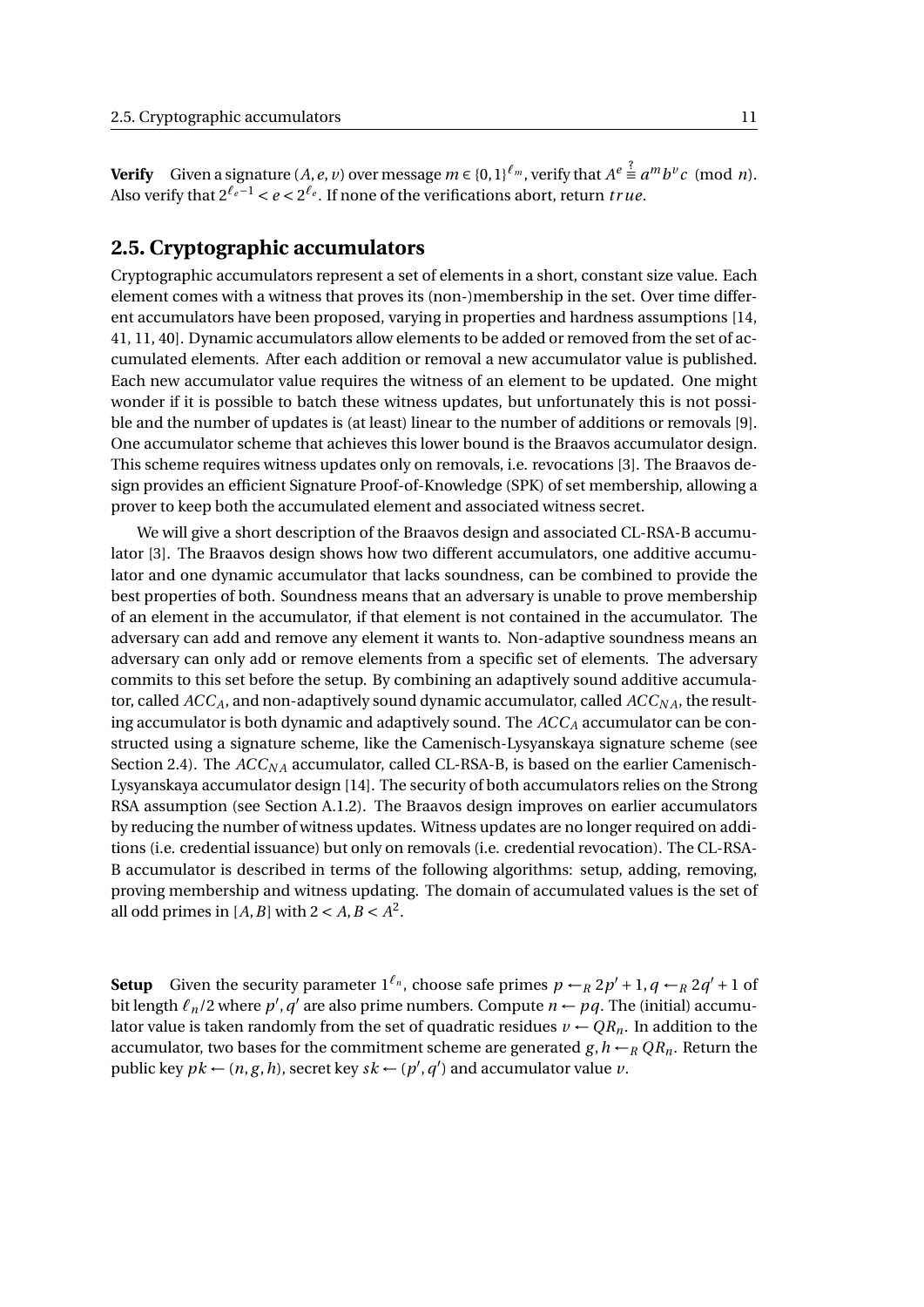**Adding** Select a random prime  $e \leftarrow_R [A, B]$  that will be added to the accumulator. Compute the witness  $w \leftarrow v^{e^{-1} \pmod{p'q'}}$  mod *n*. Note that the accumulator value does not change and the witness for other elements does need to be updated. Return the accumulated value *e* and associated witness *w*.

**Proving** Let *e* be the accumulated value, *w* the witness and *v* the accumulator value. A proof of membership shows that  $v \equiv w^e \pmod{n}$ . The proof of membership protocol is given in Protocol [5,](#page-20-0) but for more details on the SPK we refer to Appendix A of the original Camenisch-Lysyanskaya accumulator [\[14\]](#page-75-9). At the start of the protocol the verifier sends nonce  $n_1$  to the prover. The prover computes integer commitments  $C_e$ ,  $C_w$ ,  $C_r$  to  $e$ ,  $w$  and the commitment opening of  $w$ ,  $r_2$ . Then it uses the specified SPK to sign  $n_1$  and sends the signature to the verifier. The verifier checks the SPK and accepts if the signature is valid. As mentioned before, the CL-RSA-B accumulator should be combined with another accumulator. This means that the prover also needs to prove that the committed value *e* is part of another accumulator, for example by showing that it is an attribute value of a signed credential (see Section [2.7\)](#page-21-0).

**Removing** First, verify that *e*, the element that will be removed, comes from the accumulation domain (i.e. is an odd prime in [*A*,*B*]). The new accumulator value can be computed as  $v' \leftarrow v^{e^{-1} \pmod{p'q'}}$  mod *n*. Return update message  $(v', e)$ .

**Updating witness** Given an update message  $(v, v)$ , the witness w for an element e can be updated if the element is not the one that is revoked  $e \neq y$ . First, compute the Bezout coefficients  $b$ ,  $c$  in  $bw + cy = 1$ . Since both  $w$ ,  $y$  are primes, these values exist. The updated witness is computed as  $w' \leftarrow w^c v^b$ .

#### <span id="page-19-0"></span>**2.6. Privacy-preserving Attribute-Based Credential Systems**

A Privacy-preserving Attribute-Based Credential System (PABCS) consists of three roles: a credential issuer, a credential user and a credential verifier. The issuer can issue new credentials to users, usually based on another credential or a pre-existing relation. These credentials contain a bundle of attributes that are associated with the identity of the user. An example credential may be a passport containing a name, date of birth and nationality. Users can obtain credentials from different issuers and present them to credential verifiers. During this credential presentation, the user reveals a subset of the attributes in the credential to the verifier. If the presented credential was issued by an issuer the verifier trusts, the verifier can use the revealed attributes in the decision it has to make. For example to grant or deny access based on the date of birth of a user. Verifiers are free to choose the issuers they trust and can even decide to trust an issuer only for a specific set of attributes. As an example, a verifier may trust a university to state that someone is a student, but not that someone has a valid driving licence.

When we consider the revocation of credentials, we introduce a new role: the Revocation Authority (RA). The Revocation Authority (RA) has the ability to globally revoke a previously issued credential. The RA cooperates with the issuer during credential issuance and together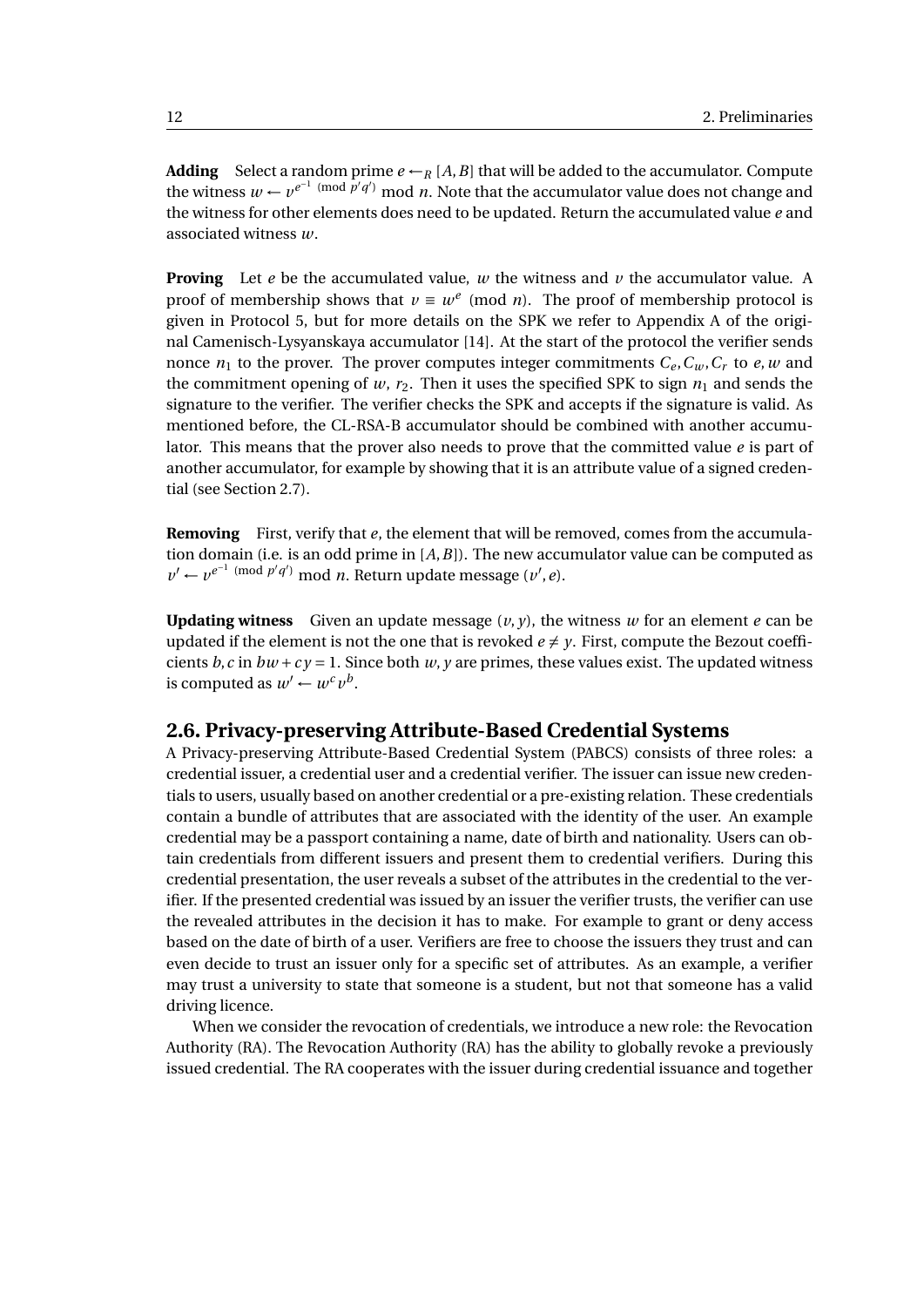<span id="page-20-0"></span>

| <b>Prover</b>                                                                       | <b>Public</b>                            | <b>Verifier</b>                             |
|-------------------------------------------------------------------------------------|------------------------------------------|---------------------------------------------|
|                                                                                     | $g, h, n, B, \ell_{\emptyset}, \ell_{c}$ |                                             |
| w, e                                                                                | $\boldsymbol{\nu}$                       |                                             |
|                                                                                     | $n_1$                                    | $n_1 \leftarrow_R \{0,1\}^{\ell_\emptyset}$ |
|                                                                                     |                                          |                                             |
| $r_1, r_2, r_3 \leftarrow_R \mathbb{Z}_{n/4}$                                       |                                          |                                             |
| $C_e \leftarrow g^e h^{r_1} \bmod n$                                                |                                          |                                             |
| $C_w \leftarrow wh^{r_2} \mod n$                                                    |                                          |                                             |
| $C_r \leftarrow g^{r2} h^{r3} \mod n$                                               |                                          |                                             |
|                                                                                     |                                          |                                             |
| $\sigma \leftarrow SPK$ { $(e, u, r_1, r_2, r_3)$ :                                 |                                          |                                             |
| $C_e \equiv g^e h^{r_1} \pmod{n}$                                                   |                                          |                                             |
| $\bigwedge C_r \equiv g^{r_2} h^{r_3} \pmod{n}$                                     |                                          |                                             |
| $\bigwedge v \equiv C_w^e h^{-er_2} \pmod{n}$                                       |                                          |                                             |
| $\bigwedge 1 \equiv C_r^e h^{-er_3} g^{-er_2} \pmod{n}$                             |                                          |                                             |
| $\wedge e \in [-B2^{\ell_{\phi}+\ell_{c}+1}, B2^{\ell_{\phi}+\ell_{c}+1}]\}(n_{1})$ |                                          |                                             |
|                                                                                     |                                          |                                             |
|                                                                                     | $\sigma$                                 |                                             |
|                                                                                     |                                          | Verify $\sigma$                             |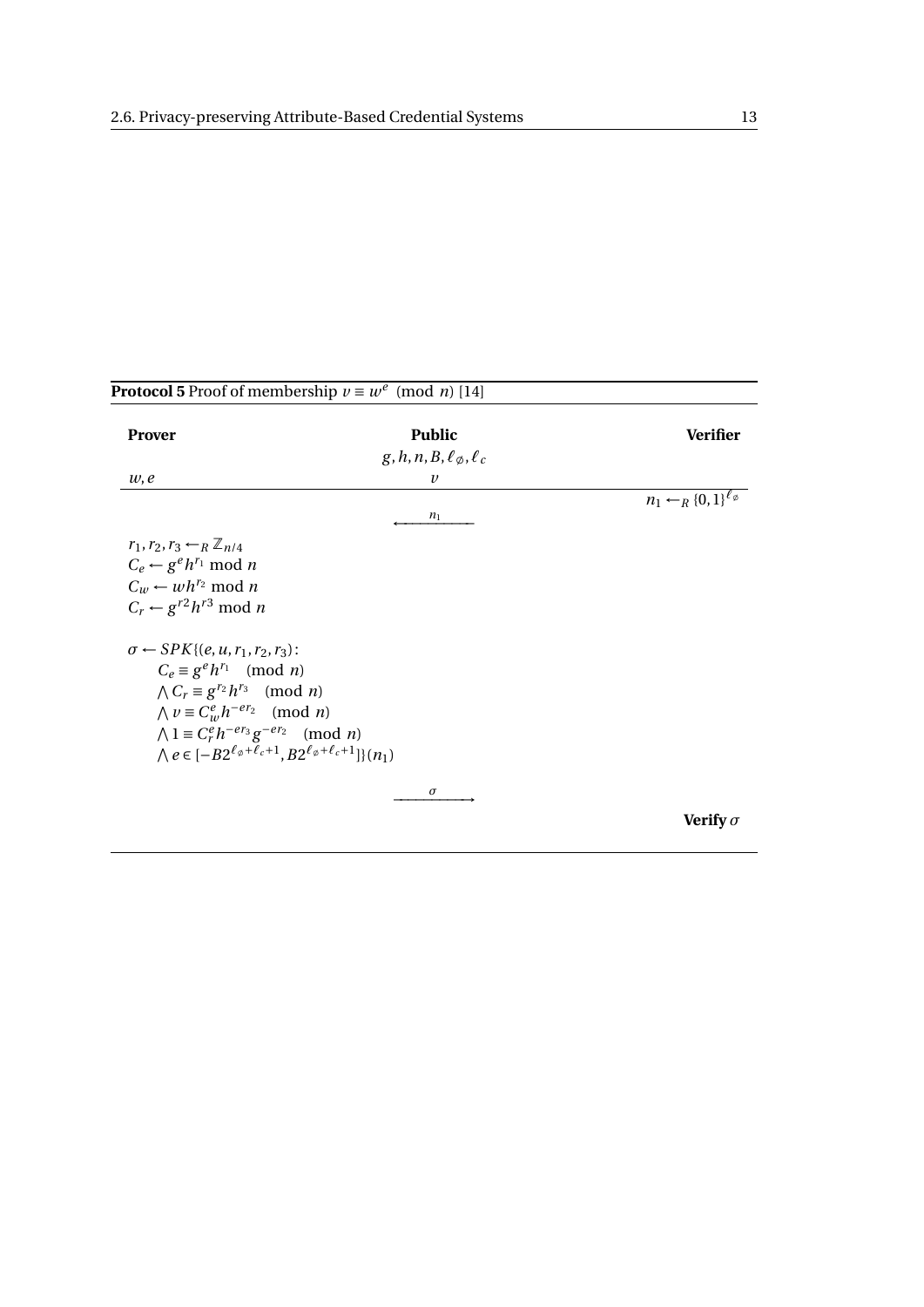<span id="page-21-1"></span>

Figure 2.1: Relations between the issuer, user, verifier and revocation authority

they encode a special attribute, a Revocation Handle (RH), in the new credential. If a revocation mechanism publishes information about the set of (un)revoked credentials, we refer to this as the Revocation Information (RI). When the issuer wants to revoke a credential, it notifies the RA. The RA then updates the Revocation Information (RI) by adding or removing the revocation handle from the RI. Based on the most recent version of the RI, users and/or verifiers can determine if a credential is revoked. The issuer, user, verifier and revocation authority roles are illustrated in Figure [2.1.](#page-21-1) Although we describe the issuer and RA as two seperate roles, this work only considers the situation in which the issuer revokes a credential, and does so for all verifiers. This means the issuer and RA are the same participant, which is assumed to be the case in the rest of this work, if not otherwise specified.

As a clarification for readers more familiar with Self-Sovereign Identity (SSI) systems, what we describe as the credential user is similar to the concept of a credential holder. Although the holder has a credential, this does not mean it is also the subject of that credential. The credential subject can be another entity, while the holder only has access to the credential. For example a pet owner can hold a credential about their pet. This allows the holder to reveal attributes not just about itself, but also about their pet. In this work, we stick to the credential user terminology and only consider credentials that describe the user. Do note that a single entity can change its role at any moment. For example, a driver acts as a credential user when presenting a driving licence during a traffic stop, but at the same time acts as a credential verifier to verify that the other person is a police officer.

#### <span id="page-21-0"></span>**2.7. Idemix**

One construction of a PABCS is the Identity Mixer design, also known as *idemix* [\[13,](#page-74-2) [18\]](#page-75-10). *Idemix* is built on the Camenisch-Lysyanskaya signature scheme (see Section [2.4\)](#page-17-0). Using the Signature Proof-of-Knowledge (SPK) algorithms defined for this signature scheme, users can prove knowledge of a credential issued to them. This provides both *multi-show unlinkabil-*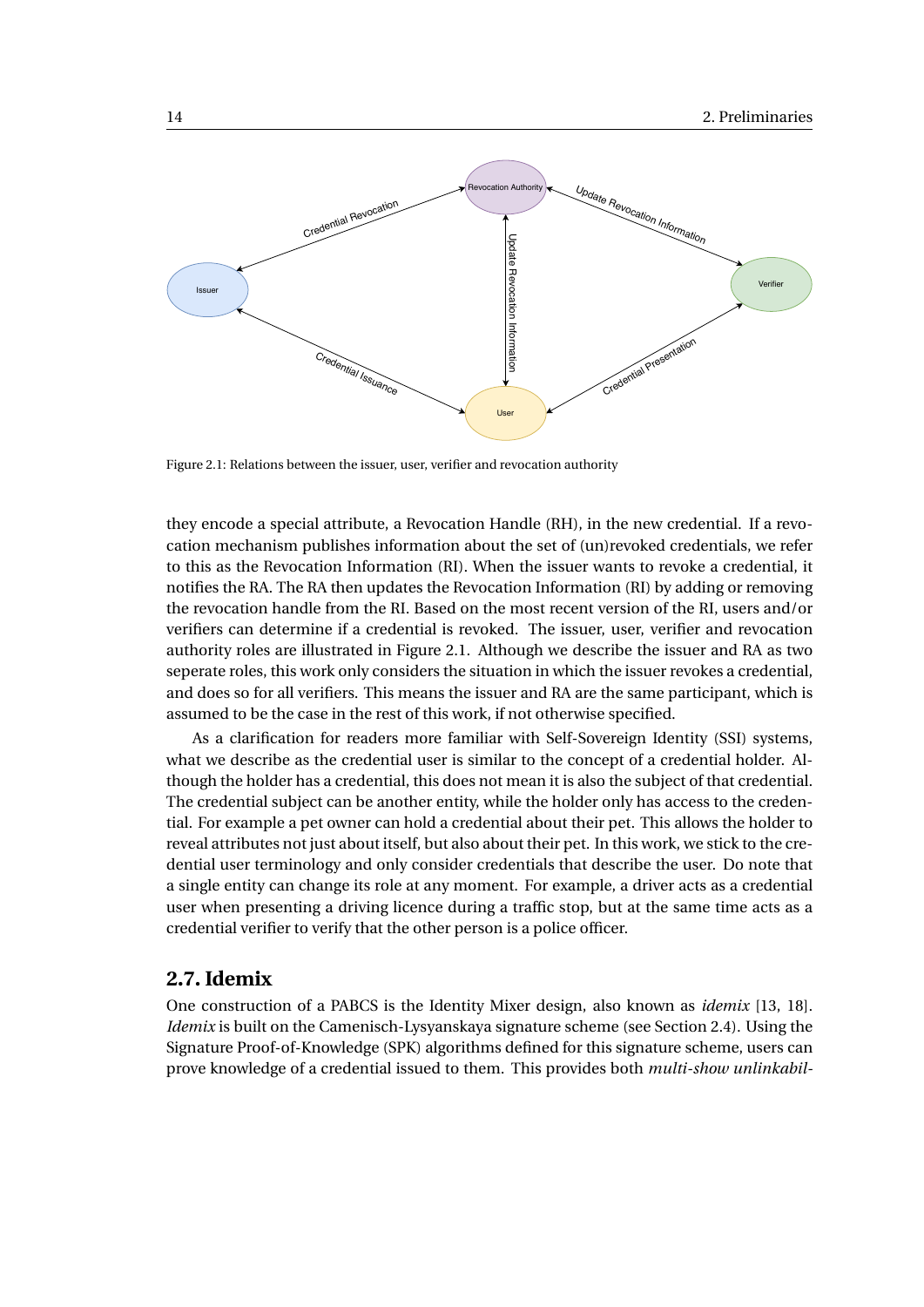*ity* and *issuance-presentation untraceability*. In addition, it allows blind issuance of (user) attributes and selective attribute disclosure during credential presentation.

Blind issuance of attributes, combined with the ability to keep attribute values hidden during presentation, allows a user to encode a *user secret* in the credential. This user secret is never revealing to any other participant, such as the issuer or verifier. By proving knowledge of the *user secret* attribute during a credential presentation, instead of revealing the attribute, this proves that the credential was issued to the same user that presents it. That is, if we assume users do not share their user secret with others. This is also referred to as the *non-transferability* of credentials. Furthermore, if a user proves that the user secret in one credential equals that of another credential, this proves that both credentials were issued to the same user. This property is known as *consistency of credentials*.

We will give a brief description of the *idemix* credential system, although we leave out several aspects not related to this work such as pseudonyms, range proofs or more efficient methods to encode credentials. For a description of those, we refer to the *idemix* specification [\[49\]](#page-77-2).

**System setup** The system setup algorithm outputs the security parameters, which are used by all other algorithms and protocols. Attribute values are in the set {0,1}*ℓ<sup>m</sup>* , as in the sig-nature scheme (see Section [2.4\)](#page-17-0). The  $\ell_n, \ell_e, \ell_v, \ell_\phi$  parameters are used as in the signature scheme, with the addition of the  $\ell'_e$  parameter that determines the upper limit of the interval of *e* values. The parameter *ℓ<sup>c</sup>* denotes the maximum length of challenges in the SPKs. The requirements on the lengths of these parameters are slightly different from the signature scheme, for these we refer to table 2 of the *idemix* specification [\[49\]](#page-77-2).

**Issuer setup** The issuer first generates a special RSA modulus by computing  $N = pq$  with  $p = 2p' + 1$ ,  $q = 2q' + 1$  and  $p$ ,  $q$ ,  $p'$ ,  $q'$  all prime. As *N* should have a length of  $\ell_n$ ,  $p$  and  $q$  should both have a length of *ℓn*/2. The issuer continues by generating quadratic residue *S* ←*<sup>R</sup> QR<sup>N</sup>* and  $Z, R_1, \ldots, R_i \leftarrow_R \langle S \rangle$ , with *i* the number of credential attributes. The set of attributes is described as  $Att = \{1, ..., i\}$ . The secret key of the issuer is  $(p', q')$ , while the public key is returned as (*N*,*S*,*Z*,*R*1,...,*R<sup>i</sup>* , *At t*).

**Credential issuance** Using the credential issuance protocol, users can obtain a new credential from the issuer. Known attributes  $Att_k \subset Att$  are known to both user and issuer, while the rest of the attributes  $Att^{\mathbb{C}}_k = Att \setminus Att_k$  are only known to the user. The *user secret* attribute  $(m_1)$  is always part of the set of user attributes,  $1 \notin Att_k$ . We assume the user and issuer agree on the known attribute values {*m<sup>k</sup>* }*k*∈*At t<sup>k</sup>* beforehand. The issuance protocol is specified in Protocol [6.](#page-23-0)

**Credential presentation** Given is a user with credential  $(A, e, v)$ , which it will present to a verifier. Beforehand the verifier and user agree on the attributes that will be revealed. Revealed attribute values are in the set  $Att_r$  and the values of these attributes,  $\{m_i\}_{i \in Att_r}$ , are sent to the verifier. Other attribute values,  $\{m_i\}_{i \notin Att_r}$ , are kept hidden. The protocol starts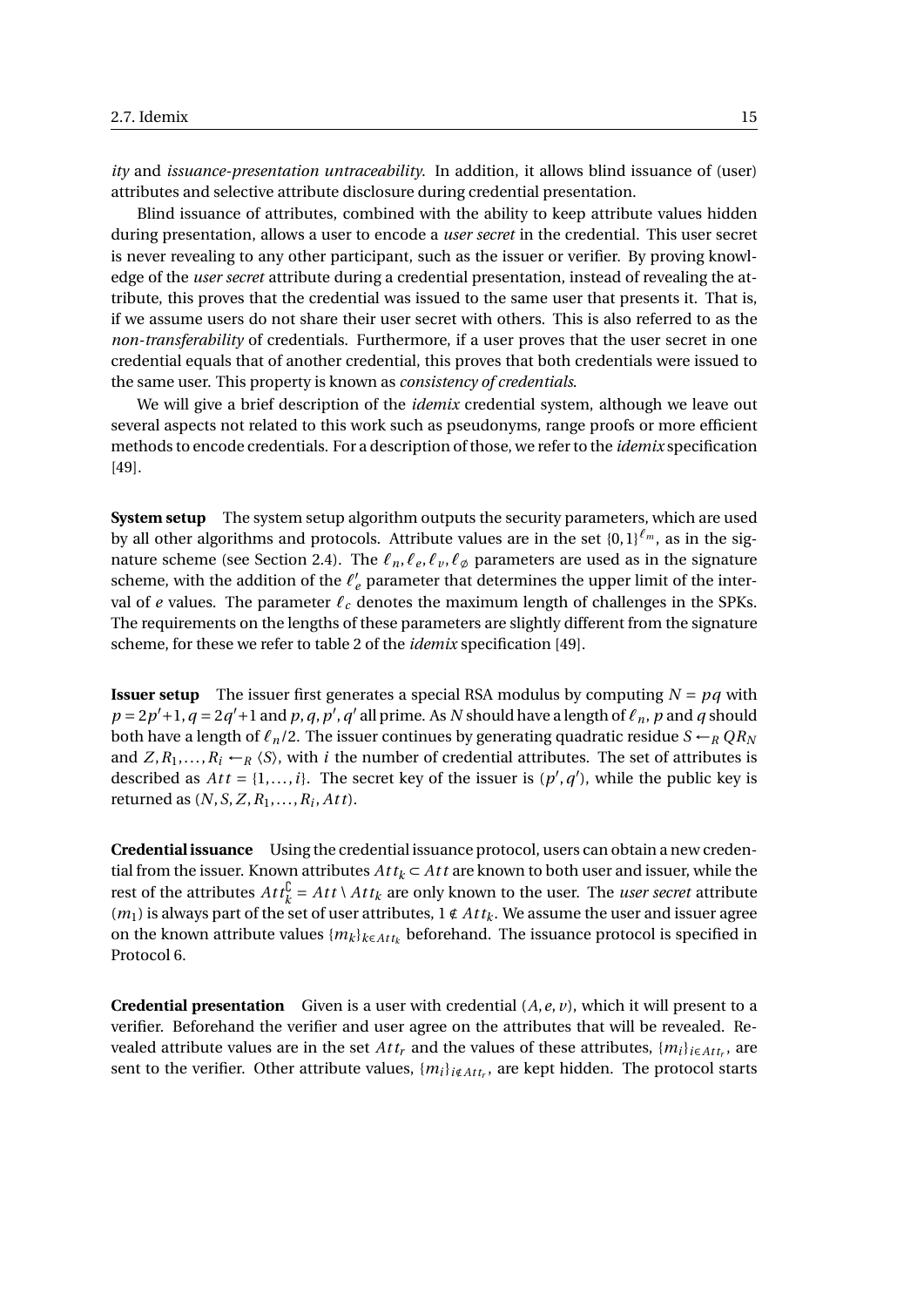#### <span id="page-23-0"></span>**Protocol 6** Credential issuance protocol of idemix

| <b>User</b>                                                                                                                                                                                                                         | <b>Public</b>                                          | <b>Issuer</b>                                                                                  |
|-------------------------------------------------------------------------------------------------------------------------------------------------------------------------------------------------------------------------------------|--------------------------------------------------------|------------------------------------------------------------------------------------------------|
|                                                                                                                                                                                                                                     | $N, S, Z, \{R_i\}_{i \in Att}, Att, Att_k \subset Att$ |                                                                                                |
| ${m_h}_{h \notin Att_k}$                                                                                                                                                                                                            | ${m_k}_{k \in Att_k}$                                  | $\frac{p', q'}{n_1 \leftarrow_R \{0, 1\}^{\ell_{\emptyset}}}$                                  |
|                                                                                                                                                                                                                                     | $n_1$                                                  |                                                                                                |
| $v' \leftarrow_B \{0,1\}^{\ell_n+\ell_\emptyset}$<br>$U \leftarrow S^{\nu'} \prod_{h \notin Att_k} R_i^{m_j} \text{ mod } N$                                                                                                        |                                                        |                                                                                                |
| $\sigma_P \leftarrow SPK \{ (\{m_h\}_{h \in Att_h}, v') :$<br>$U \equiv S^{\nu'} \prod_{h \notin Att_k} R_h^{m_h} \pmod{N}$<br>$\bigwedge \{m_h \in \{0,1\}^{\ell_m + \ell_{\varphi}^* + \ell_c + 1}\}_{h \notin Att_k}$<br>$(n_1)$ |                                                        |                                                                                                |
| $n_2 \leftarrow_R \{0,1\}^{\ell_\emptyset}$                                                                                                                                                                                         | $n_2,\sigma_P,U$                                       |                                                                                                |
|                                                                                                                                                                                                                                     |                                                        | Verify $\sigma_P$<br>prime $e \leftarrow_R [2^{\ell_e - 1}, 2^{\ell_e - 1} + 2^{\ell'_e - 1}]$ |
|                                                                                                                                                                                                                                     |                                                        | $v'' \leftarrow_R \{0,1\}^{\ell_v-1}$                                                          |
|                                                                                                                                                                                                                                     |                                                        | $B \leftarrow \frac{Z}{US^{\nu''}\prod_{k \in Att_k} R_i^{m_k}} \mod N$                        |
|                                                                                                                                                                                                                                     |                                                        | $A \leftarrow B^{e^{-1} \bmod p' q'} \bmod N$                                                  |
|                                                                                                                                                                                                                                     | $\sigma_I$ , $(A,e,v'')$                               | $\sigma_I \leftarrow SPK{(e^{-1})}$ : $A \equiv B^{e^{-1}} \pmod{N}(n_2)$                      |
| $v \leftarrow v' + v''$                                                                                                                                                                                                             |                                                        |                                                                                                |
| Verify $\sigma_I$                                                                                                                                                                                                                   |                                                        |                                                                                                |
| <b>Verify</b> $Z \stackrel{?}{=} A^e S^v \prod_{i \in Att} R_i^{m_i} \pmod{N}$                                                                                                                                                      |                                                        |                                                                                                |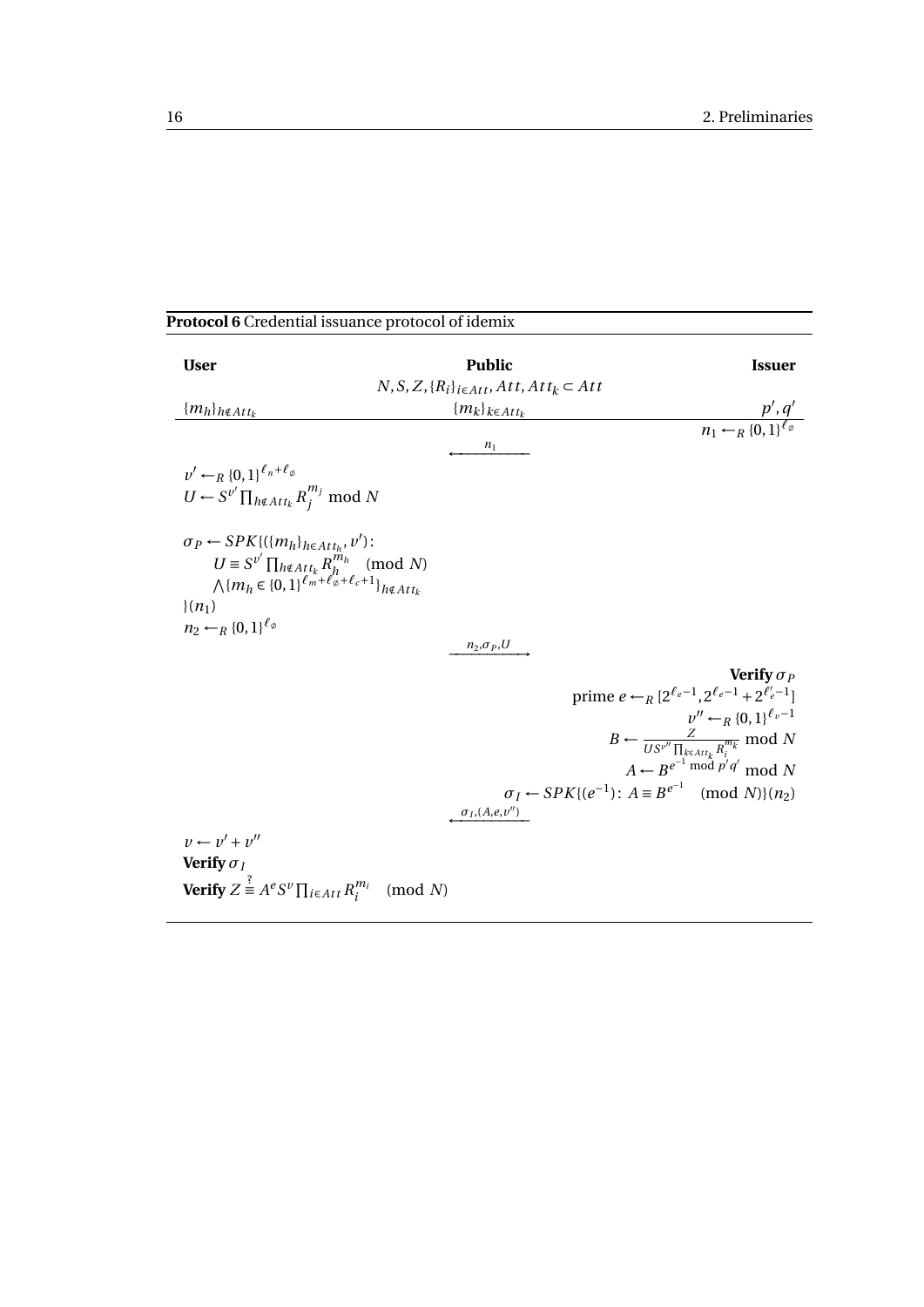with the verifier sending a nonce to the user, to prevent replay attacks. The user can randomize the credential and prove knowledge of the signature over both the revealed and hidden attribute values. A description of the protocol is given in Protocol [7.](#page-24-0)

<span id="page-24-0"></span>

|                                                                                                                                                                                                                                          | <b>Protocol 7</b> Credential presentation protocol of idemix                                                       |                                             |
|------------------------------------------------------------------------------------------------------------------------------------------------------------------------------------------------------------------------------------------|--------------------------------------------------------------------------------------------------------------------|---------------------------------------------|
| <b>User</b>                                                                                                                                                                                                                              | <b>Public</b>                                                                                                      | Verifier                                    |
| (A, e, v)                                                                                                                                                                                                                                | $N, S, Z, \{R_i\}_{i \in Att}, Att$                                                                                |                                             |
| ${m_i}_{i \notin Att_r}$                                                                                                                                                                                                                 | ${m_i}_{i \in Att_r}, Att_r \subset Att$                                                                           |                                             |
|                                                                                                                                                                                                                                          | $n_1$                                                                                                              | $n_1 \leftarrow_R \{0,1\}^{\ell_\emptyset}$ |
| $r \leftarrow_R \{0,1\}^{\ell_n+\ell_\emptyset}$                                                                                                                                                                                         |                                                                                                                    |                                             |
| $A' \leftarrow AS^{-r} \mod N$                                                                                                                                                                                                           |                                                                                                                    |                                             |
| $v' \leftarrow v - er$                                                                                                                                                                                                                   |                                                                                                                    |                                             |
| $\sigma \leftarrow SPK\{(e, \{m_i\}_{i \notin Att_r})\}$<br>$\bigwedge \{m_i \leftarrow \{0,1\}^{\ell_m + \ell_{\phi} + \ell_c + 1}\}_{i \notin Att_r}$<br>$\bigwedge e - 2^{\ell_e - 1} \in \{0,1\}^{\ell'_e + \ell_\phi + \ell_c + 1}$ | $\frac{Z}{\prod_{i\in \mathit{Attr}_i}R_i^{m_i}}\equiv A^{ie}S'^{v}\prod_{i\notin \mathit{Att}_r}R_i^{m_i}\pmod N$ |                                             |
| $(n_1)$                                                                                                                                                                                                                                  |                                                                                                                    |                                             |
|                                                                                                                                                                                                                                          | $\sigma$                                                                                                           | Verify $\sigma$                             |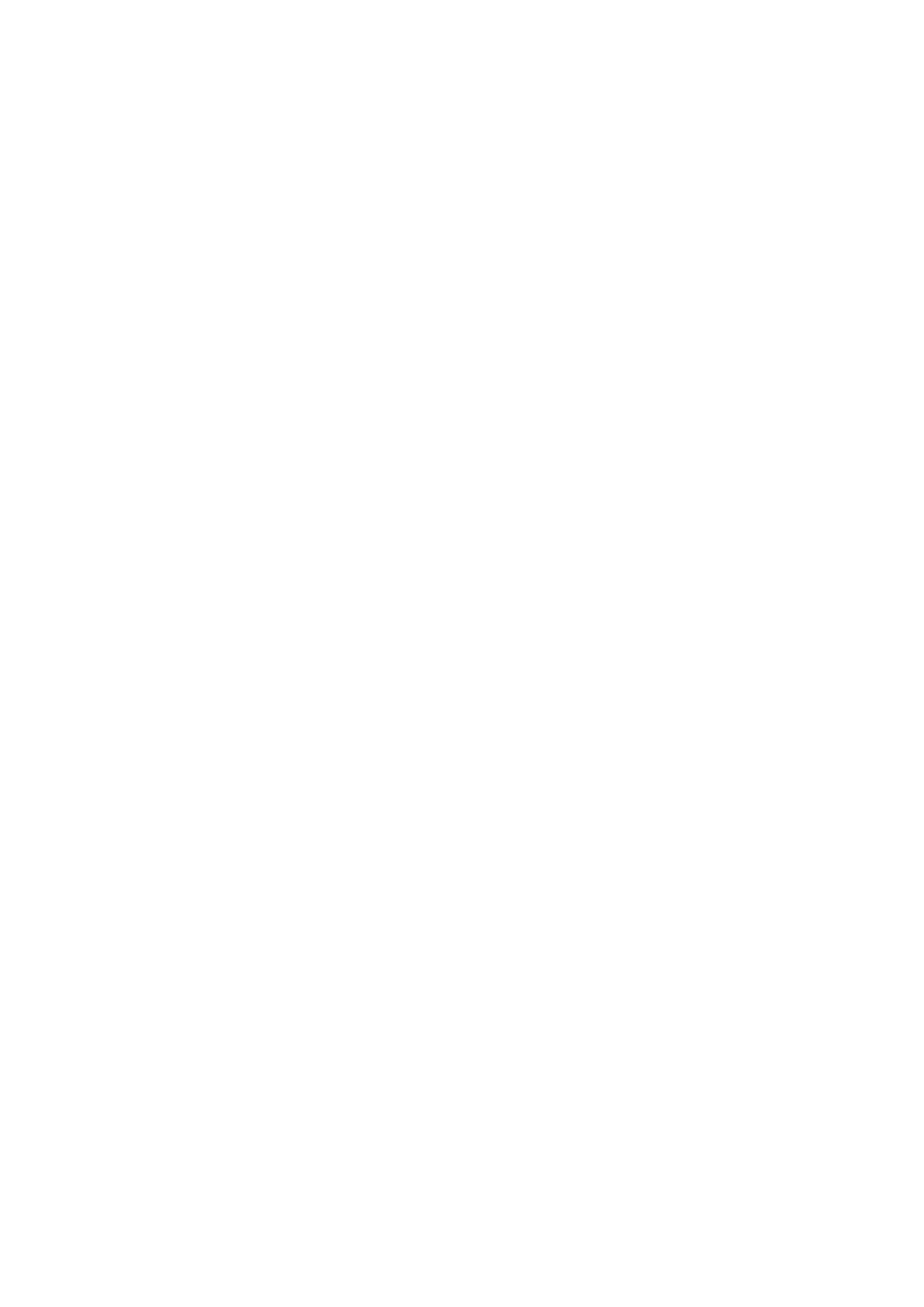## **3**

## **Related work**

#### <span id="page-26-1"></span><span id="page-26-0"></span>**3.1. Introduction**

This chapter describes existing revocation mechanisms relevant to providing forward-looking consistency in a PABCS. First, two revocation mechanisms from outside the field of PABCSs are described, specifically Certificate Revocation Lists (CRLs) and Online Certificate Status Protocol (OCSP). Both are used as a revocation mechanism in the Web PKI. The other three mechanisms were specifically designed for PABCSs. These include Verifiable Encryption, N-Times unlinkable proofs and cryptographic accumulators. The Braavos [\[3\]](#page-74-9) cryptographic accumulator, described in Section [2.5,](#page-18-0) will not be repeated here, but is taken into account in the discussion section. Likewise, the *idemix* credential system and Signature Proof-of-Knowledge (SPK) protocols are described in the preliminaries. This chapter ends with a comparison of the described revocation mechanisms in terms of the properties they provide, including forward-looking consistency, unlinkability and untraceability.

#### <span id="page-26-2"></span>**3.2. Web PKI revocation mechanisms**

The Web PKI is used to authenticate website certificates, often recognized as a green padlock in the web browser. These certificates authenticate the domain name and are issued by trusted Certificate Authorities (CAs). Note that in contrast to ABCs, these certificates do not provide any privacy properties like selective disclosure or multi-show unlinkability.

One of the first revocation mechanisms, standardization began in 1996, is the Certificate Revocation List (CRL) [\[36,](#page-76-9) [37\]](#page-76-10). This mechanism requires CAs to periodically sign and publish a list of all revoked certificates. The certificates themselves are referenced by a unique serial number. These serial numbers are added to the certificate, together with a location where the latest CRL can be found. Web browsers and other verifiers retrieve the CRL on a regular basis to ensure they have the latest version. The revocation status of a certificate can be determined by searching the list for its serial number. As the size of the list is linear to the number of revoked certificates, this requires web browsers to store a large amout of data. Another downside is that if a certificate references an unknown CRL, one that was not downloaded before, it stalls the revocation check of the certificate until the list is downloaded.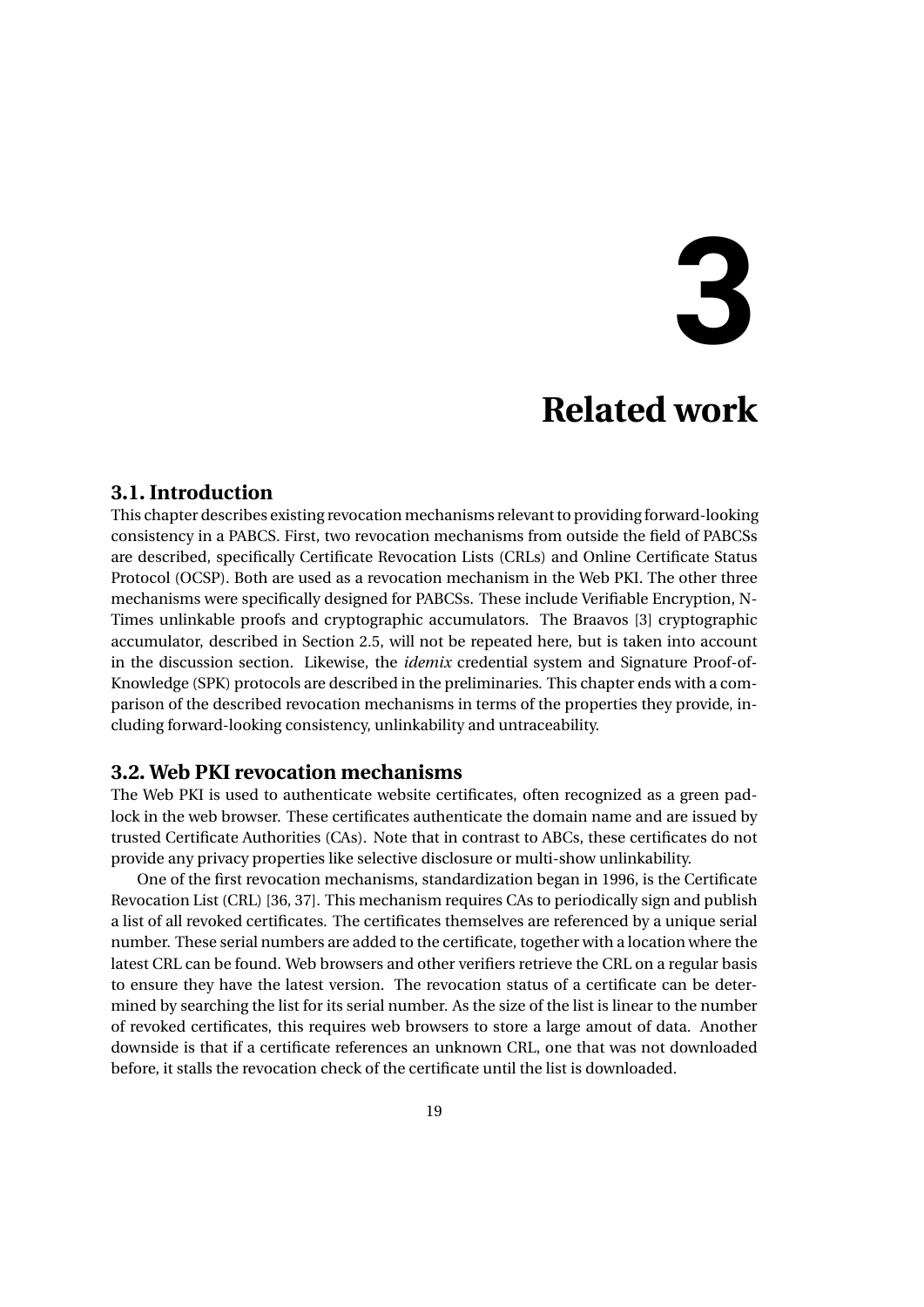Another revocation mechanism used in the Web PKI is using Online Certificate Status Protocol (OCSP) requests [\[38\]](#page-76-11). This mechanism works by online querying the CA for the revocation status of a certificate. Compared to CRLs, web browsers and other verifiers are no longer required to store the revocation information locally. However, the downside is that the CA is must be available at all times. From a privacy perspective, this also allows the CA to keep track of which certificates were queried by which verifier. To alleviate these problems, it is possible for the presenter of the certificate, e.g. a website, to "staple" the Online Certificate Status Protocol (OCSP) response to its certificate presentation. As the verifier no longer makes the OCSP query, this removes the privacy problem. Furthermore, the responses can be cached for a small period of time to reduce both the number of requests made to the CA and impact of availability issues.

#### <span id="page-27-0"></span>**3.3. Verifiable Encryption**

Verifiable Encryption (VE) also involves querying another party for information about a credential. VE was first introduced as an anonymity revocation mechanism for ABCs [\[16\]](#page-75-11). It lets a user encrypt a credential attribute, and prove that it did so correctly. For example, if a verifier wants the ability to take legal action against a user that violated some policy, it can ask the user to encrypt its name under the public key of a third party auditor. As only the third party auditor is able to decrypt the information, the verifier can only learn the users name in cooporation with the auditor. VE can also be used as a revocation mechanism, by encrypting a Revocation Handle (RH) under the public key of the RA. As with OCSP, this requires the RA to be available at all times and allows it to monitor credential usage. For these reasons, VE is useful as an anonymity revocation mechanism, but less so as a credential revocation mechanism [\[16\]](#page-75-11).

#### <span id="page-27-1"></span>**3.4. N-times unlinkable proofs**

Applications like smart cards and electronic identity cards require a revocation mechanism that works without any internet connectivity of a user. The "N-times unlinkable proofs" scheme is designed for these situations and only requires verifiers to keep track of the RI. Each credential can generate a limited number of *N* unlinkable proofs (pseudonyms) within a predefined time period (epoch) [\[10\]](#page-74-10). One of these pseudonyms is generated during the credential presentation and given to the credential verifier. The RA distributes a list of revoked pseudonyms to all verifiers, who can lookup the received pseudonym in the list. However, there is a trade-off, as *N* pseudonyms can be generated per credential, the size of the RI increases linearly with *N*. The major component of the scheme is the way users prove that the pseudonym is generated correctly, meaning generated from the RH in the credential.

We give a short description of the n-times unlinkable proofs scheme as described in [\[10\]](#page-74-10). Users use a Revocation Handle (RH) and signed "randomizers" to generate pseudonyms. Since both the RH and randomizers are generated by the RA, the RA can also generate all pseudonyms in case the RH needs to be revoked. The RI acts as a denylist and is updated each epoch.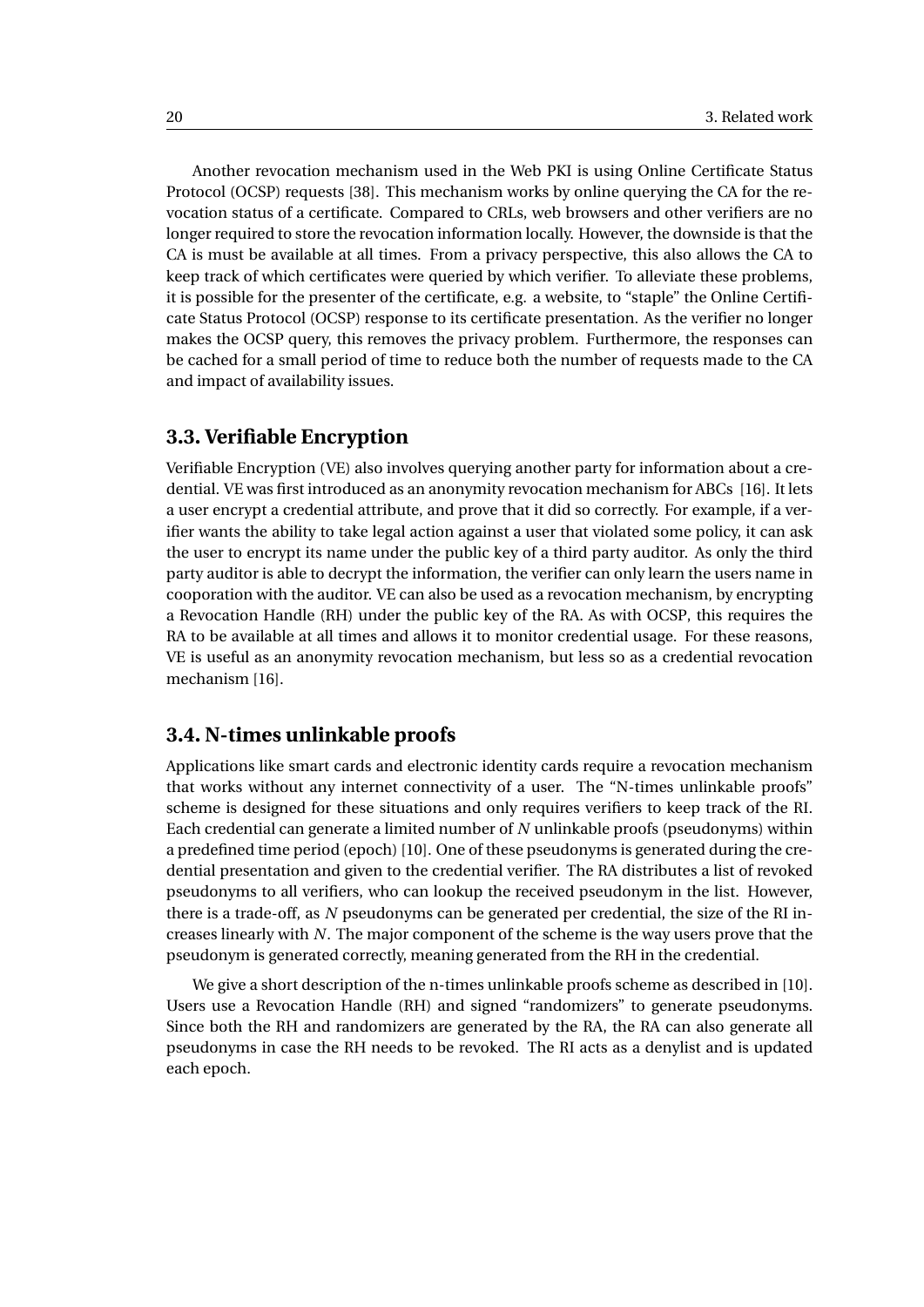**Setup** First select parameters  $(j, k)$  such that  $n = k^j$  and with  $n$  the number of unlinkable pseudonyms that can be created. Then select a group  $\langle g \rangle = \mathbb{G}_p$  of prime-order p and an order related to the security parameter 1<sup>*κ*</sup>. Select random elements  $a_1, ..., a_j \leftarrow_R \mathbb{Z}_p$  and compute  $g_i \leftarrow g^{a_i}$  for all  $a_i$ . Let  $\Sigma$  be an existentially unforgeable signing scheme that allows for efficiently generating a proof of knowledge over the signature (see Section [2.4](#page-17-0) for such a scheme). The algorithm Σ.*K e yGen* generates a signing and verification key, while the algorithms Σ.*Sign* and Σ.*Ver* respectively place and verify a signature on a message. As the randomizers need to be signed, generate a key pair  $(sk, pk) \leftarrow \Sigma$ *.KeyGen*(1<sup>*κ*</sup>). Select the set of randomizers  $\{e_i \leftarrow_R \mathbb{Z}_p\}_{i=1,\dots,k}$  and sign them  $\{\sigma_i \leftarrow \Sigma \cdot Sign(sk, e_i)\}_{i=1,\dots,k}$ . Publish the system parameters  $(g, p, k, j, (g_1, \ldots, g_j), (a_1, \ldots, a_j), \Sigma, \{(e_1, \sigma_1), (e_k, \sigma_k)\}\)$ . Store the secret key *sk* and publish the public key *pk*.

**Issuance** The RA generates a RH  $w \leftarrow_R \mathbb{Z}_p$  and stores it in the list of issued handles. The RH *w* is given to the issuer and put in a credential. Since *w* is put in a credential, the credential signature acts as signature over *w*. As a result, there is no need for the RA to also sign the RH as it did with the randomizers.

**Proving** Per epoch, the user can generate  $n = k^j$  different pseudonyms. To make sure this limit is not exceeded, which would result in reuse and linkability of pseudonyms, it keeps an integer counter *ctr* to indicate the number of pseudonyms that have been generated already during the current epoch. Counter *ctr* is also used as a k-ary number  $(ctr_0, \ldots, ctr_{i-1})$ . The *epoch* value should be known to both parties and have an associated RI published. The user and verifier can for example agree to use the epoch of the latest RI *RLepoch* that the verifier has access to. Here we take it that *w* comes from a (signed) credential and is contained in the commitment  $c$ . The *Com.Ver* algorithm proves that commitment  $c$  opens to  $w$  using opening *o*. It is assumed that both parties know the commitment key and that *Com*.*V er* has a relation that can be proven with a SPK (see Section [2.3](#page-16-0) for such a commitment scheme). To prevent replay attacks, the user signs a nonce  $n_1$ . The length of the nonce  $(\ell_{\alpha})$  should be related to the security parameter 1<sup>k</sup>. Both proving and verifying the generation of a pseudonym are specified in Protocol [8.](#page-29-0)

**Verifying** During verification, the verifier checks the proof  $\pi$  and uses pseudonym *C* to see if it exists in the RI of that epoch (*RLepoch*). If the pseudonym does not appear in the RI, it means the credential is not revoked. The authors mention that by using a hash function with short output length, the size of the RI remains acceptable.

**Revoking** The RA keeps a separate list of all revoked RHs to which a RH is added when it gets revoked. When a RH gets revoked, the RA publishes all possible pseudonyms in the RI for the next and all following epochs. It does so by computing  $\mathcal{H}(C_i)$  for all pseudonyms  $i = 0, \ldots, k^j - 1$  during the next epoch. It then publishes the RI, a sorted list of all revoked pseudonyms, for the next epoch. This repeats for each epoch as long as the credential is revoked, for example until it expires.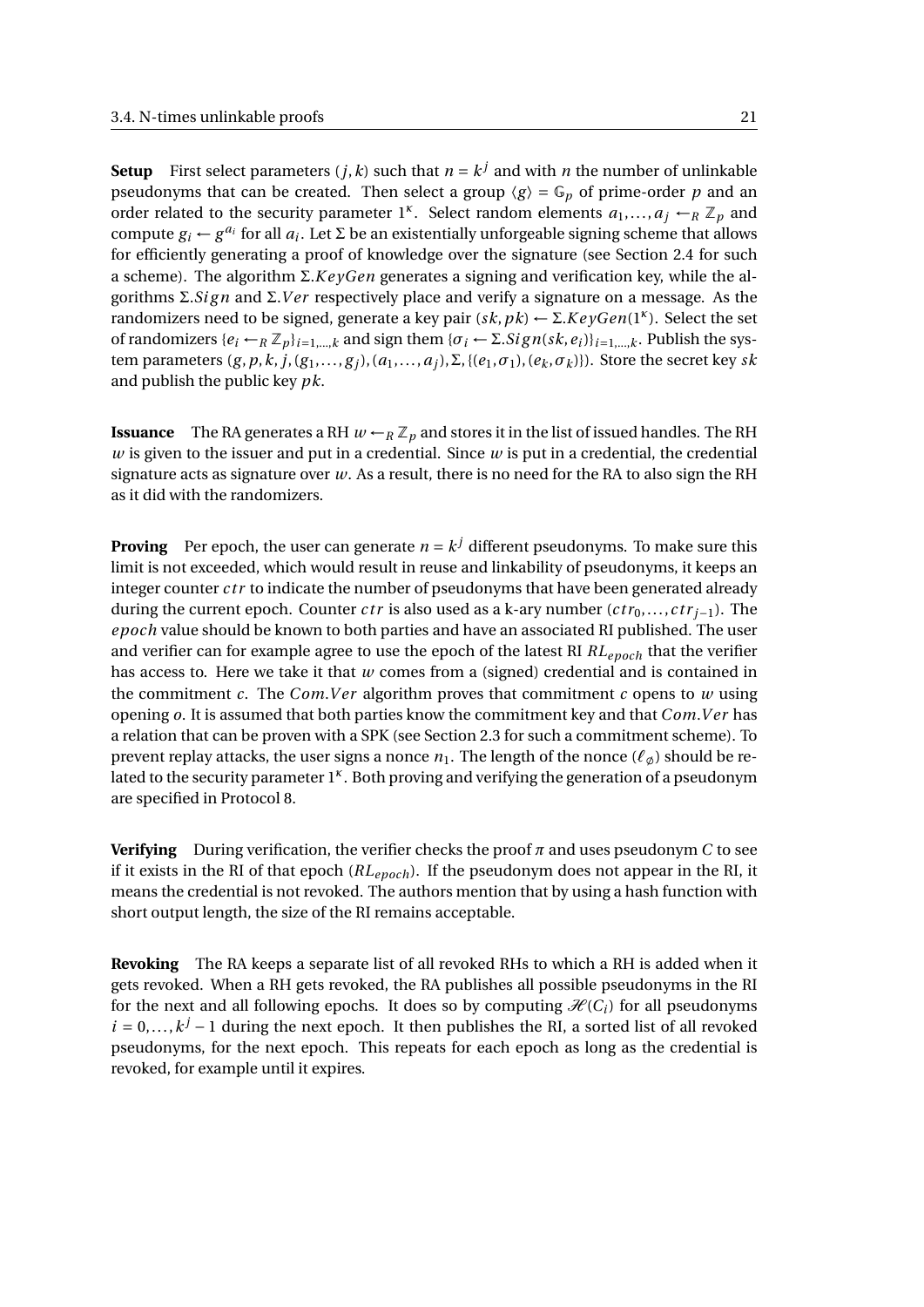<span id="page-29-0"></span>

| Protocol 8 Proving and verifying a pseudonym in N-times unlinkable proofs                                                                                                                                                                                                                                                                         |                                                             |                                                                     |
|---------------------------------------------------------------------------------------------------------------------------------------------------------------------------------------------------------------------------------------------------------------------------------------------------------------------------------------------------|-------------------------------------------------------------|---------------------------------------------------------------------|
| <b>Prover</b>                                                                                                                                                                                                                                                                                                                                     | <b>Public</b><br>$g, p, k, j, \Sigma, pk, \ell_{\emptyset}$ | <b>Verifier</b>                                                     |
|                                                                                                                                                                                                                                                                                                                                                   | $(g_1,,g_j),(a_1,,a_j)$                                     |                                                                     |
|                                                                                                                                                                                                                                                                                                                                                   | $\{(e_1,\sigma_1),,(e_k,\sigma_k)\}\$                       |                                                                     |
| ctr, w, o, c                                                                                                                                                                                                                                                                                                                                      | epoch                                                       | $\frac{RL_{epoch}}{n_1 \leftarrow_R \{0, 1\}^{\ell_{\phi}}}$        |
|                                                                                                                                                                                                                                                                                                                                                   | $n_1$                                                       |                                                                     |
| $(ctr_0,,ctr_{j-1}) \leftarrow ctr$<br>$i \leftarrow \sum_{\ell=0}^{j-1} a_i e_{ctr_{\ell}}$<br>$C \leftarrow g^{1/(w+i+\mathcal{H}(epoch))}$ mod p                                                                                                                                                                                               |                                                             |                                                                     |
| $\sigma \leftarrow SPK\{(w, i, e_{ctr_1}, \ldots, \{e_i\}, \{\sigma_i\}, o):$<br>$gC^{-\mathcal{H}(epoch)} \equiv C^{w}C^{i} \pmod{p}$<br>$\wedge g^{-i} \prod_{\ell=1}^{j} g_{\ell}^{e_{ctr_{\ell}}} \equiv 1 \pmod{p}$<br>$\bigwedge_{\ell=1}^j \Sigma Ver(pk, \sigma_{ctr_\ell}, e_{ctr_\ell}) \equiv 1$<br>$\wedge Com.Ver(c, w, o) \equiv 1$ |                                                             |                                                                     |
| $(n_1)$                                                                                                                                                                                                                                                                                                                                           |                                                             |                                                                     |
| $ctr \leftarrow ctr+1$                                                                                                                                                                                                                                                                                                                            |                                                             |                                                                     |
|                                                                                                                                                                                                                                                                                                                                                   | $\sigma$ ,C,c                                               |                                                                     |
|                                                                                                                                                                                                                                                                                                                                                   |                                                             | <b>Verify</b> $\mathcal{H}(C) \notin RL_{epoch}$<br>Verify $\sigma$ |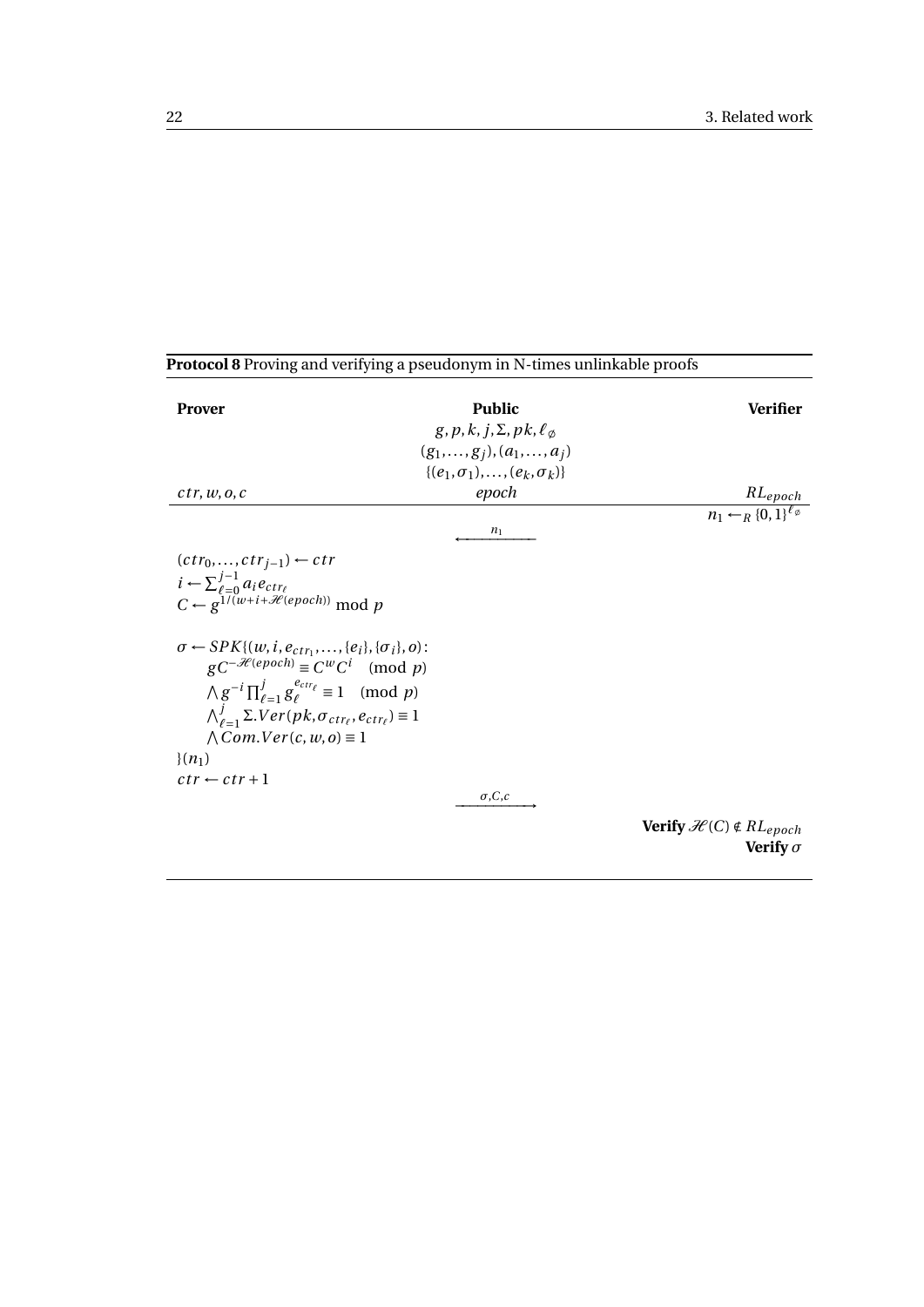This construction does not require the user to keep track of updates in the RI and still maintains backwards unlinkability, even when the credential is revoked. Computing the pseudonym and associated proofs are efficient enough to run on smart cards with limited computation power [\[10\]](#page-74-10). However, since anyone with knowledge of to the RH can generate all pseudonyms (for all epochs), this means the pseudonyms are traceable. In other words, since the credential issuer has access to the RH, it is able to link any pseudonym to a specific issuance moment. The generated pseudonyms themselves are unlinkable due to the Dodis-Yampolskiy Verifiable Random Function construction [\[28\]](#page-75-12). This ensures that without knowledge of the RH, credentials can be presented multiple times without linkability between those presentations.

#### <span id="page-30-0"></span>**3.5. Delegatable cryptographic accumulator**

When researching delegatable credentials, Acar and Nguyen designed a delegatable revocation mechanism [\[1\]](#page-74-11). Delegatable credentials allow a user to provide their credentials to a delegatee who is then able to use the credentials on their behalf. Delegation should be unlinkable in that two different delegated credentials cannot be linked to the same ancestor credential. Regarding revocation, this means that the RH is not revealed during delegation, just as it is not during presentation. The cryptographic accumulator scheme is build on the homomorphic properties of Groth-Sahai proofs [\[34\]](#page-76-12) and provides this unlinkability. The combination of accumulator and homomorphic proofs allows the delegatee to also update the non-membership proof when the RI changes, providing a new non-revocation proof that is required when presenting the credential.

We will give a description of the Accumulator with Delegatable Non-Membership Proofs (ADNMP) scheme, but refer to the original paper for the instantiation using Groth-Sahai proofs [\[1\]](#page-74-11). All algorithms mentioned run in PPT and implicitly take the system parameters *Par a* as input. The first algorithms are standard in non-membership accumulators, the *Upd ateV al* and *Upd ateN MW i t* algorithms make it a dynamic accumulator and delegation uses the *Dele*, *Rede*, *Vali* and *CompNMProof* algorithms.

Setup is given a security parameter 1<sup>k</sup> and returns the system parameters and auxiliary information (*Par a*, *Aux*).

**Accu** is given the set elements to accumulate *AcSet*. It returns the accumulator value *AcV al*.

**CompNMWit**takes the set of accumulated values *AcSet* and the accumulator value *AcV al*. It is also given an accumulated element *Ele* for which it computes the non-membership witness *N MW i t*.

**ProveNM** can produce a proof of non-membership of element *Ele* and associated witness *N MW i t* for the accumulator value *AcV al*. As this is an accumulator, it does not need access to the entire set of accumulated elements.

**VerifyNM** takes the proof of non-membership and accumulator value *AcV al* and returns a boolean value indicating if the proof is valid.

**UpdateVal** computes the new accumulator value *AcV al*′ when element *El e* is added. It does not take *AcSet* as input to compute the new accumulator value, but does require the old accumulator value *AcV al*.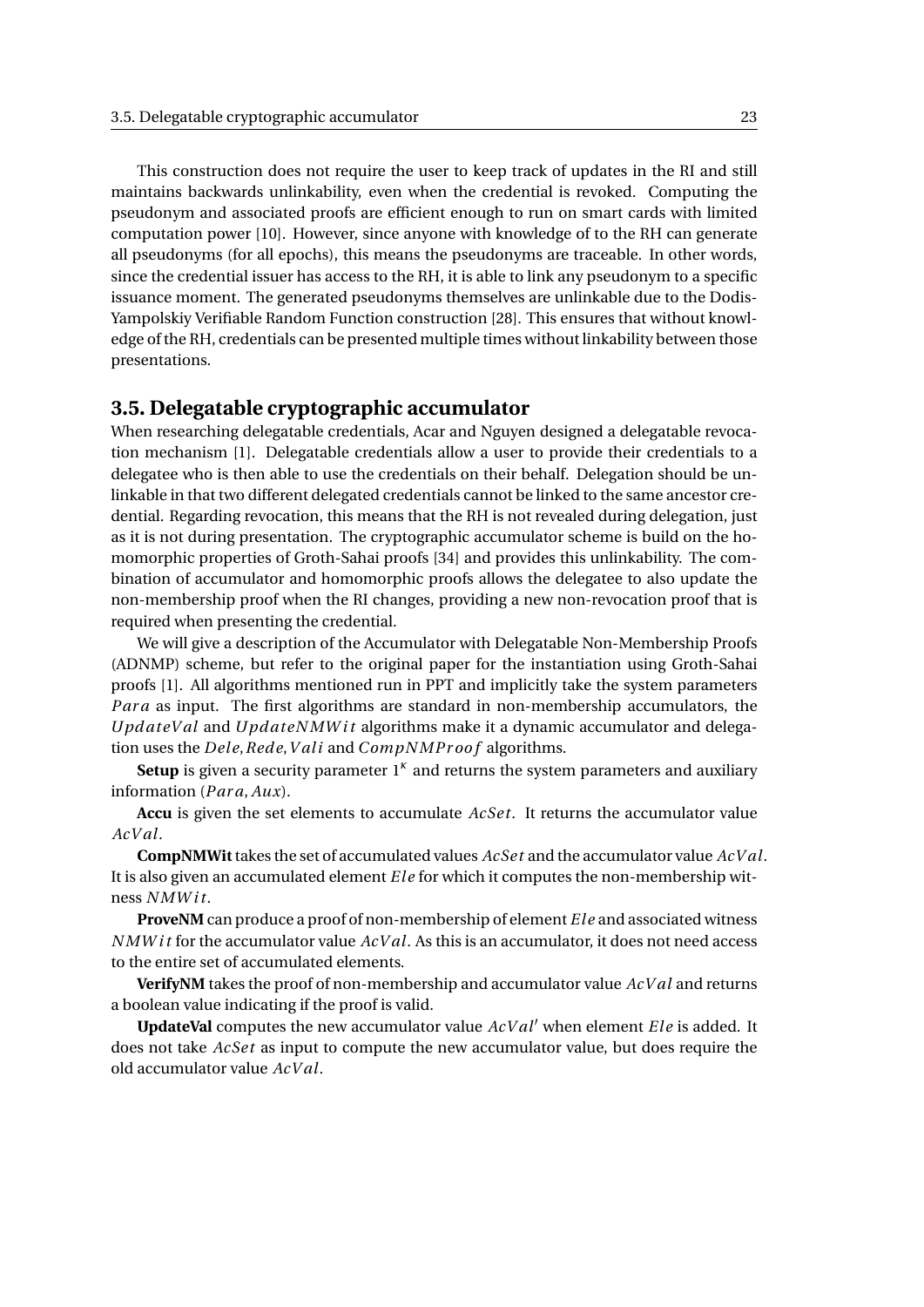**UpdateNMWit** allows the computation of a new *N MW i t*′ when the element *El e* is added to the set of accumulator values, given also the current *N MW i t* and new *AcV al*.

**Dele** is given an element *El e* and returns the delegating key *De*.

**Rede** takes as input a key *De* and produces another delegating key *De*′ .

**Vali** is given a delegating key *De* and returns a boolean value indicating if the delegation is valid.

**CompNMProof** takes a delegating key *De*, accumulator set *AcSet* and accumulator value *AcV al*. It returns a non-membership proof that the element *El e*, associated with delegation key *De*, is not accumulated in the accumulator value *AcV al*.

The authors describe how the ADNMP scheme can be used to provide a revocation mechanism for delegatable credentials. The scheme provides delegatability by allowing users to prove the ancestor delegators are not included in the accumulator. It also provides redelegability by delegating the non-membership proof to others. The non-membership proofs by users and delegators are indistinguishable from each other and unlinkability prevents users from linking delegations to the same delegator. There is a trade-off however, between delegability and anonymity. Any user who delegates a credential can collude with the RA to determine if a non-membership proof was generated by their element, i.e. break anonymity (see Section [4.2.7\)](#page-37-2).

#### <span id="page-31-0"></span>**3.6. Discussion**

Our goal is to find a revocation mechanism that provides forward-looking consistency in a PABCS. At the same time, we require that such a mechanism does not compromise the privacy properties of Attribute-Based Credentials. First, we compare the described mechanisms on the properties they already provide. We then discuss the missing properties to see if these can be added, for example by changing how the revocation mechanism works.

We compare the discussed revocation mechanisms on the different properties they provide. The key property we need is that a credential verifier can check the revocation status of a credential in newer versions of the RI, which is referred to as *forward-looking consistency* (FLC). As a PABCS provides both *multi-show unlinkable* and *untraceable*, we also compare the revocation mechanisms on these properties. Concerning the RI, we compare the revocation mechanisms on the size of the RI and frequency of new versions. Both are described in terms of the number of revoked handles / revocations (R), epochs (E), unlinkable proofs (U), constant (1) or not applicable (7). Note that for both accumulator, Braavos and ADNMP, the user needs to download each version of the RI. While the size is constant, the total size that users need to download is not. The last property we consider is the required connectivity of the participants. In the table we write I if the issuer needs to be online during verification. If the user needs to download the RI or update a witness, we write U. If the verifier needs to download the RI, we write V. We exclude the connectivity requirement of the issuer if it needs to publish the RI and note that if the connectivity of the user can replace that of the verifier. Any information the verifier needs, can be passed by the user if the information is signed by the issuer.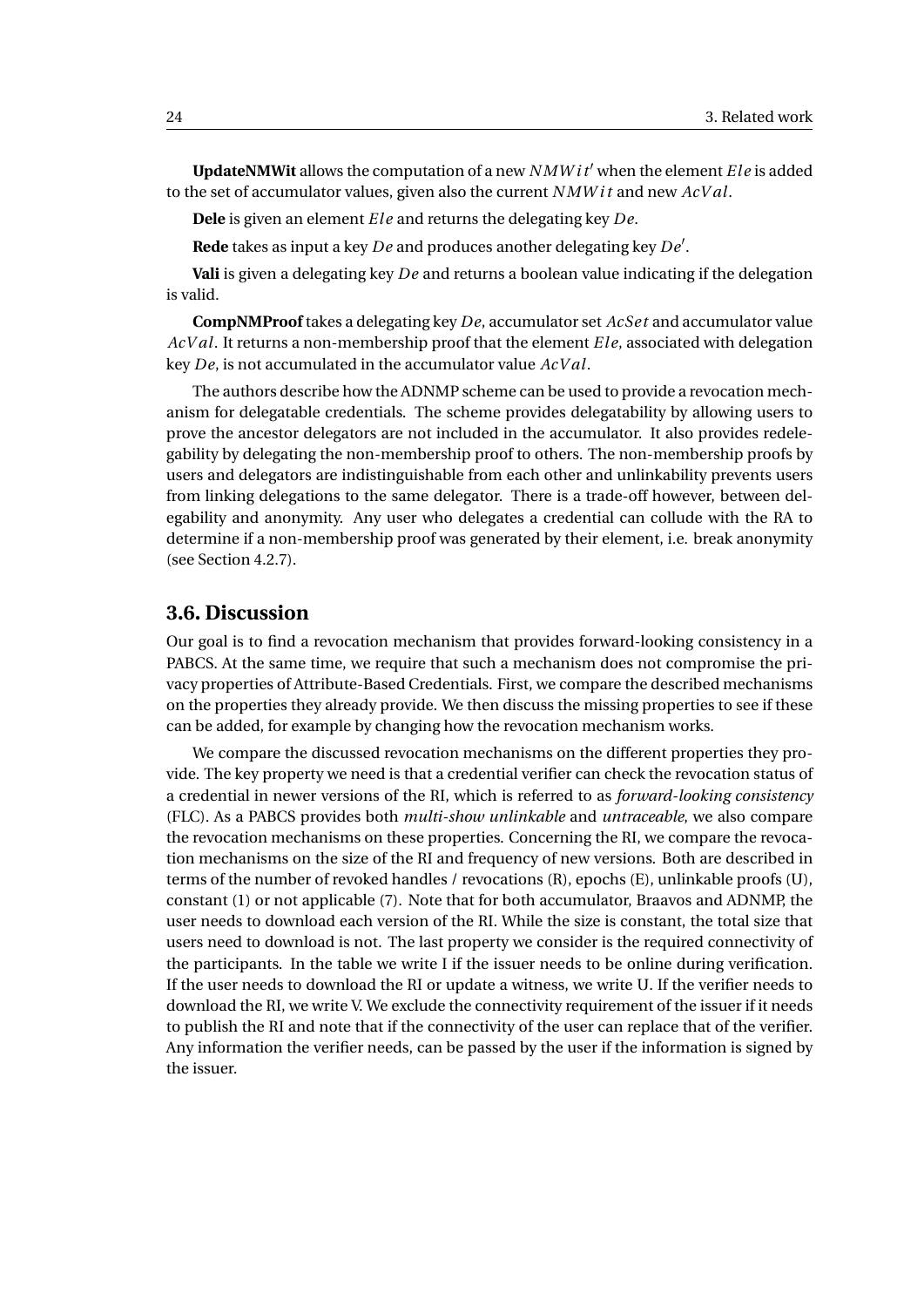| <b>Mechanism</b>     | <b>FLC</b> | <b>Unlinkable</b> | <b>Untraceable</b> | RI (size/freq)   | Online |
|----------------------|------------|-------------------|--------------------|------------------|--------|
| CRL [37]             | √          |                   |                    | R / R            |        |
| <b>OCSP</b> [38]     | V          |                   |                    |                  | I, V   |
| VE [16]              | √          |                   |                    |                  | I, V   |
| $N$ -times [10]      |            |                   | Х                  | $R \times U / E$ |        |
| Braavos [3]          |            |                   |                    | 1/R              | U, V   |
| ADNMP <sup>[1]</sup> |            |                   |                    | / R              | U, V   |

Table 3.1: Comparison of the described revocation mechanisms.

The Certificate Revocation List (CRL) and OCSP mechanisms were not designed with Attribute-Based Credentials in mind, and this shows in the comparison. In both mechanisms the verifier learns the RH of a credential. This makes both mechanisms linkable and traceable, although this also gives verifiers the ability to see if a credential is revoked in newer RI versions. Given that the verifier learns the RH, there is no clear solution to prevent either unlinkability or untraceability in these mechanisms.

Although the Verifiable Encryption was introduced as an anonymity revocation mechanism, it can also be used as a credential revocation mechanism by encrypting the RH under the public key of the issuer or RA. But as the issuer now learns the RH, the scheme becomes traceable. Encrypting the RH to a third party can make the scheme untraceable, but only if the third party does not collude with the issuer. However, doing so requires the verifier to trust the third party to return the correct revocation status. Furthermore, this scenario also requires an additional mechanism that allows the third party to determine the revocation status of the RH. In the N-times unlinkable proofs revocation mechanism, the RA does not play an active role during verification. The pseudonyms however, are only valid for a single epoch/RI version. By generating pseudonyms for a number of future epochs the mechanism can also provide forward-looking consistency. The traceability issue remains however, because the issuer can still generate all future pseudonyms.

The Braavos cryptographic accumulator provides both unlinkability and untraceability, due to the use of proof-of-knowledge protocols. But as the prover in these protocols requires knowledge of the RH, it does not allow a verifier to verify the membership of a handle in another version of the RI. The ADNMP homomorphic accumulator design does provide a way to "update" the non-membership proof, but this conflicts with the untraceability of credentials.

We do want to note that revocation mechanisms other than those described here exist. The described revocation mechanisms were chosen because we expected that they provide at least some required properties. Other mechanisms are similar in functionality and/or variants on the described approaches here. For a more detailed discussion on revocation mechanisms used in PABCSs, we refer to the work of Lapon [\[39\]](#page-76-13).

Based on the comparison of related work we conclude that current revocation mechanisms are unable to provide forward-looking consistency, while adhering to the privacy properties of PABCSs. The lack of a suitable revocation mechanism for this situation means that less privacy-friendly solutions are used. We conclude that research into revocation mechanisms that address forward-looking consistency in PABCS is needed.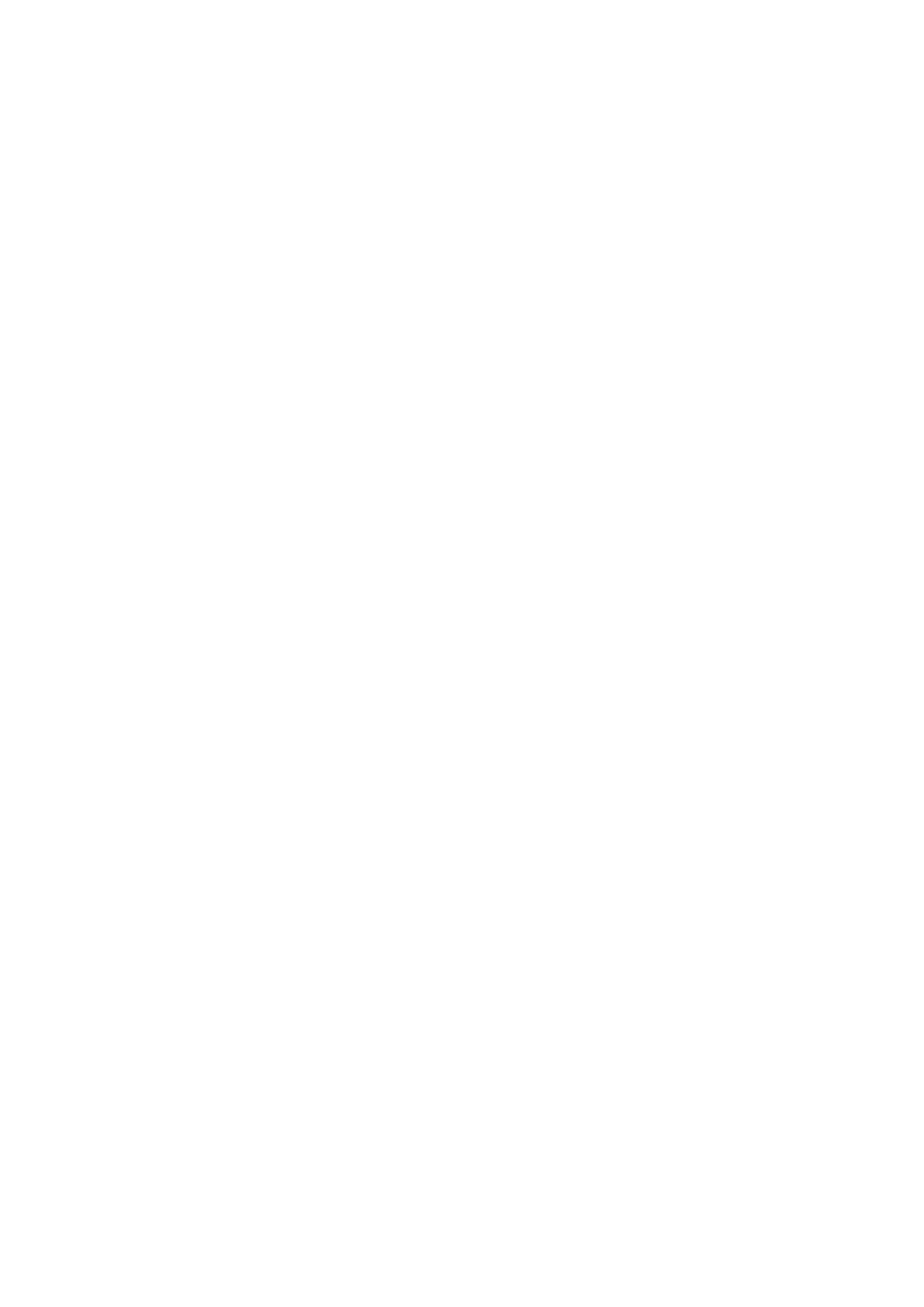# **4**

## <span id="page-34-0"></span>**The PABC-FLC credential system design**

#### <span id="page-34-1"></span>**4.1. Overview**

In this chapter we present a Privacy-preserving Attribute-Based Credential System (PABCS) with forward-looking consistency, the PABC-FLC design. The design we propose has four types of participants: issuers, users, verifiers and the Non-Revocation Prover (NRP). Of these, the NRP is added in comparison to other credential systems and its function will be explained later. Although we usually describe the system as interactions between these participants, the system we propose is primarily described as a set of algorithms. To keep our design simple and focus on the forward-looking consistency aspect, we only consider a single issuer and do not take into account user pseudonyms or presenting multiple credentials at once. Our design does not exclude these however, it should be easy to see how these can be added. We will continue with a brief description of the algorithms, their intended use and examples of their usage.

Before the system can be used, all participants run their respective key generation algorithm. The system parameters are generated first, using the *SPGen* algorithm. The issuer uses the *I ssK e yGen* algorithm to generate their signing and revocation keys, while users and the NRP use the *User KeyGen* and *NRPKeyGen* algorithms to generate their own keys. After this setup, users can use the Credential Issuance protocol to obtain a credential from the issuer. A credential is a collection of attributes, agreed upon by both parties, and a signature by the issuer. Each credential contains the user secret key and a revocation handle as first two attributes.

Users can request access to various resources provided by verifiers using these credentials. To do so, they use the *Cr edPr esent ati on* algorithm to compute a presentation token (*pt*). This token reveals a subset of the attributes and proves that they were signed by the issuer. Presentation tokens are verified using the *Verif yCredPresentation* algorithm. As an example, imagine a student who wants access to a university building. The university requires authentication before granting access to the building. A student can present a cre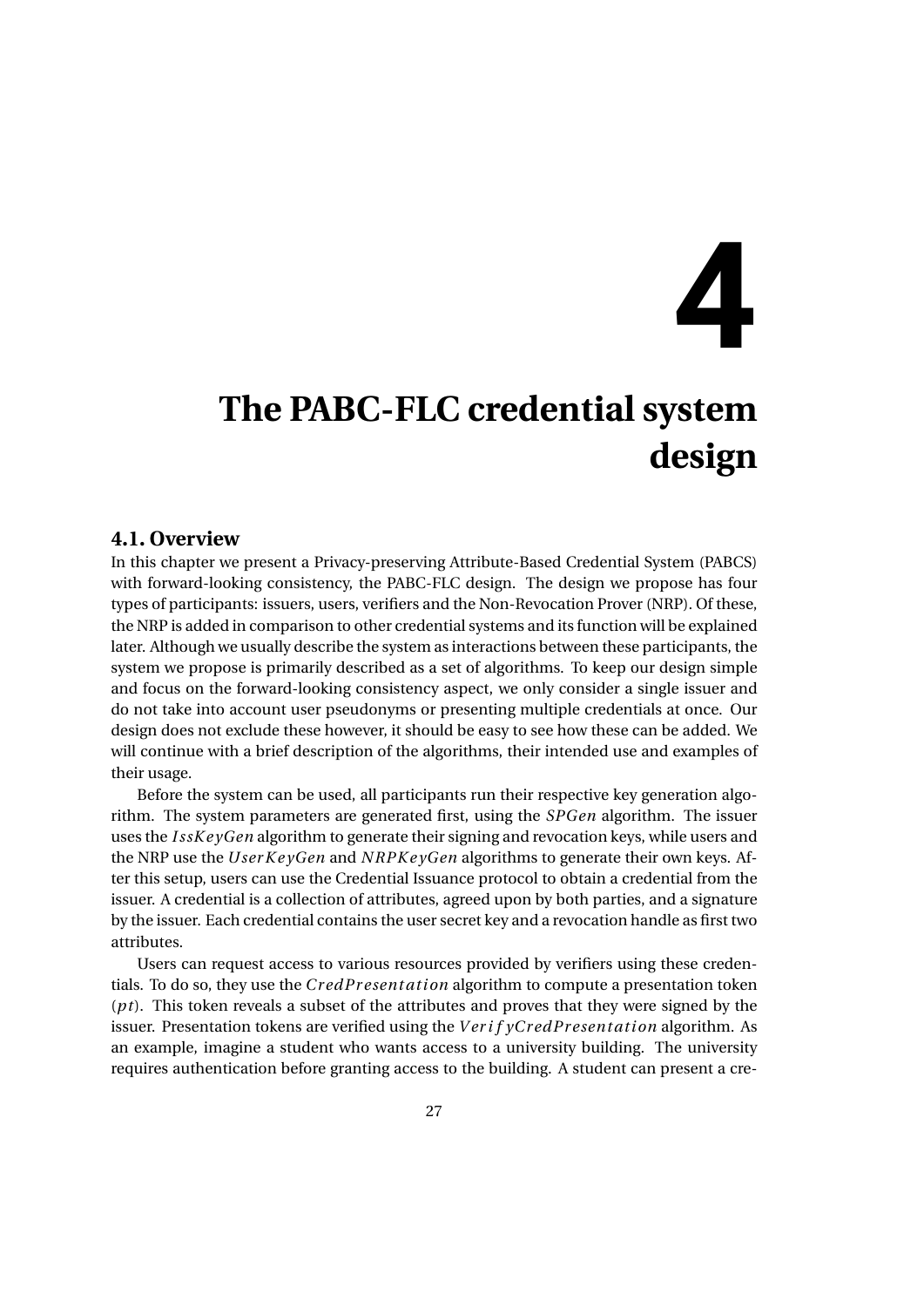dential attesting that they are a student, providing (just) enough information to the university for it to grant access. When using an ABC, this authentication is based on the attributes that describe the user, not (necessarily) the unique identity of the user. In the example, showing that one is a student is enough to be granted access. More importantly, there is no need to reveal a name or unique student number.

Credential systems with a revocation mechanism, give verifiers the additional assurance that a presented credential is still valid. Previously issued credentials can be revoked by the issuer by using the *Cr edRevoke* algorithm, for example when the student is no longer enrolled at the univeristy. After revoking a credential, the issuer publishes a new version of the RI to reflect the revocation. The other (unrevoked) credentials are updated using the *RevW i tnessUpd ate* algorithm.

To enforce forward-looking consistency, the presentation tokens contain a redeemable revocation token (*r r t*). The credential verifier can exchange these tokens for a revocation token (*r t*) with the help of the NRP. The *Cr edSt atusUpd ate* algorithm allows the NRP to exchange one into the other. The resulting revocation token can be verified by the credential verifier, using the *Verif yCredStatusUpdate* algorithm. As the revocation token is computed against the latest RI, this gives credential verifiers information about the revocation status of the earlier presented credential. This information allows it to enforce forwardlooking consistency. As an example, imagine the student from before applies for a student discount for a music subscription service. The company, acting as a credential verifier, can retrieve a new revocation token each month and verify if the student is still enrolled. Without involvement of the student and without learning the (unique) identity of the student in question, this allows the company to determine if the discount should still be applied. In effect, allow the verifier to enforce forward-looking consistency on the student credential.

Regarding the security of the system, we assume that credential verifiers trust the credential issuer to behave honestly when executing all its algorithms and the issuance protocol. This is a justified assumption, because if the verifier does not trust the issuer, there is no good reason for it to trust the credentials it signs. At the same time, the user is not required to trust either the issuer nor the verifier. However, the user does trust the NRP. We justify this, because an impossibility result shows no other solution is possible (see Section [4.2.7\)](#page-37-2). For more details on the security, see Section [4.2.](#page-36-0)

Our design builds on the *idemix* credential system [\[49\]](#page-77-2) and uses the Braavos revocation mechanism [\[3\]](#page-74-9). We combine these and extend them with the possibility to enforce forwardlooking consistency. In terms of computational assumptions we rely on the Strong RSA assumption or weaker assumptions thereof (see Section [A.1\)](#page-67-0). Our security analysis is given in the random oracle model [\[6\]](#page-74-12).

The rest of this chapter is structured as follows. Section [4.2](#page-36-0) describes the requirements for a Privacy-preserving Attribute-Based Credential System (PABCS) with forward-looking consistency. These requirements resemble the formulations of [\[22\]](#page-75-13), but are less formal and have been adapted to our use case. Section [4.3](#page-38-0) proposes PABC-FLC, a credential system that adheres to these requirements. Section [4.4](#page-51-0) describes the security analysis, showing that the proposed design adheres to the formulated requirements. The security analysis concludes with a short comparison of this work with other revocation mechanisms, as described in the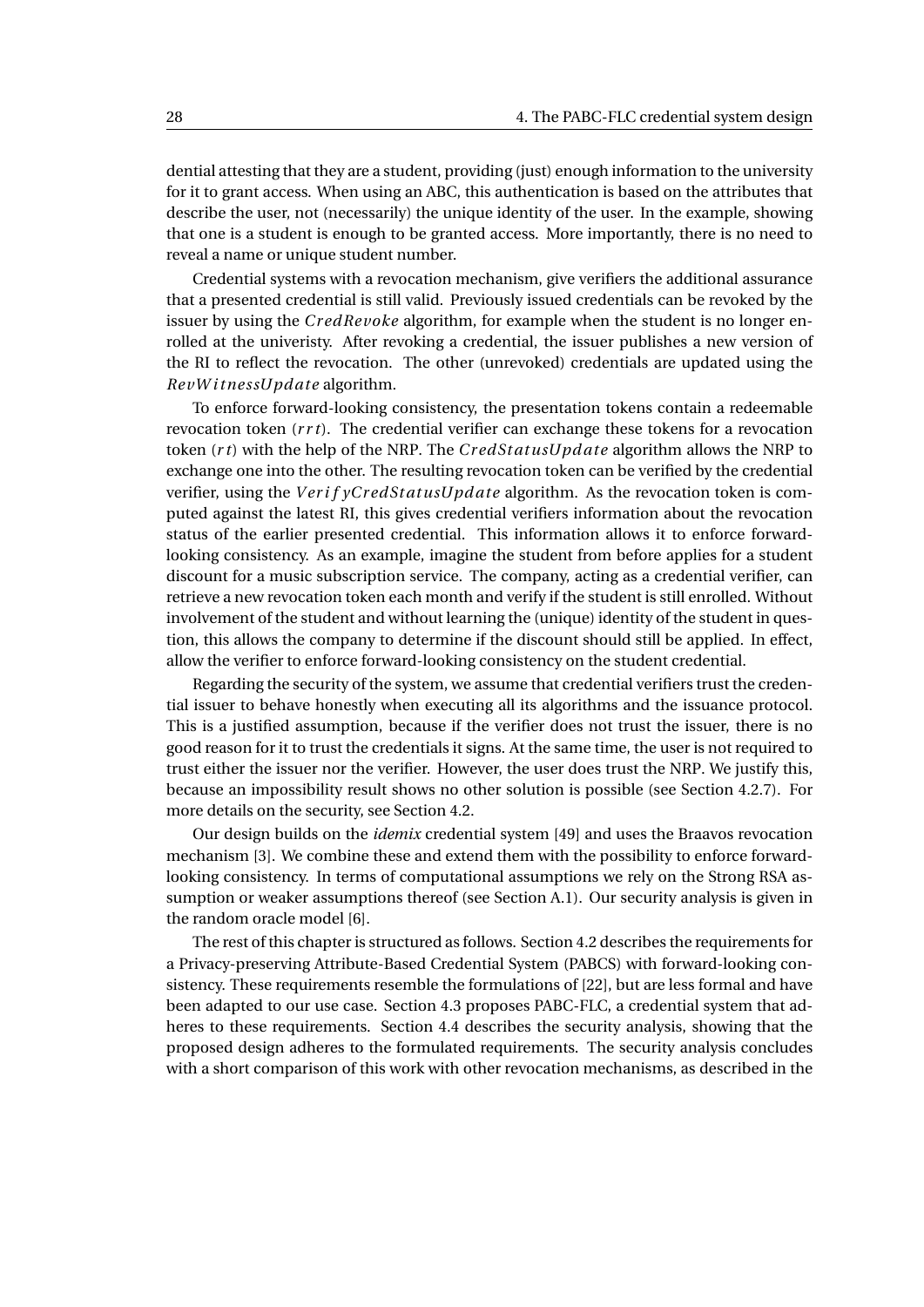related work (see Chapter [3\)](#page-26-0). An overview of symbols used in this chapter, and their explanation, is given in the appendix in Table [A.1.](#page-68-0)

#### **4.2. Requirements**

#### **4.2.1. Security setting**

In the context of a credential system where participants communicate with eachother, we assume the existence of secure channels that authenticate the receiving participant. Furthermore, we assume that the issuer and NRP can be contacted at any time and that the verifier can be contacted by a user who wants to authenticate. There is no availability requirement for the user(s). In fact, we are specifically designing a credential system for situations in which this is not possible.

Additionally, we assume that a user does not share their *user secret* with anyone else. In practice, ensuring *non-transferability* of the user secret is a challenging problem. Several approaches to this problem are given in [\[13,](#page-74-0) [35\]](#page-76-0).

#### **4.2.2. Correctness**

Correctness refers to the notion that the credential system can be used by all honest participants. In the design we propose this means that

- participants can run their key generation algorithm,
- users can obtain credentials from the issuer,
- users can create presentation tokens for unrevoked credentials,
- presentation tokens for unrevoked credentials can be verified,
- unrevoked credentials can be revoked by the issuer,
- the revocation witness for a credential can be updated if another credential is revoked,
- the Non-Revocation Prover (NRP) can provide a revocation token for unrevoked credentials when given a redeemable revocation token,
- revocation tokens for unrevoked credentials can be verified.

#### **4.2.3. Credential unforgeability**

Credentials are unforgeable if *Verif yCredential* only returns true for credentials obtained through the *Cr edenti al I ssuance* protocol, i.e. the credential was signed by the issuer and conforms to the attribute length requirements.

#### **4.2.4. Presentation token unforgeability**

Credential verifiers need to be assured that if a presentation token verifies as true, the credential user that generated the token possesses a credential with the presented attributes. Recall that we assume verifiers trust the issuer to behave honestly. Presentation tokens are considered unforgeable if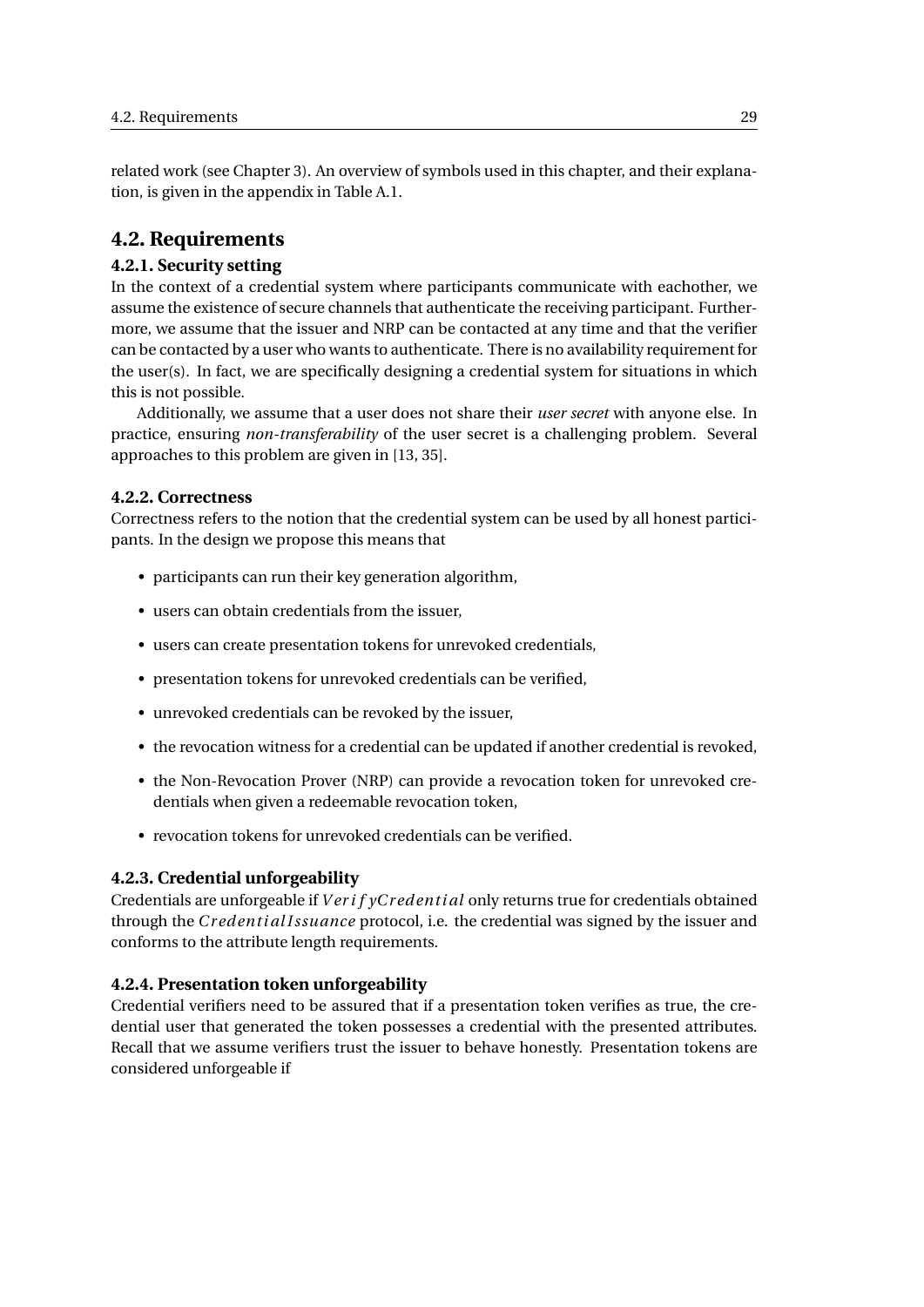- the presented credential was issued to the user that presents it,
- the presented credential was signed by the issuer,
- the revealed attributes correspond to the attributes in the credential,
- the redeemable revocation token contains a commitment to the revocation handle.

#### **4.2.5. Revocation token unforgeability**

Similar to the unforgeability of presentation tokens, we require that revocation tokens can only be computed for revocation handles that were generated by the issuer and are still contained in the Revocation Information (RI) (i.e. not revoked). Due to the working of the Braavos revocation mechanism, we require that a redeemable revocation token (*r r t*) used to compute a revocation token (*r t*) comes from a (valid) presentation token.

#### **4.2.6. Presentation token privacy**

We call presentation tokens private if they are multi-show unlinkable and untraceable, when no attributes are revealed. In the context of issuers and verifiers, this means that even when a malicious issuer colludes with malicious verifiers, they are unable to determine which user presented a credential. Multi-show unlinkability means that given two presentation tokens, it is not possible to determine if they were generated from the same or two different credentials. This also implies that given two credentials, it is not possible to determine which of two different credentials was used to generate a presentation token (*unlinkability*). *Untraceability* means that it is not impossible for a (malicious) issuer to determine which credential was used when it is given a presentation token. Definition [2](#page-37-0) captures *multi-show unlinkability* and *untraceability* of unrevoked credentials.

<span id="page-37-0"></span>**Definition 2** (Presentation token privacy)**.** Presentation tokens are private, if for every efficient adversary *A* there exists a negligible function *ν* such that the following holds

$$
Pr[b' = b \land pt_0 \neq \bot \land pt_1 \neq \bot:
$$
  
\n
$$
spar \leftarrow SPGen(1^{\kappa}, 1^{\lambda}),
$$
  
\n
$$
(pk_{NRP}, sk_{NRP}) \leftarrow NRPKeyGen,
$$
  
\n
$$
(pk_{Iss}, sk_{Iss}, \sigma_{IssKeyGen}, cred_0, cred_1, st) \leftarrow A,
$$
  
\n
$$
pt_0 \leftarrow CredPresentation(pk_{Iss}, pk_{NRP}, cred_0, \{\}, 0),
$$
  
\n
$$
b \leftarrow_R \{0, 1\}, pt_b \leftarrow CredPresentation(pk_{Iss}, pk_{NRP}, cred_b, \{\}, 0),
$$
  
\n
$$
b' \leftarrow A(pt_0, pt_b, st)] \leq \frac{1}{2} + v(\kappa, \lambda)
$$

#### <span id="page-37-1"></span>**4.2.7. Revocation token privacy**

The privacy of revocation tokens is similar to the requirement for privacy of presentation tokens. It means that given two unrevoked credentials, the revocation tokens generated from a (possibly adversarially generated) redeemable revocation token are multi-show unlinkable. The (multi-show) unlinkability of redeemable revocation tokens is implied by the privacy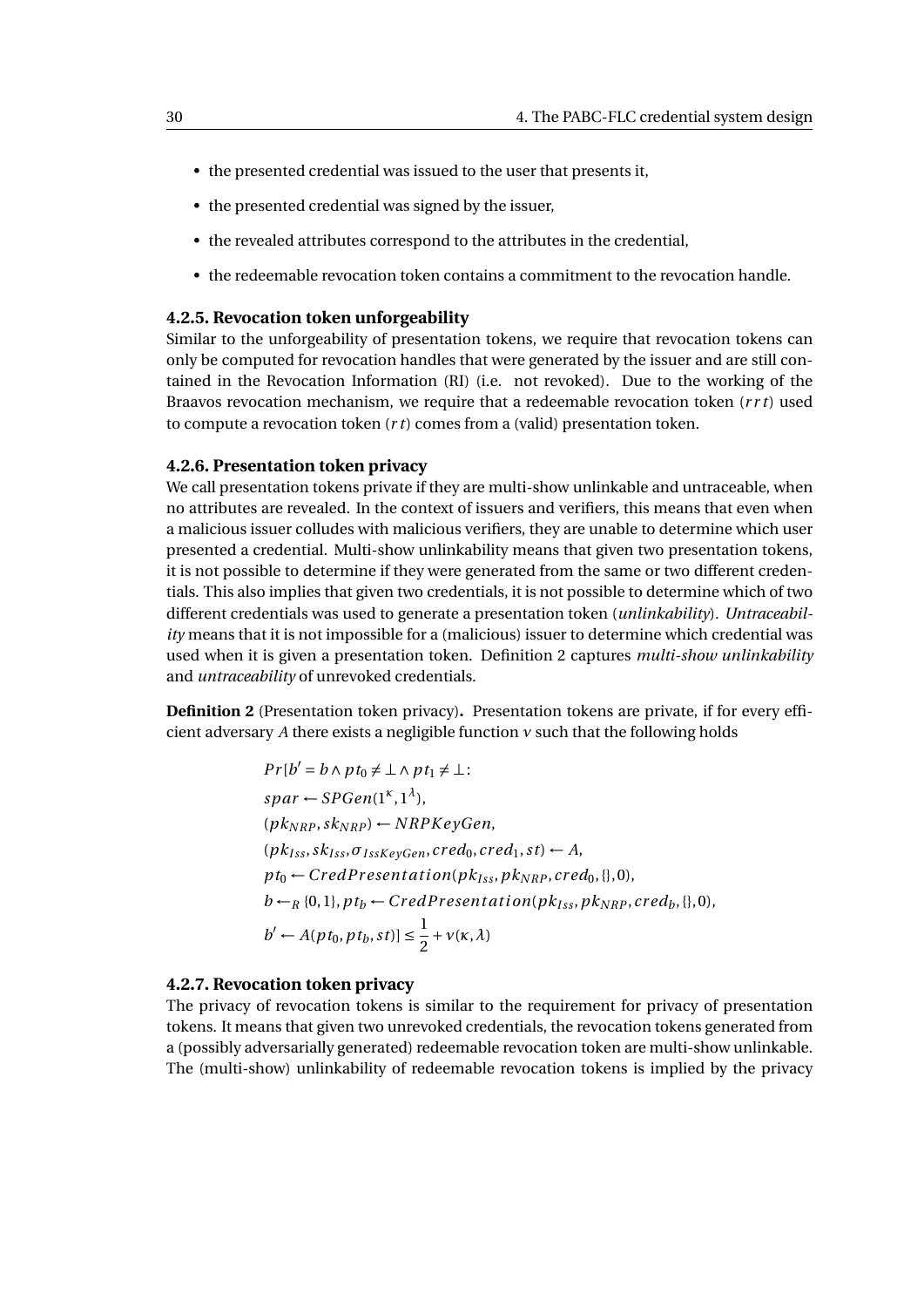of presentation tokens, and not included in this definition. Note that only two unrevoked credentials with the same Revocation Information (RI) are considered, this is due to what we describe as the "revoke all but one attack". Definition [3](#page-38-0) describes revocation token privacy.

*Remark* ("Revoke all but one attack")*.* This attack refers to the situation in which a malicious issuer and malicious verifier collude and break the unlinkability of revocation tokens. See also the definition of revocation privacy in [\[21\]](#page-75-0). More specifically, this attack is possible when an adversary has access to an oracle that returns a revocation token for any (reference to a) revocation handle when given any RI. This oracle represents the verifier's ability to enforce forward-looking consistency.

The attack works as follows. During issuance, the adversary can store all issued revocation handles in state *st*. When given (a reference to) a revocation handle, the adversary can use the stored information to compute a collection of RI's, with each RI containing a single unrevoked revocation handle. It can then use the oracle to obtain revocation tokens for all computed RI's. The returned revocation tokens can be verified to determine which RI contained the referenced revocation handle. This allows the adversary to break unlinkability, since it now knows which revocation handle was used to compute a revocation token.

<span id="page-38-0"></span>**Definition 3** (Revocation token privacy)**.** Revocation tokens are private, if for every efficient adversary *A* there exists a negligible function *ν* such that the following holds

 $Pr[b' = b \land pt_0 \neq \bot \land pt_1 \neq \bot \land rt_0 \neq \bot \land rt_1 \neq \bot$ :  $span \leftarrow SPGen(1^{\kappa}, 1^{\lambda}),$  $(pk_{NRP}, sk_{NRP}) \leftarrow NRPKeyGen, NRPStore \leftarrow \{\}$  $(pk_{Iss}, sk_{Iss}, \sigma_{IssKevGen}, st) \leftarrow A$  $(\text{cred}_0, \text{cred}_1, w_0, w_1, R I) \leftarrow A(st),$  $(r h_0, rh_1) \leftarrow (cred_0, cred_1), NRPStore \leftarrow NRPStore \cup \{(rh_0, w_0), (rh_1, w_1)\},$  ${p_t}_i \leftarrow CredPresentation(p_{K_{ISS}}, pk_{NRP}, cred_0, \{\}, 0\}$ *i*<sub> ${ \in \{0,1\} }$ </sub>  $(r r t_0, r r t_1) \leftarrow (p t_0, p t_1),$  $r t_0 \leftarrow CredStatusUpdate(pk_{Iss}, RI, r r t_0, pk_{NRP}, sk_{NRP}, NRPStore,0),$  $b \leftarrow_R \{0,1\}, r t_b \leftarrow CredStatusUpdate(p k_{Iss}, R I, r r t_b, p k_{NRP}, sk_{NRP}, NRPStore, 0),$  $b' \leftarrow A(pt_0, pt_1, rt_0, rt_b, st)] \leq \frac{1}{2}$  $\frac{1}{2} + v(\kappa, \lambda)$ 

#### **4.3. Credential system algorithms and protocols**

#### **4.3.1. System parameter generation**

The system parameter generation algorithm  $SPGen(1^{\kappa},1^{\lambda}) \to sprar$  takes as input computational and statistical security parameters 1<sup>κ</sup> , 1<sup>λ</sup> and outputs parameters (1<sup>ℓ</sup><sub>N</sub> , 1<sup>ℓ</sup><sub>°</sub> , 1<sup>ℓ</sup><sub>″</sub> , 1<sup>ℓ</sup><sub>″</sub>, 1<sup>ℓ</sup><sub>″</sub>, 1 *ℓe* ,1*<sup>ℓ</sup>* ′ *<sup>e</sup>* ,1*ℓ<sup>v</sup>* ,1*ℓenc* ). All algorithms, except *SPGen*, take *spar* as an implicit input. The *idemix* specification [\[49\]](#page-77-0) contains a list of suggested parameters. We add the requirement that  $\ell_{rh}$  +  $\ell_n + \ell_{\phi} + 2\ell_c + 2 < \ell_{enc}$ . To match the *idemix* parameters, one can use  $\ell_{enc} = 3072$ .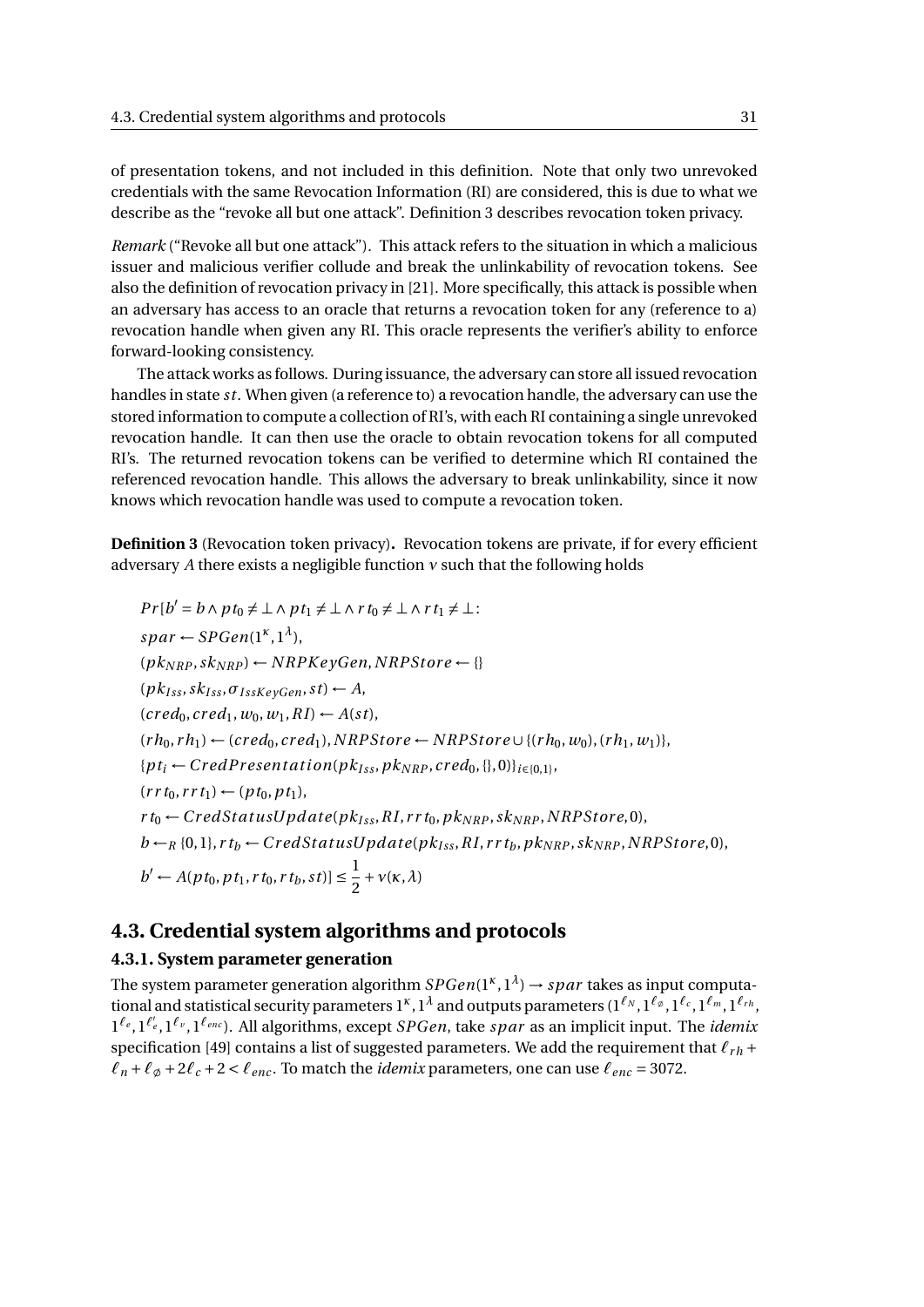#### **4.3.2. Issuer key generation**

Before the issuer can issue credentials, it is required to generate appropriate keys for the signature, commitment and revocation schemes. The  $I$ ssKe $\gamma Gen(\ell_{Att}) \rightarrow (pk_{Iss}, sk_{Iss}, RI_0)$  algorithm is specified in Algorithm [10](#page-40-0) and will be described here briefly.

The algorithm takes as input the number of attributes  $\ell_{Att}$  in the credentials. It outputs a keypair for the signature scheme ( $pk_{Sig}$ ,  $sk_{Sig}$ ), a keypair for the revocation scheme  $(pk_{Acc}, sk_{Acc})$ , the first version of the Revocation Information (RI)  $RI_0$ , and a proof of the correct generation of the public keys  $\sigma_{IssKevGen}$ . The public keys and SPK are bundled in the issuer public key  $pk_{Iss}$ , the secret keys are similarly bundled in  $sk_{Iss}$ .

The algorithm starts by generating a signing key pair for the Camenisch-Lysyanskaya signature scheme [\[13\]](#page-74-0). To generate the special RSA modulus, Algorithm [9](#page-39-0) is used. It continues by generating a keypair for the CL-RSA-B accumulator [\[3\]](#page-74-1) and commitment key for the integer commitment scheme [\[30,](#page-76-1) [27\]](#page-75-1). After the generation of all keys, it computes an initial version of the Revocation Information (RI) *RI*0. Finally, *SPKI ssK e yGen* (see Protocol [11\)](#page-41-0) attests to the correct setup and is used to sign the public key values.

<span id="page-39-0"></span>**Algorithm 9** Generate Special RSA modulus

1: **function** GENSPECIALRSA( $1^{\ell_N}$ ) 2: Generate  $p = 2p' + 1$  s.t.  $p$  has length  $\frac{\ell_N}{2}$  and  $p, p'$  are both prime 3: Generate  $q = 2q' + 1$  s.t. *q* has length  $\frac{\ell_N}{2}$  and *q*, *q'* are both prime 4:  $N \leftarrow pq$ 5: **return**  $(N, (p', q'))$ 6: **end function**

Protocol [11](#page-41-0) is used in the signature variant by the credential issuer to sign the public keys. The protocol is used to convince the other participants that  $Z, \{R_i\}_{i \in Att} \in \langle S \rangle, G \in \langle H \rangle$ by showing that the issuer knows the discrete log of these values regarding generator *S*. Note that the issuer acts as prover in the protocol. The protocol follows that of [\[44\]](#page-77-1), which is sound if *ℓ<sup>c</sup>* is chosen large enough. The resulting protocol can be turned into a signature variant using the Fiat-Shamir transformation [\[29\]](#page-76-2) (see Section [2.2\)](#page-15-0) and can be statistically simulated provided that *ℓ*∅ is chosen large enough.

Other participants of the credential system can verify the correct generation of the issuer key by verifying  $σ_{IssKeyGen}$ . This verification is used implicitly by all (honest) participants when they use the issuer public key.

#### **4.3.3. User key generation**

Users generate a user secret  $m_{us}$ , before they engage in the issuance protocol. *User KeyGen*  $\rightarrow$ *mus* is specified in Algorithm [12.](#page-41-1)

#### **4.3.4. Non-Revocation Prover setup**

The Non-Revocation Prover (NRP) is contacted by a verifier when they want to know if an earlier presented credential has been revoked. If the credential was not revoked, the NRP returns a revocation token attesting to this fact. If it was revoked and the NRP communicates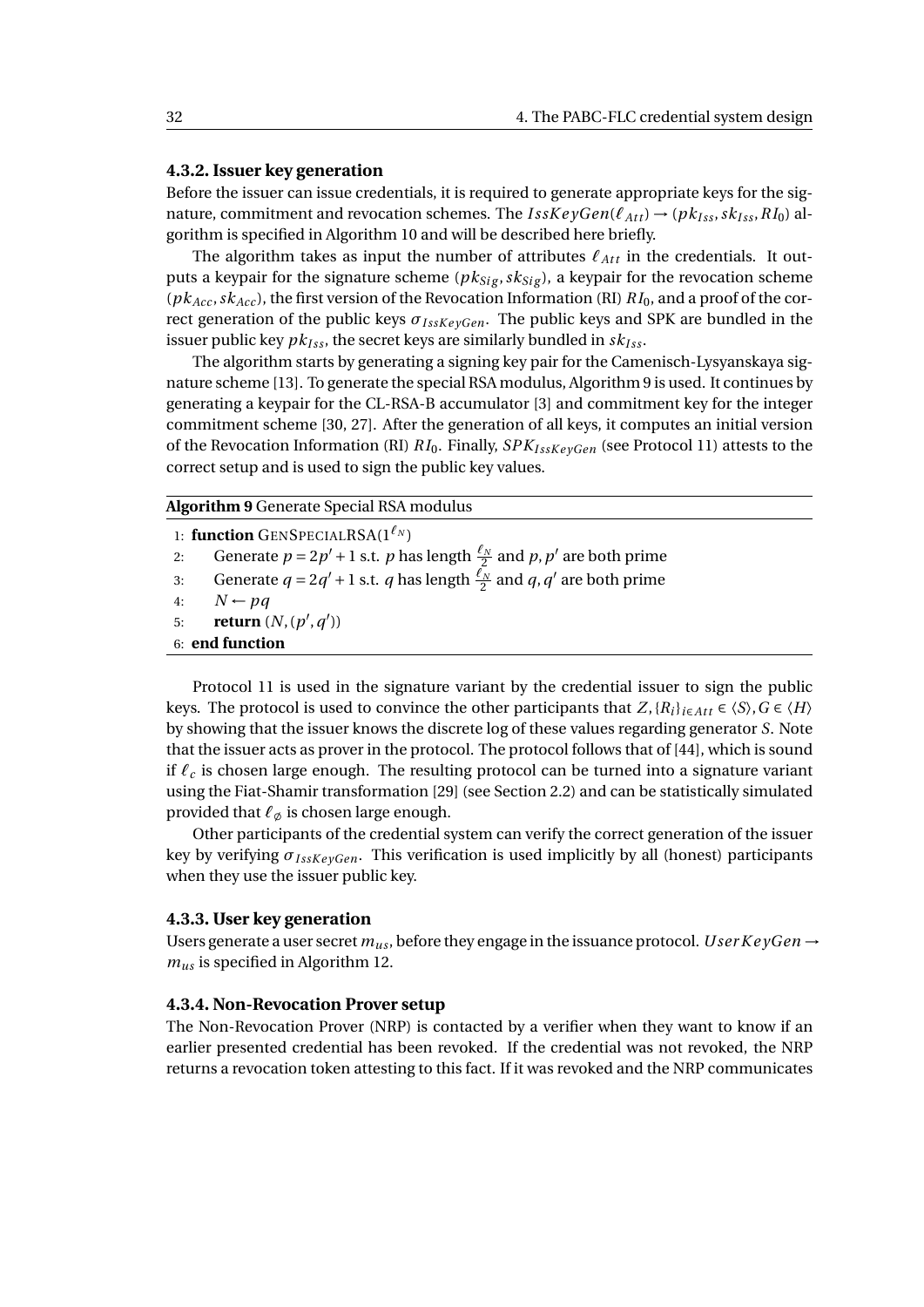#### <span id="page-40-0"></span>**Algorithm 10** Issuer Key Generation

1: **function** ISSKEYGEN( $\ell_{Att}$ ) 2:  $At t \leftarrow \{us, rh, 1, ..., \ell_{Att} - 2\}$   $\triangleright At t = \{us, rh\} \cup Att_k$ 3:  $(N_{Sig}, sk_{Sig}) \leftarrow \text{GENSPECIALRSA}(1^{\ell_N})$  $(v', q'), \#QR_N = p'q'$ 4:  $S \leftarrow_R Q R_{N_{\text{Si}}},$   $\triangleright$  s.t. *S* is a generator 5:  ${r_i \leftarrow_R \{0,1\}^{\ell_N}\}_{i \in Att \cup \{z\}}$ 6:  $Z \leftarrow S^{r_z} \text{ mod } N_{Sig}, \{R_i \leftarrow S^{r_i} \text{ mod } N_{Sig}\}_{i \in Att}$ 7:  $pk_{Sig} \leftarrow (Att, N_{Sig}, S, Z, \{R_i\}_{i \in Att})$ 8:  $(N_{Acc}, sk_{Acc}) \leftarrow$  GENSPECIALRSA(1<sup> $\ell_N$ </sup>)  $(v', q'), \#QR_N = p'q'$ 9:  $Acc, G \leftarrow_R QR_{N_{Acc}}$   $\triangleright$  s.t. *G* is a generator 10:  $r_g \leftarrow_R \{0,1\}^{\ell_N}$ 11:  $G \leftarrow H^{r_g} \text{ mod } N_{Acc}$ 12:  $RI_0 \leftarrow (Acc, 0)$ 13:  $pk_{Acc} \leftarrow (N_{Acc}, G, H)$ 14:  $\sigma_{IssKeyGen} \leftarrow SPK_{IssKeyGen}\{(\{r_i\}_{i \in Att\cup\{z,g\}}):$  $Z ≡ S<sup>r<sub>z</sub></sup>$  (mod *N*<sub>Sig</sub>)  $\bigwedge$ { $R_i \equiv S^{r_i} \pmod{N_{Sig}}$ }*i*∈*Att*  $\bigwedge G \equiv H^{r_g} \pmod{N_{Acc}}$ }() 15:  $pk_{Iss} \leftarrow (pk_{Sig}, pk_{Acc}, \sigma_{IssKeyGen})$ 16:  $sk_{Iss} \leftarrow (sk_{Sig}, sk_{Acc})$ 17: **return**  $(pk_{Iss}, sk_{Iss}, RI_0)$ 18: **end function**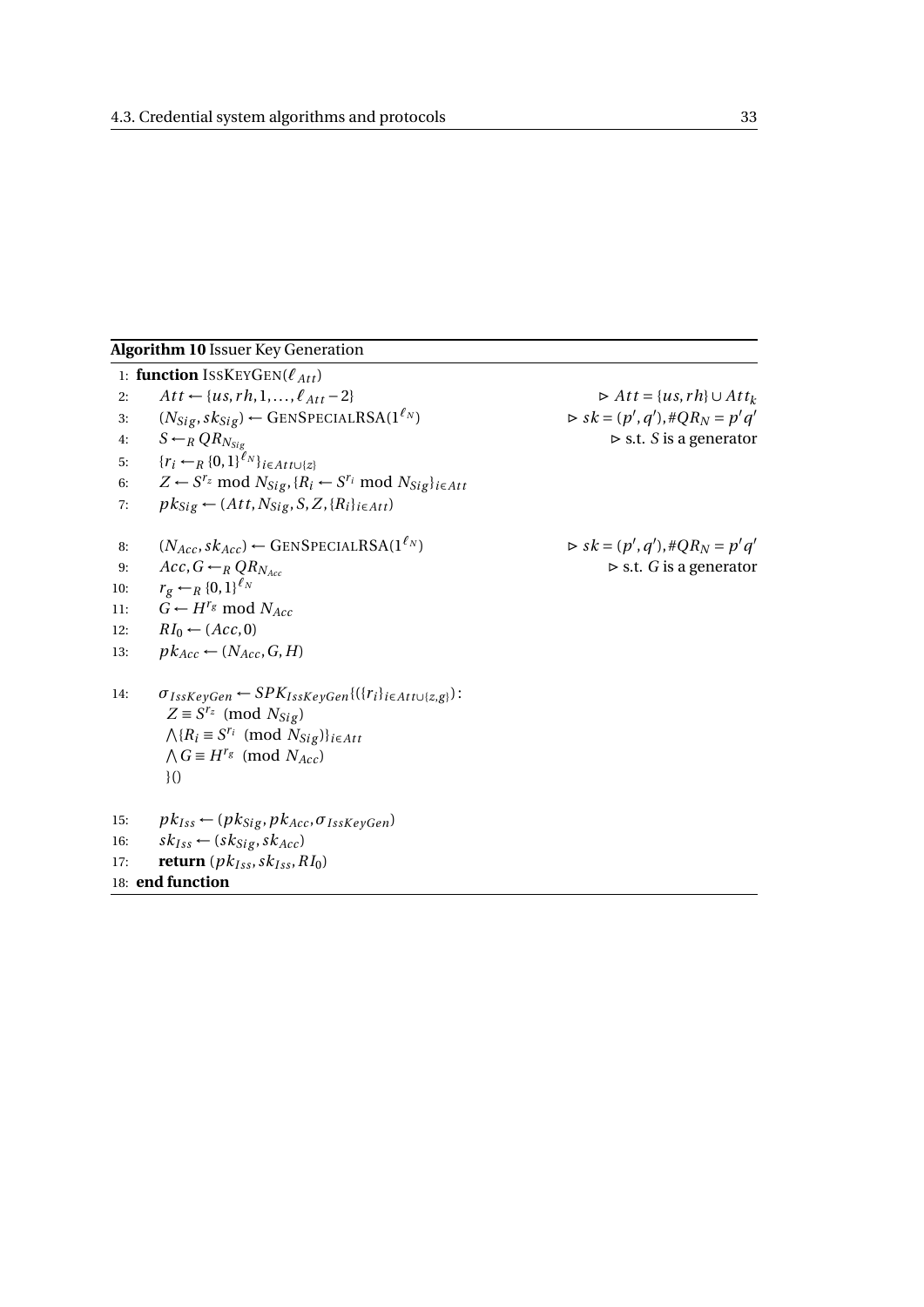### <span id="page-41-0"></span>**Protocol 11** *PKI ssK e yGen*

| <b>Prover</b>                                                                | <b>Public</b>                                                     | Verifier                                                                   |
|------------------------------------------------------------------------------|-------------------------------------------------------------------|----------------------------------------------------------------------------|
| $r_z, r_g, \{r_i\}_{i \in Att}$                                              | $N_{Sig}$ , S, Z, $\{R_i\}_{i \in Att}$ , N <sub>Acc</sub> , H, G |                                                                            |
| $a_z \leftarrow_B \{0,1\}^{\ell_N + \ell_c + \ell_\phi}$                     |                                                                   |                                                                            |
| ${a_i \leftarrow_R \{0,1\}^{\ell_N + \ell_c + \ell_\emptyset} }_{i \in Att}$ |                                                                   |                                                                            |
| $a_{g} \leftarrow_R \{0,1\}^{\ell_N + \ell_c + \ell_\emptyset}$              |                                                                   |                                                                            |
| $t_z \leftarrow S^{a_z} \text{ mod } N_{\text{Sig}}$                         |                                                                   |                                                                            |
| $\{t_i \leftarrow S^{a_i} \text{ mod } N_{Sig}\}_{i \in Att}$                |                                                                   |                                                                            |
| $t_g \leftarrow H^{a_g} \text{ mod } N_{Acc}$                                |                                                                   |                                                                            |
|                                                                              | $t_z, \{t_i\}_{i \in Att}, t_g$                                   |                                                                            |
|                                                                              |                                                                   | $c \leftarrow_R \{0,1\}^{\ell_c}$                                          |
|                                                                              | $\mathcal{C}$                                                     |                                                                            |
| $s_z \leftarrow a_z + c r_z$                                                 |                                                                   |                                                                            |
| $\{S_i \leftarrow a_i + c r_i\}_{i \in Att}$                                 |                                                                   |                                                                            |
| $s_g \leftarrow a_g + c r_g$                                                 |                                                                   |                                                                            |
|                                                                              | $s_z, \{s_i\}_{i \in Att}, s_g$                                   |                                                                            |
|                                                                              |                                                                   | <b>Verify</b> $t_z \equiv Z^{-c} S^{s_z} \pmod{N_{Sig}}$                   |
|                                                                              |                                                                   | <b>Verify</b> $\{t_i \equiv R_i^{-c} S^{s_i} \pmod{N_{Sig}}\}_{i \in Att}$ |
|                                                                              |                                                                   | <b>Verify</b> $t_g \equiv G^{-c} H^{s_g} \pmod{N_{Acc}}$                   |
|                                                                              |                                                                   |                                                                            |

<span id="page-41-1"></span>

| <b>Algorithm 12 User Key Generation</b>                    |  |
|------------------------------------------------------------|--|
| 1: function USERKEYGEN                                     |  |
| <b>return</b> $m_{us} \leftarrow_R \{0,1\}^{\ell_m}$<br>2: |  |
| 3: end function                                            |  |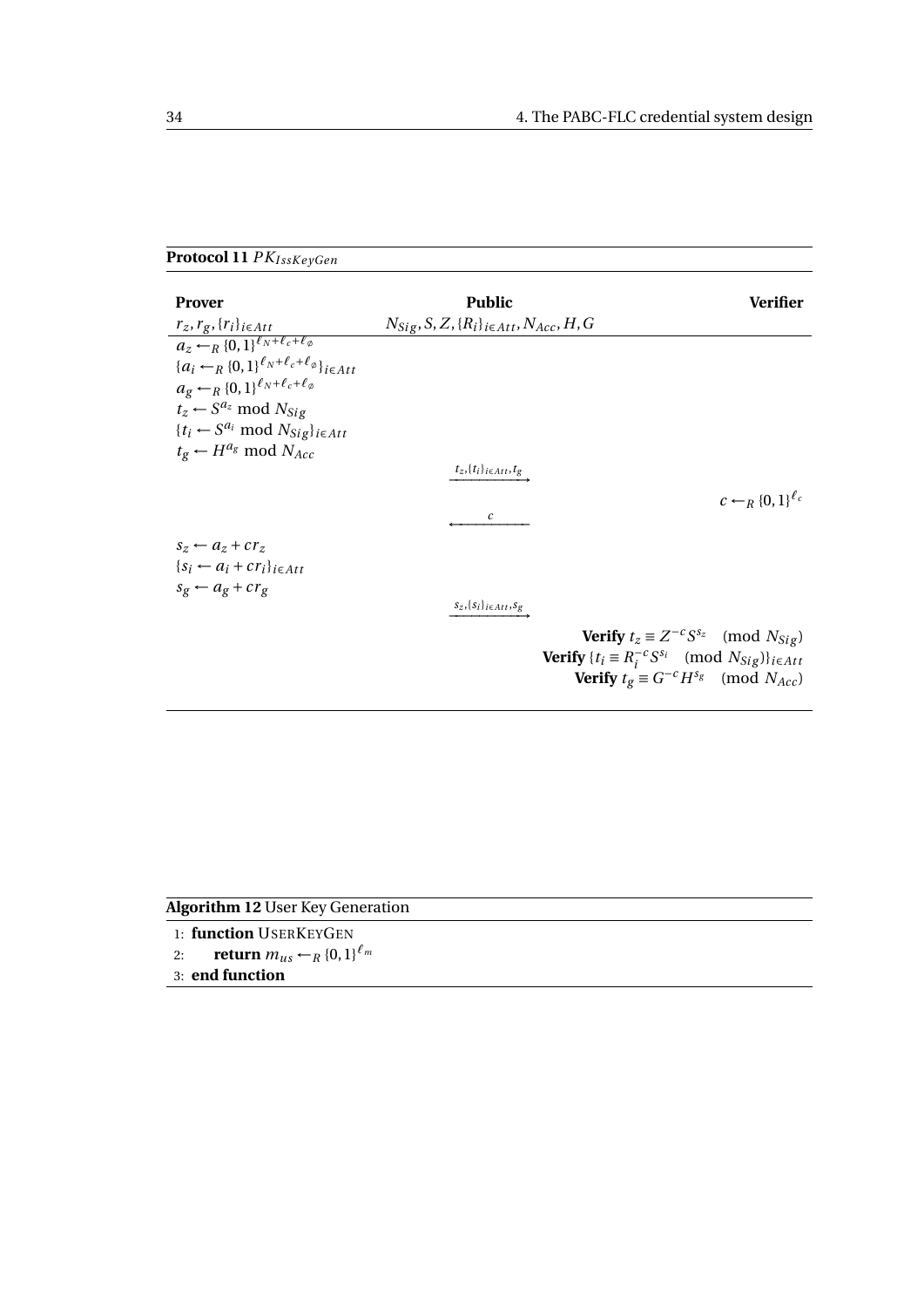this, the verifier can enforce forward-looking consistency and suspend the service(s) they provided to a user. The key generation algorithm  $NRPGenKey \rightarrow (pk_{NRP}, sk_{NRP})$  is further specified in Algorithm [13.](#page-42-0)

As users need to convey secret information to the Non-Revocation Prover (NRP), the NRP requires a public encryption key that can be used for this purpose. Let *Enc* = (*K e yGen*, *Encr ypt*,*Decr ypt*) be a public-key encryption scheme. The function *Enc*.*KeyGen*(1<sup>*κ*</sup>) → (*pk*,*sk*) takes the computational security parameter 1*<sup>κ</sup>* as input and returns a keypair (*pk*,*sk*). A message *m* can be encrypted under the public key *pk* with *Enc*.*Encr ypt*(*pk*, *m*)  $\rightarrow$  *ct*, returning a ciphertext message. The ciphertext can be decrypted using the secret key *sk* using *Enc.Decr ypt*( $sk, ct$ )  $\rightarrow m/\perp$ . In this design we use RSA-OAEP scheme [\[5\]](#page-74-2), which is IND-CCA2 under the random oracle assumption and hardness assumption of the RSA problem. Both are no stronger assumptions than what we already assume for other security definitions of the credential system.

Although not part of the key generation algorithm, the NRP keeps track of revocation handle and witness tuples  $(m_{rh}, w)$  in the (initially empty) set *NRPStore* = {}.

<span id="page-42-0"></span>

| <b>Algorithm 13 NRP Key Generation</b>                               |  |  |
|----------------------------------------------------------------------|--|--|
| 1: <b>function</b> NRPKEYGEN                                         |  |  |
| $(pk_{NRP}, sk_{NRP}) \leftarrow_R Enc.KeyGen(1^{\ell_{enc}})$<br>2: |  |  |
| <b>return</b> $(pk_{NRP}, sk_{NRP})$<br>3:                           |  |  |
| $4:$ end function                                                    |  |  |
|                                                                      |  |  |

#### <span id="page-42-1"></span>**4.3.5. Credential issuance**

During credential issuance, a user receives a new credential from the issuer. Before issuance, both parties must agree on the known attribute values {*mi*}∀*i*∈*A<sup>k</sup>* that will be encoded in the credential. Note that the known attribute values, as all attribute values, are from the set  $\{0,1\}^{\ell_m}$ . Additionally, the user has user secret  $m_{us}$  and the issuer has secret keys  $sk_{Iss}$ . Both have access to the issuer public key  $pk_{Iss}$  and latest RI. Issuance protocol  $\langle User(m_{us}),$  $Issuer(sk_{Iss})\rangle (pk_{Iss},RI,\{m_i\}_{\forall i\in A_k}) \rightarrow (cred,w)/\bot$  is specified in Protocol [14.](#page-44-0)

The issuer starts by sending a nonce  $n_1$  to the user. The issuer nonce, like the user nonce introduced later, are used to prove freshness. The user continues by computing the partial credential *U*, which includes their user secret  $m_{\mu s}$ . They prove that *U* is computed correctly by signing the nonce  $n_1$  with a SPK. The SPK  $P_1$ ,  $U$  and generated nonce  $n_2$  are sent to the issuer. The issuer verifies  $P_1$ , aborting if this fails, and generates RH  $m_{rh}$  with associated witness *w*. The revocation handle is chosen from the set of all revocation handles, in this design all odd primes in  ${0,1}^{\ell_m}$ . It follows by computing a signature over the credential and proves knowledge of the singing key with SPK  $P_2$ . The signature  $σ_{Iss}$ , generated revocation handle  $m_{rh}$  associated witness  $w$  and SPK  $P_2$  are returned to the user. The user follows by verifying  $P_2$  and checking that the generated values *e*,  $m_{rh}$  are prime numbers of the appropriate length. Next, it checks that the credential was signed correctly and the revocation handle is contained in the accumulator. The protocol ends with the user storing the attribute values, Revocation Witness (Revocation Witness) and associated accumulator value *Acc*, and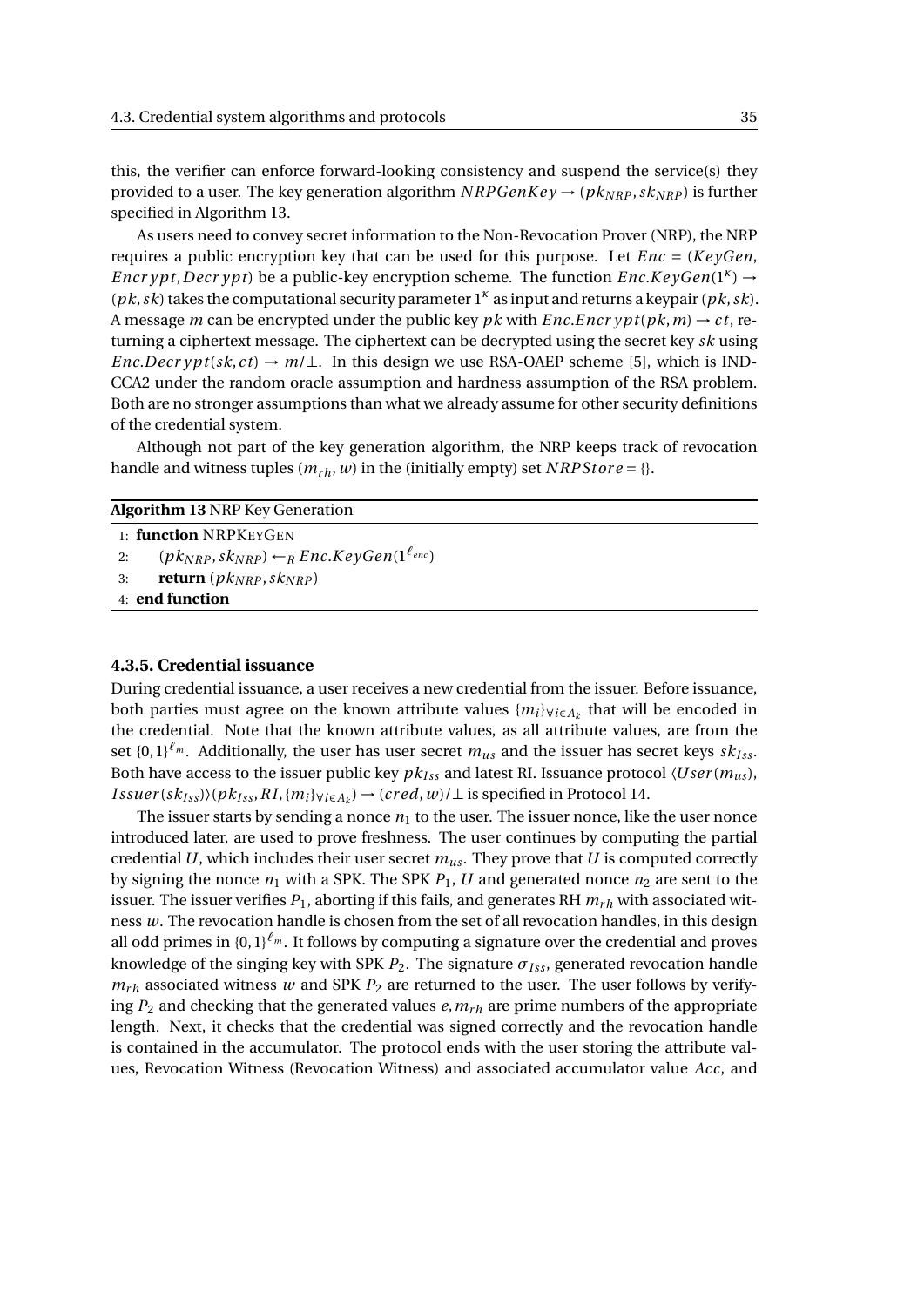the signature itself.

For each credential the user obtains, the revocation handle  $m_{rh}$  and witness  $w$  are sent to the NRP. Knowledge of these is required for creating a revocation token. The NRP verifies that the membership relation  $Acc \stackrel{?}{\equiv} w^{m_{rh}} \pmod{N_{Acc}}$  holds and stores both values  $NRPStore \leftarrow$ *NRPStore* ∪ ( $m_r$ <sub>*h*</sub>,  $w_i$ ). If the NRP notices that a newer RI version is published by the issuer, it uses the revocation witness update algorithm to update the witness (see Section [4.3.9\)](#page-48-0).

#### **4.3.6. Credential verification**

Using algorithm  $CredVerify(pk_{Iss}, cred) \rightarrow true / false$  (see Algorithm [15\)](#page-45-0), it can be verified that a credential — meaning a set of attributes and a signature — conforms to the length requirements and was signed by  $pk_{Iss}$ .

#### **4.3.7. Credential presentation**

Credentials can be used to create presentation tokens. Presentation tokens are requested by verifiers to authenticate users that request access to a service or resource. For example, a music subscription company may request a proof of enrolment at some university before applying a monthly student discount requested by the user. The presentation token shows that the user has a requested proof of enrolment credential and also provides the verifier with a redeemable revocation token. The redeemable revocation token can be exchanged for a revocation token at a later point in time.

The  $Cred \,P \, resolution(pk_{Iss}, pk_{NRP}, cred, Att_r, n_{pres}) \rightarrow pt/\perp$  algorithm is used to create a presentation token for a credential *cr ed*. Beforehand, the user and verifier agree on the set of attributes  $A_r$  that will be revealed. The verifier also specifies a presentation nonce  $n_{pres}$ , which prevents replay attacks of the presentation token. The complete algorithm is specified in Algorithm [16.](#page-46-0)

The algorithm starts by creating a commitment (see Section [2.3\)](#page-16-0) to the RH  $m_{rh}$  in the credential. This commitment is later used to tie revocation tokens to the RH from this credential. As the NRP also needs to open the commitment, both  $m_{rh}$  and  $r_1$  are encrypted under the public encryption key  $pk_{NRP}$ . The ciphertext *ct* together with the commitment  $C_{rh}$  is called a redeemable revocation token (*r r t*). After computing the *r r t*, the algorithm follows a regular *idemix* credential presentation [\[49\]](#page-77-0). This involves randomizing the credential signature (*A*,*e*, *v*) and computing a SPK that proves the credential is signed by the issuer and contains the revealed attributes. It also proves that the value committed to in  $C_{rh}$  equals the value of the revocation handle  $m_{rh}$ . The SPK is used to sign the nonce  $n_{pres}$ . See Protocol [17](#page-47-0) for details on this protocol, as well as the following section(s). At the end of the algorithm, the presentation token *pt* is returned.

Presentation tokens can be verified using the*V er i f yCr edPr esent ati on*(*pkI ss*,*pt*, *At t<sup>r</sup>* ,  $n_{pres}$   $\rightarrow$  *true f alse* algorithm specified in Algorithm [18.](#page-47-1)

#### **4.3.8. Credential revocation**

Credentials are revoked to prevent a verifier from relying on them during or after authentication. In our design, the issuer is responsible for revoking credentials. One reason that the issuer may decide to revoke a credential, is when the encoded attributes have changed or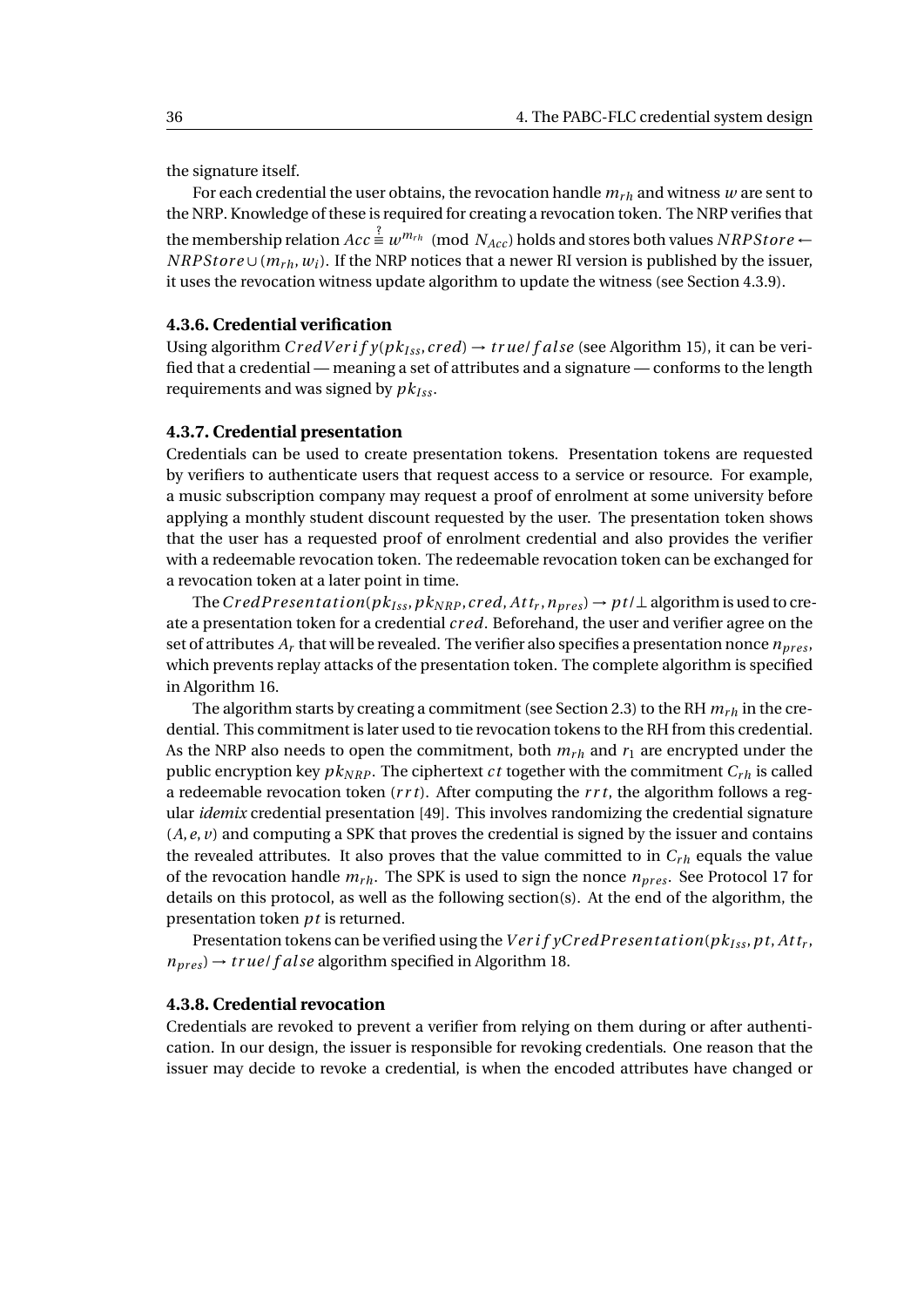**Verify**  $Acc \equiv w^{m_{rh}} \pmod{N_{Acc}}$ **Store**  $\text{cred} \leftarrow ((A, e, v), \{m_i\}_{i \in Att}), w$ 

<span id="page-44-0"></span>

| <b>User</b>                                                                     | <b>Public</b>                                                                            | <b>Issuer</b>                                                                                         |
|---------------------------------------------------------------------------------|------------------------------------------------------------------------------------------|-------------------------------------------------------------------------------------------------------|
| $m_{us}$                                                                        | ${m_i\}_{\forall i \in A_k}$                                                             |                                                                                                       |
|                                                                                 | $pk_{Iss} = (pk_{Sig}, pk_{Acc}, \sigma_{IssKeyGen})$                                    |                                                                                                       |
|                                                                                 | $RI = (Acc, m_{revoked})$                                                                | $\frac{sk_{Sig}, sk_{Acc}}{n_1 \leftarrow_R \{0,1\}^{\ell_\emptyset}}$                                |
|                                                                                 |                                                                                          |                                                                                                       |
|                                                                                 | $n_1$                                                                                    |                                                                                                       |
| $v' \leftarrow_R \{0,1\}^{\ell_N + \ell_\emptyset}$                             |                                                                                          |                                                                                                       |
| $U \leftarrow S^{v'} R_{us}^{m_{us}} \text{ mod } N_{Sig}$                      |                                                                                          |                                                                                                       |
|                                                                                 |                                                                                          |                                                                                                       |
| $P_1 \leftarrow SPK \{ (v', m_{\mu s}) :$                                       |                                                                                          |                                                                                                       |
| $U \equiv S^{v'} R_{us}^{m_{us}} \pmod{N_{Sig}}$                                |                                                                                          |                                                                                                       |
| $\bigwedge m_{us} \in \{0,1\}^{\ell_m + \ell_{\phi} + \ell_c + 1}$              |                                                                                          |                                                                                                       |
| $(n_1)$                                                                         |                                                                                          |                                                                                                       |
|                                                                                 |                                                                                          |                                                                                                       |
| $n_2 \leftarrow_R \{0,1\}^{\ell_\emptyset}$                                     |                                                                                          |                                                                                                       |
|                                                                                 | $U,P_1,n_2$                                                                              |                                                                                                       |
|                                                                                 |                                                                                          | Verify $P_1$                                                                                          |
|                                                                                 | $m_{rh} \leftarrow_R [2^{\ell_{rh}-1}, 2^{\ell_{rh}} - 1]$ s.t. $m_{rh}$ is an odd prime |                                                                                                       |
|                                                                                 |                                                                                          | $w \leftarrow Acc^{m_{rh}^{-1} \mod #QR_{NAcc}} \mod N_{Acc}$                                         |
|                                                                                 |                                                                                          | prime $e \leftarrow_R [2^{\ell_e-1}, 2^{\ell_e-1} + 2^{\ell_e-1}]$                                    |
|                                                                                 |                                                                                          | $\tilde{\nu} \leftarrow_R \{0,1\}^{\ell_v-1}$                                                         |
|                                                                                 |                                                                                          | $v'' \leftarrow 2^{\ell_v - 1} + \tilde{\nu}$                                                         |
|                                                                                 |                                                                                          | $Q \leftarrow \frac{Z}{US^{v''}R_{rh}^{m_{rh}}\prod_{\forall i\in A_k}R_i^{m_i}}\text{ mod } N_{Sig}$ |
|                                                                                 |                                                                                          | $A \leftarrow Q^{e^{-1}}$ mod # $Q_{RNSig}^{k}$ mod $N_{Sig}$                                         |
|                                                                                 |                                                                                          | $\sigma_{Iss} \leftarrow (A, e, v'')$                                                                 |
|                                                                                 |                                                                                          |                                                                                                       |
|                                                                                 |                                                                                          | $P_2 \leftarrow SPK{(e^{-1})}$ :                                                                      |
|                                                                                 |                                                                                          | $A \equiv Q^{e^{-1}} \pmod{N_{Sig}}{(n_2)}$                                                           |
|                                                                                 |                                                                                          |                                                                                                       |
|                                                                                 | $m_{rh}, w, \sigma_{Iss}, P_2$                                                           |                                                                                                       |
| <b>Verify</b> $e \in [2^{\ell_e-1}, 2^{\ell_e-1} + 2^{\ell_e-1}]$ and is prime  |                                                                                          |                                                                                                       |
| $v \leftarrow v'' + v'$                                                         |                                                                                          |                                                                                                       |
| $Q \leftarrow \frac{Z}{S^{\nu} \prod_{i \in A} R_i^{m_i}} \text{ mod } N_{Sig}$ |                                                                                          |                                                                                                       |
| $\widehat{Q} \leftarrow A^e \text{ mod } N_{Sig}$                               |                                                                                          |                                                                                                       |
| Verify $P_2$                                                                    |                                                                                          |                                                                                                       |
| Verify $Q = \widehat{Q}$                                                        |                                                                                          |                                                                                                       |
| <b>Verify</b> $m_{rh} \in [2^{\ell_{rh}-1}, 2^{\ell_{rh}} - 1]$ and is prime    |                                                                                          |                                                                                                       |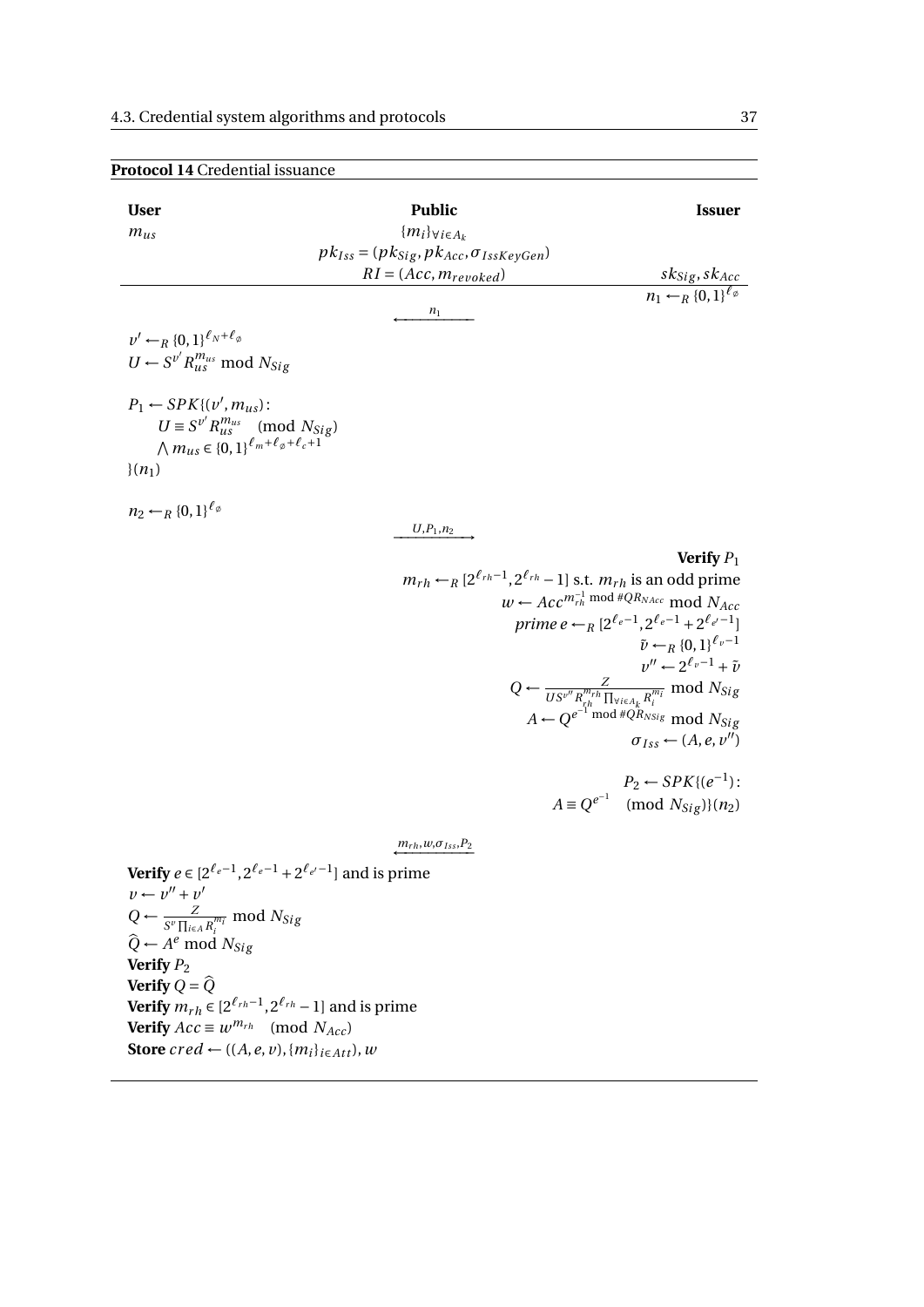<span id="page-45-0"></span>**Algorithm 15** Credential Verification

1: **function** CREDVERIFY( $pk_{Iss}$ , cred) 2:  $(pk_{Sig}, pk_{Acc}, \sigma_{IssKeyGen}) \leftarrow pk_{Iss}$ 3:  $(At t, N_{Sig}, S, Z, \{R_i\}_{i \in Att}) \leftarrow pk_{Sig}$ 4:  $((A, e, v), {m_i}_{i \in Att}) \leftarrow \text{cred}$ 5: **for**  $a \in Att$  **do** 6: **if**  $m_a \notin \{0,1\}^{\ell_m}$  then 7: **return** *f al se* 8: **end if** 9: **end for** 10: **if**  $m_{rh} \notin [2^{\ell_{rh}-1}, 2^{\ell_{rh}} - 1]$  then 11: **return** *f al se* 12: **end if** 13: **if**  $e \notin [2^{\ell_e-1}, 2^{\ell_e-1} + 2^{\ell_e-1}]$  or  $e$  is not prime then 14: **return** *f al se* 15: **end if** 16: **if**  $Z \neq A^e S^v R_{us}^{m_{us}} R_{rh}^{m_{rh}}$  $\prod_{i \in \text{Att}} R_i^{m_i}$  $\binom{m_i}{i}$  (mod  $N_{Sig}$ ) **then** 17: **return** *f al se* 18: **end if** 19: **return** *tr ue* 20: **end function**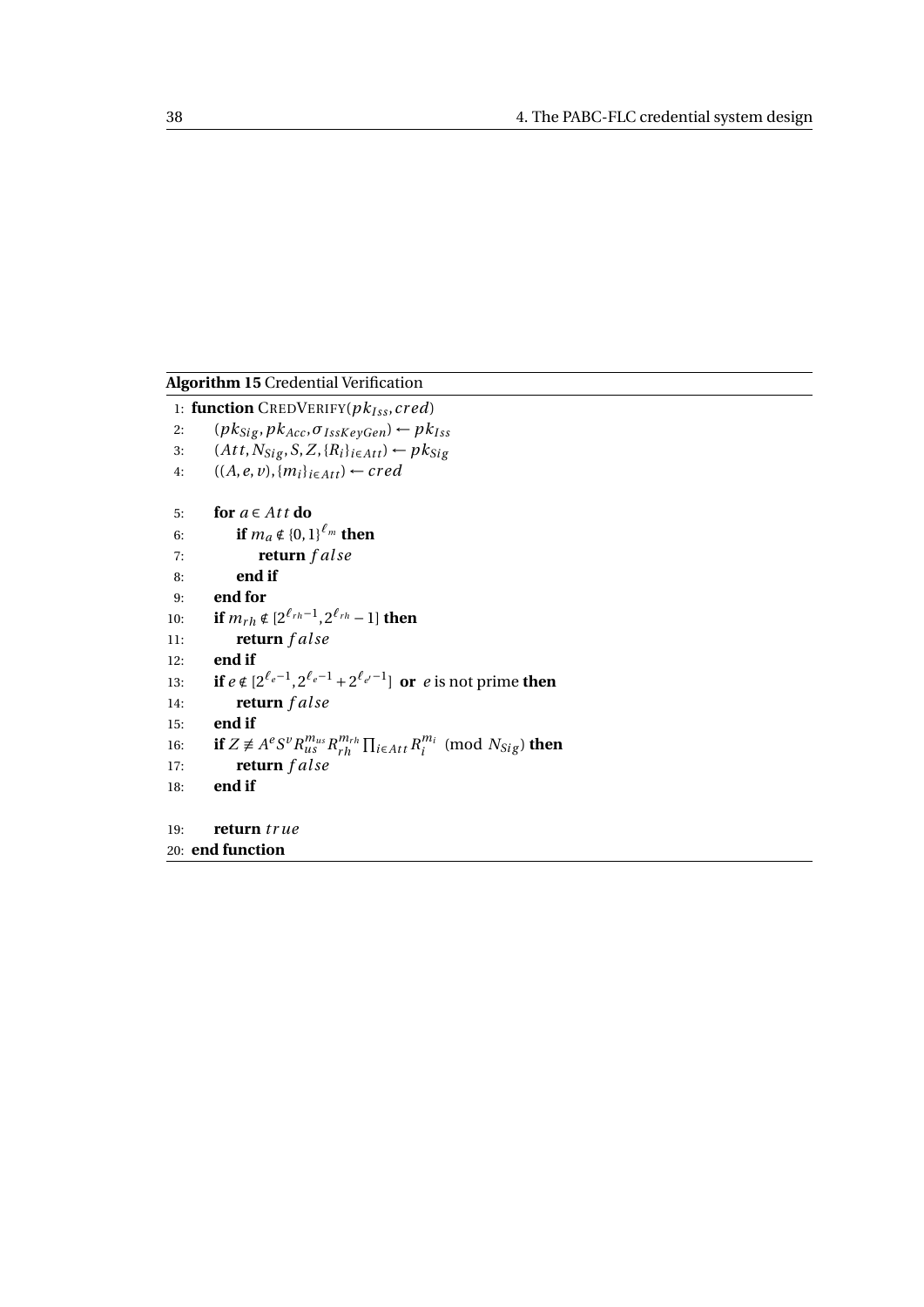#### <span id="page-46-0"></span>**Algorithm 16** Credential Presentation Token Generation

```
1: function CREDPRESENTATION(pk_{Iss}, pk_{NRP}, cred, At t<sub>r</sub>, n<sub>pres</sub>)
```
- 2:  $(pk_{Sig}, p k_{Acc}, \sigma_{IssKevGen}) \leftarrow pk_{Iss}$
- 3:  $(Att, N_{Sig}, S, Z, \{R_i\}_{i \in Att}) \leftarrow pk_{Sig}$
- 4:  $(N_{Acc}, G, H) \leftarrow p k_{Acc}$ 5:  $((A, e, v), \{m_i\}_{i \in Att}) \leftarrow cred$
- 
- 6: **if** CREDVERIFY( $pk_{Iss}$ , cred)  $\neq$  *true* then
- 7: **return** ⊥
- 8: **end if**
- 9:  $O_{Com} \leftarrow_R \{0,1\}^{\ell_N + \ell_{\emptyset}}$
- 10:  $C_{rh} \leftarrow G^{m_{rh}} H^{o_{Com}} \text{ mod } N_{Acc}$
- 11:  $ct \leftarrow \text{ENC. ENCRYPT}(pk_{NRP}, m_{rh} || o_{Com})$
- 12:  $rrt \leftarrow (C_{rh}, ct)$
- 13:  $r_A \leftarrow_R \{0,1\}^{\ell_N + \ell_\emptyset}$
- 14: *A*  $A' \leftarrow AS^{r_A} \text{ mod } N_{Sig}$
- 15: *v*  $v' \leftarrow v - er_A$

```
16: \sigma_{pres} \leftarrow SPK_{CredPresentation}{(e, v', m_{us}, m_{rh}, {m_i}<sub>i∉Att<sub>r</sub></sub>, o_{Com}):
                 Z
        \frac{Z}{\prod_{i \in \text{Attr}_r} R_i^{m_i}} \equiv A'^e S^{v'} R_{us}^{m_{us}} R_{rh}^{m_{r}}\prod_{i \in \mathcal{A}} \prod_{i \in \mathcal{A}} \prod_{i} R_i^{m_i}\int_{i}^{m_i} (mod N_{Sig})
       \bigwedge e - 2^{\ell_e - 1} ∈ {0, 1}<sup>\ell'_e + \ell_{\varphi} + \ell_c + 1</sup>
       \bigwedge C_{rh} \equiv G^{m_{rh}} H^{o_{Com}} \pmod{N_{Acc}}\bigwedge \{m_i \in \{0,1\}^{\ell_m+\ell_{\emptyset}+\ell_c+1}\}_{i \notin Att_i}∧m<sub>us</sub> ∈ {0, 1}<sup>ℓ</sup><sup>m+ℓ<sub>∅</sub>+ℓ<sub>c</sub>+1</sub></sup>
       \bigwedge m_{rh} \in \{0,1\}^{\ell_{rh}+\ell_{\emptyset}+\ell_{c}+1}(n_{pres})17: return pt \leftarrow (A', \{m_i\}_{i \in Att_r}, \sigma_{pres}, rrt)18: end function
```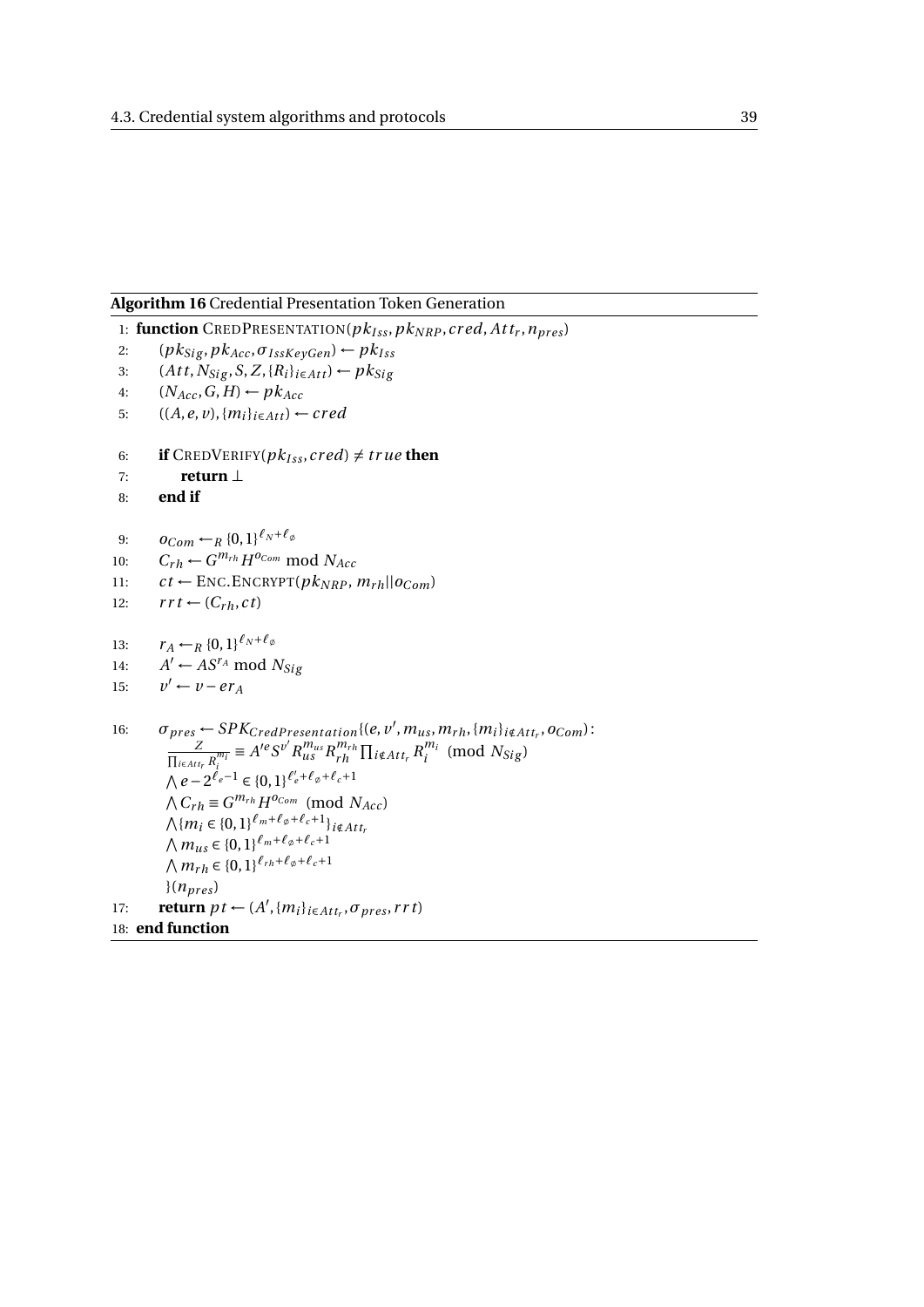### <span id="page-47-0"></span>**Protocol 17** *PK*<sub>CredPresentation</sub>

| <b>Prover</b>                                                                                                                         | <b>Public</b>                                                                                                                            | <b>Verifier</b>                                                                |
|---------------------------------------------------------------------------------------------------------------------------------------|------------------------------------------------------------------------------------------------------------------------------------------|--------------------------------------------------------------------------------|
| $e, v', m_{us}, m_{rh}, \{m_i\}_{i \notin Att_r}, r_{Com}$ $pk_{Iss}, A', \{m_i\}_{i \in Att_r}, C_{rh}$                              |                                                                                                                                          |                                                                                |
| $\overline{\{r_i \leftarrow_R \{0,1\}^{\ell_m+\ell_c+\ell_{\emptyset}}\}}$ i∉Attr                                                     |                                                                                                                                          |                                                                                |
| $r_{us} \leftarrow_R \{0,1\}^{\ell_m+\ell_c+\ell_\emptyset}$                                                                          |                                                                                                                                          |                                                                                |
| $r_{rh} \leftarrow_R \{0,1\}^{\ell_{rh} + \ell_c + \ell_{\emptyset}}$                                                                 |                                                                                                                                          |                                                                                |
| $r_e \leftarrow_R \{0,1\}^{\ell'_e + \ell_c + \ell_\emptyset}$                                                                        |                                                                                                                                          |                                                                                |
| $r_{\nu'} \leftarrow_R \{0,1\}^{\ell_{\nu}+\ell_c+\ell_{\emptyset}}$                                                                  |                                                                                                                                          |                                                                                |
| $r_c \leftarrow_R \{0,1\}^{\ell_n+\ell_c+\ell_\emptyset}$                                                                             |                                                                                                                                          |                                                                                |
| $t_{cred} \leftarrow A^{\prime r_e} S^{r_{v'}} R_{us}^{r_{us}} R_{rh}^{r_{rh}} \prod_{i \notin Att_r} R_i^{r_i} \text{ mod } N_{Sig}$ |                                                                                                                                          |                                                                                |
| $t_{com} \leftarrow G^{r_{rh}} H^{r_c} \text{ mod } N_{Acc}$                                                                          |                                                                                                                                          |                                                                                |
|                                                                                                                                       | $t_{\text{cred}}, t_{\text{com}}$                                                                                                        |                                                                                |
|                                                                                                                                       |                                                                                                                                          | $c \leftarrow_R \{0,1\}^{\ell_c}$                                              |
|                                                                                                                                       | $\mathcal{C}$                                                                                                                            |                                                                                |
| $\{s_i \leftarrow r_i + cm_i\}_{i \notin Att_r}\$                                                                                     |                                                                                                                                          |                                                                                |
| $s_{us} \leftarrow r_{us} + cm_{us}$                                                                                                  |                                                                                                                                          |                                                                                |
| $s_{rh} \leftarrow r_{rh} + c m_{rh}$                                                                                                 |                                                                                                                                          |                                                                                |
| $s_c \leftarrow r_c + c r_{Com}$                                                                                                      |                                                                                                                                          |                                                                                |
| $s_e \leftarrow r_e + c(e - 2^{\ell_e - 1})$                                                                                          |                                                                                                                                          |                                                                                |
| $s_{v'} \leftarrow r_{v'} + cv'$                                                                                                      |                                                                                                                                          |                                                                                |
|                                                                                                                                       | $\{s_i\}_{i \in Att_r}, s_{us}, s_{rh}, s_c, s_e, s_{v'}$                                                                                |                                                                                |
|                                                                                                                                       | <b>Verify</b> $\{S_i \in \{0,1\}^{\ell_m + \ell_c + \ell_{\emptyset} + 1}\}_{i \in Att_r}$                                               |                                                                                |
|                                                                                                                                       |                                                                                                                                          | <b>Verify</b> $s_{us} \in \{0, 1\}^{\ell_m + \ell_c + \ell_{\emptyset} + 1}$   |
|                                                                                                                                       |                                                                                                                                          | <b>Verify</b> $s_{rh} \in \{0,1\}^{\ell_{rh} + \ell_c + \ell_{\emptyset} + 1}$ |
|                                                                                                                                       |                                                                                                                                          | <b>Verify</b> $s_e \in \{0,1\}^{\ell'_e+\ell_c+\ell_\emptyset+1}$              |
|                                                                                                                                       | $B \leftarrow \frac{Z}{(A')^{2^{\ell_e-1}}\prod_{i\notin Attr}R_i^{m_i}} \bmod N_{Sig}$                                                  |                                                                                |
|                                                                                                                                       | <b>Verify</b> $t_{cred} \equiv B^{-c} A^{I s_e} S^{s_{v'}} R^{s_{us}}_{us} R^{s_{rh}}_{rh} \prod_{i \in Att_r} R^{s_i}_i \pmod{N_{Sig}}$ |                                                                                |
|                                                                                                                                       | <b>Verify</b> $t_{com} \equiv C_{rh}^{-c} G^{s_{rh}} H^{s_c} \pmod{N_{Acc}}$                                                             |                                                                                |
|                                                                                                                                       |                                                                                                                                          |                                                                                |

<span id="page-47-1"></span>

|    | <b>Algorithm 18 Verify Credential Presentation Token</b>                             |                                  |
|----|--------------------------------------------------------------------------------------|----------------------------------|
|    | 1: function VERIFYCREDPRESENTATION( $pk_{Iss}$ , pt, Att <sub>r</sub> , $n_{pres}$ ) |                                  |
| 2: | $(A', \{m_r\}_{r \in Att_r}, \sigma_{pres}, rrt) \leftarrow pt$                      |                                  |
| 3: | $(C_{rh}, ct) \leftarrow rrt$                                                        |                                  |
| 4: | <b>verify</b> $\{m_r \in \{0,1\}^{\ell_m}\}_{r \in Att_r}$                           |                                  |
| 5: | return verify $\sigma_{pres}$                                                        | $\triangleright$ See Protocol 17 |
|    | 6: end function                                                                      |                                  |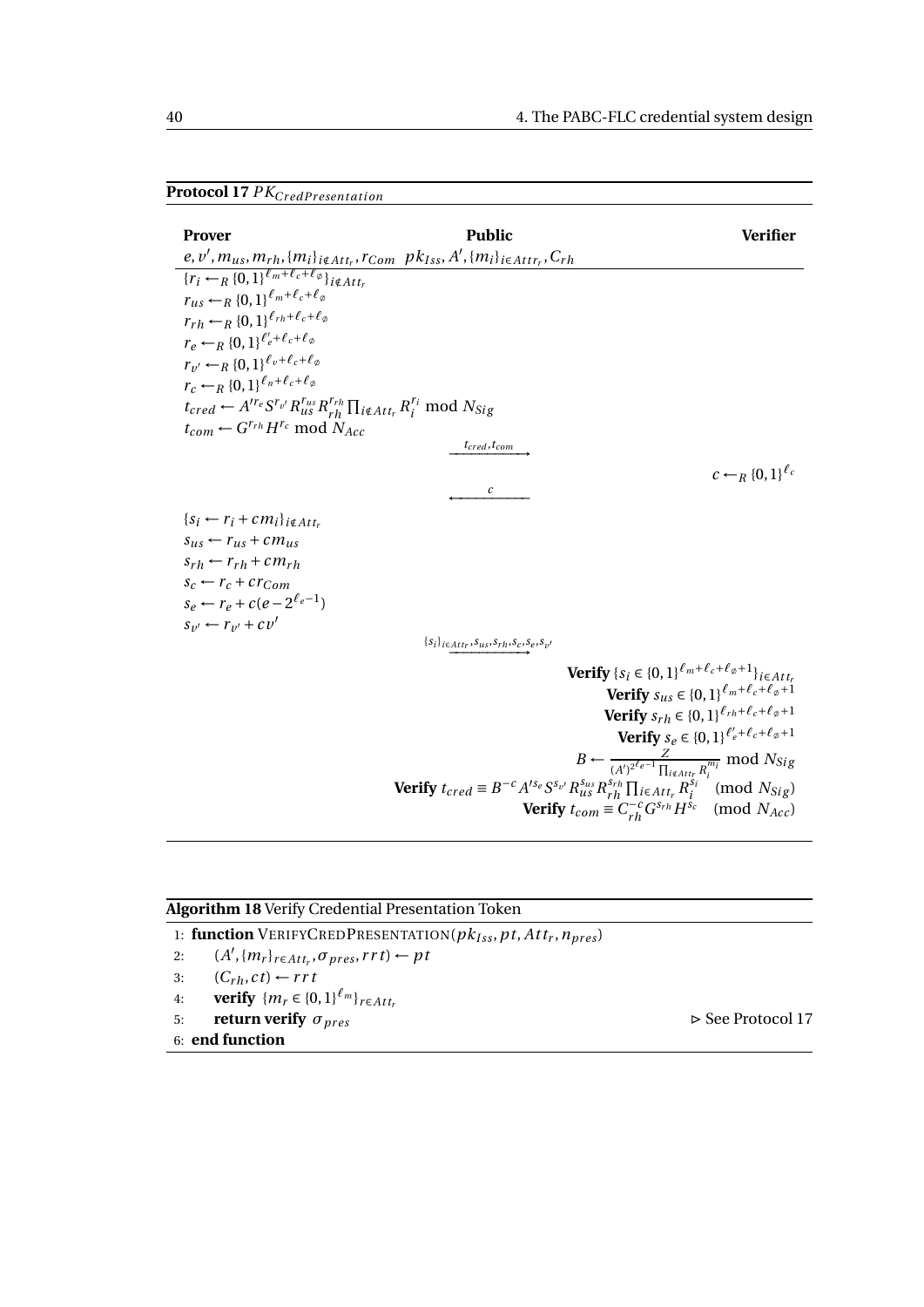turned out to be incorrect. Another reason may be that the issuer no longer wants a user to use the credential.

To revoke revocation handle  $m_{rh}$  and produce new Revocation Information (RI)  $RI_{i+1}$ , the algorithm  $CredRevolelpk<sub>lss</sub>, sk<sub>lss</sub>, R<sub>i</sub>, m<sub>rh</sub>) \rightarrow R<sub>i+1</sub> = (Acc<sub>i+1</sub>, m<sub>rh</sub>/\perp$  is used. This algorithm is specified in Algorithm [20.](#page-49-0)

During credential issuance, a RH  $m<sub>rh</sub>$  generated by the issuer is encoded in the credential. At the same time, the user is provided with a Revocation Witness (Revocation Witness) that can be used to prove the handle is contained in the accumulator value *Acc*. By removing the handle  $m_{rh}$  from the accumulator, its membership can no longer be proven by a user. (A credential user cannot update their witness if the revocation handle is removed from the accumulator, nor is it able to compute a witness by itself.) After removing the handle, the issuer publishes the new accumulator and updates the set of revoked handles. The set of revoked handles is used by other users to update their witness, see Section [4.3.9.](#page-48-0) The algorithm specified in Algorithm [19](#page-48-1) follows that of the CL-RSA-B accumulator [\[3\]](#page-74-1).

<span id="page-48-1"></span>**Algorithm 19** Credential Revocation [\[3\]](#page-74-1)

1: **function** CREDREVOKE( $pk_{Iss}$ ,  $sk_{Iss}$ ,  $RI_i$ ,  $m_{rh}$ ) 2:  $(pk_{Sig}, pk_{Acc}, \sigma_{IssKeyGen}) \leftarrow pk_{Iss}$ 3:  $(sk_{\text{Sig}}, sk_{\text{Acc}}) \leftarrow sk_{\text{Iss}}$ 4:  $N_{Acc} \leftarrow p k_{Acc}$ 5:  $(p', q') \leftarrow s k_{Acc}$ 6:  $(Acc, Revoked \, H and \, le) \leftarrow RI_i$ 7: **if**  $m_{rh} \notin [2^{\ell_{rh}-1}, 2^{\ell_{rh}} - 1]$  or not prime **then** 8: **return** ⊥ 9: **end if**  $\triangleright$  Verify  $m_{rh}$  is a revocation handle 10:  $Acc_{i+1}$  ←  $Acc^{m_{rh}^{-1} \text{ mod } p'q'}$ mod  $N_{Acc}$   $\triangleright \#QR_{N_{Acc}} = p'q'$ 11: **return**  $RI_{i+1} \leftarrow (Acc_{i+1}, m_{rh})$ 12: **end function**

#### <span id="page-48-0"></span>**4.3.9. Revocation witness update**

Each time a credential is revoked, a new accumulator value is computed. When the accumulator value changes, the previously computed witness *w* can no longer be used to prove membership of  $m_{rh}$  in the new accumulator value.

The algorithm  $RevWitnessUpdate(pk_{Iss}, m_{rh}, w_{i-1}, Acc_{i-1}, RI_i) \rightarrow w_i/\perp$ , specified in Algorithm [20,](#page-49-0) computes the witness value for a new accumulator version. (Provided that the credential in question is not the one getting revoked.) It follows the algorithm specified for the CL-RSA-B accumulator [\[3\]](#page-74-1). Note that witness updates are linear in the number of revocations and do not depend on the total number of credentials.

When the NRP uses the witness update algorithm to update the set *NRPStore*, it replaces the witness in each tuple with the output of the algorithm.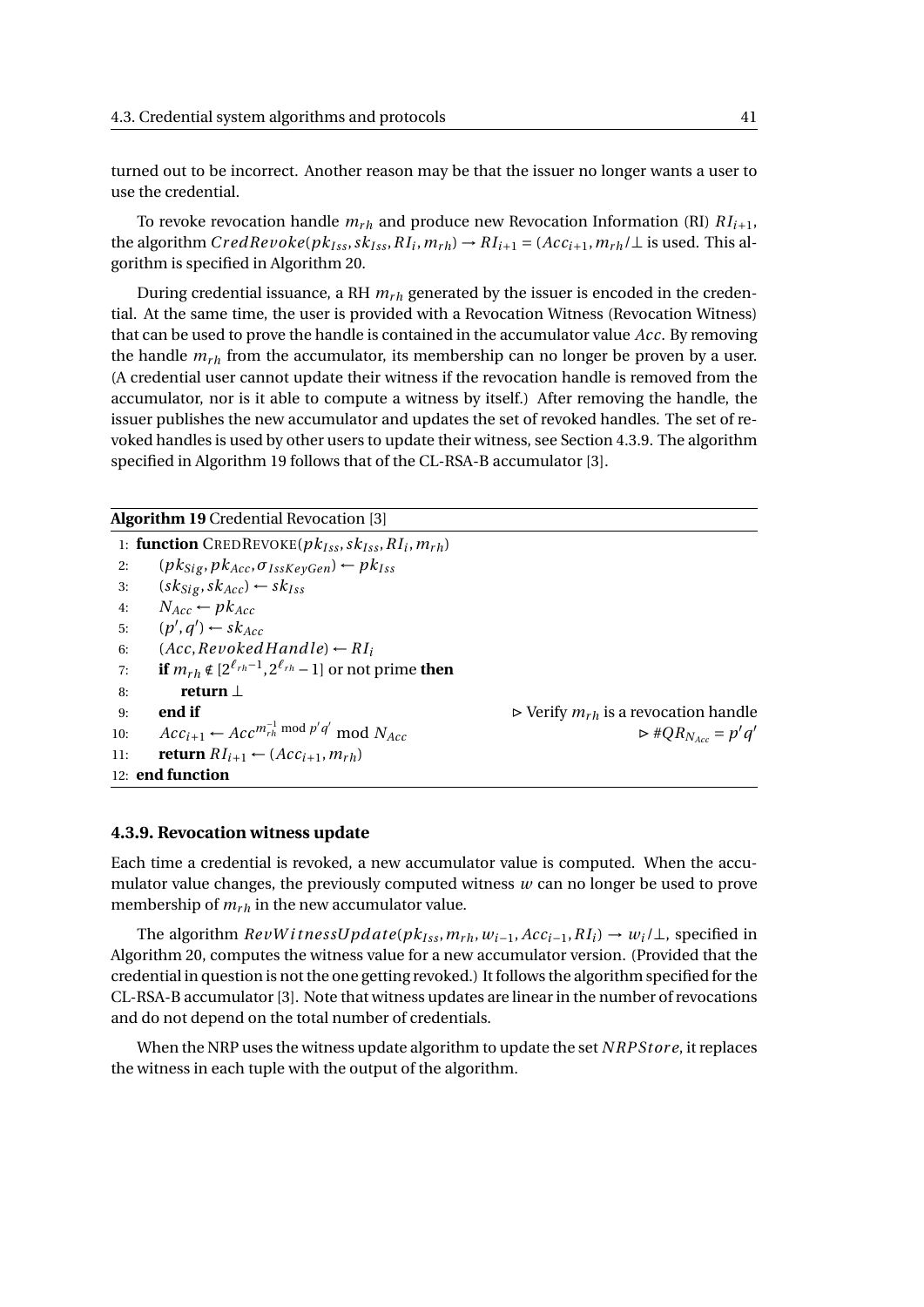<span id="page-49-0"></span>**Algorithm 20** Revocation Witness Update [\[3\]](#page-74-1)

1: **function** REVWITNESSUPDATE( $pk_{ISS}, m_{rh}, w_{i-1}, Acc_{i-1}, RI_i$ ) 2:  $(pk_{Sig}, pk_{Acc}, \sigma_{IssKeyGen}) \leftarrow pk_{Iss}$ 3:  $(Acc_i, m_{revoked}) \leftarrow RI_i$ 4: **if**  $m_{rh} = m_{revoked}$  **then** 5: **return** ⊥ 6: **end if** 7: Compute Bézout coefficients *b*, *c* s.t.  $bm_{rh} + cm_{revoked} = 1$ 8:  $w_i \leftarrow w_{i-1}^c Acc_{i-1}^b \text{ mod } N_{Acc}$ 9: **return** *w<sup>i</sup>* 10: **end function**

#### **4.3.10. Credential status update**

The defining aspect of forward-looking consistency is that a verifier can determine the revocation status of a credential that was presented before. The verifier can contact the NRP, provide a redeemable revocation token obtained from a presentation token and ask if the credential is still unrevoked. The NRP can compute a revocation token attesting to the fact that it was not, if that is indeed the case. The verifier can contact the NRP at a decision moment, when it is possible to take action if the earlier presented credential turn out to be revoked. In the example of subscription discounts, when the company sends out a monthly invoice it can use this moment to check if the criteria for a discount are still met or if these should no longer be applied. This is checked by verifying that the presented credential was not revoked.

The NRP uses the  $CredStatusUpdate(pk_{Iss}, RI, rrt, pk_{NRP}, sk_{NRP}, NRPStore, n_{rrt}) \rightarrow$ *r t*/⊥ algorithm to compute a revocation token *r t* for a redeemable revocation token *r r t*. The NRP received a witness from the user after credential issuance and stored this in the *N RPStor e* (see Section [4.3.5\)](#page-42-1). The NRP also kept the witness up-to-date when newer versions of the RI were published. The algorithm is given in Protocol [21.](#page-50-0)

After receiving a nonce  $n_{rrt} \in_R \{0,1\}^{\ell_\emptyset}$  and redeemable revocation token ciphertext *ct* from a verifier, the NRP begins by decrypting the ciphertext *ct*. If decryption fails or the encrypted RH is not known in *N RPStor e*, the algorithm aborts. The NRP continues with reconstructing the commitment  $C_{rh}$ . Following the (re)construction of the commitment, two other commitments are made to the witness and the randomizer of the witness commitment. These commitments and the  $\beta$ , $\delta$  values are used in the SPK proof of membership. The sig-nature proof-of-membership follows that of [\[14\]](#page-75-2) and is used to sign the nonce  $n_{rrt}$ .

The revocation token can be verified using the  $CredStatus Verify(pk_{lss}, C'_{rh}, rt) \rightarrow true$ /*f al se* algorithm, specified in Algorithm [22.](#page-50-1) In addition to the revocation token *r t*, it also takes the commitment  $C'_{rh}$  from the earlier presentation token and nonce  $n_{rrt}$  as input. The commitment from the stored  $rrt$  is used to verify signature  $\sigma_{CredStatusUpdate}$ .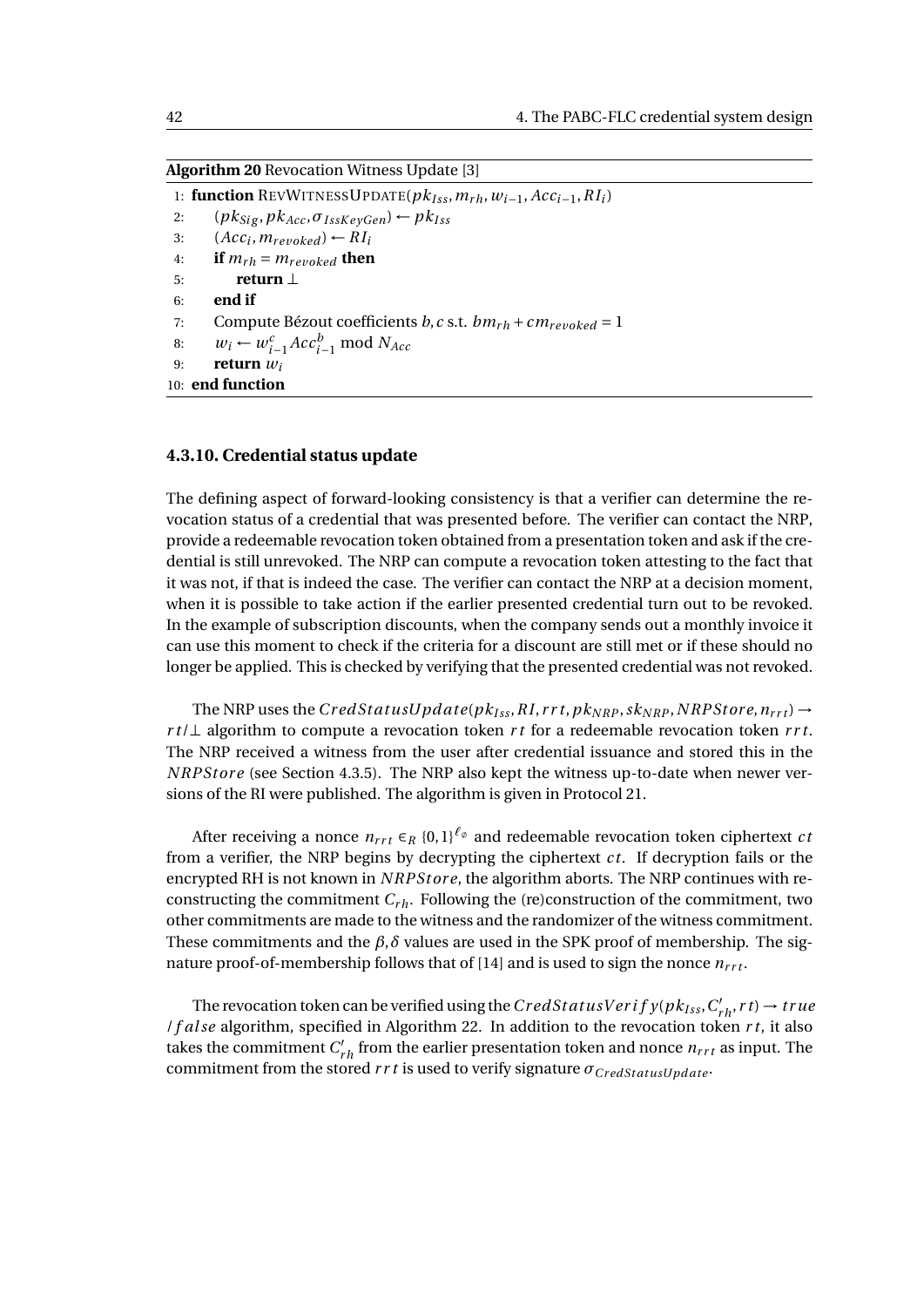<span id="page-50-0"></span>**Algorithm 21** Credential Status Update

1: **function** CREDSTATUSUPDATE( $pk_{Iss}$ , RI, ct,  $pk_{NRP}$ ,  $sk_{NRP}$ , NRPStore,  $n_{rrt}$ ) 2:  $(pk_{Sig}, pk_{Acc}, \sigma_{IssKeyGen}) \leftarrow pk_{Iss}$ 3:  $N_{Acc} \leftarrow pk_{Acc}$ 4:  $Acc \leftarrow RI$ 5:  $d \leftarrow Enc.Decrypt(sk_{NRP}, ct)$ 6: **if**  $d = \perp$  **then** 7: **return** ⊥ 8: **end if** 9:  $m_{rh}$ || $r_1 \leftarrow d$ 10:  $(m_{rh}, w) \in NRPStore$ , if this tuple does not exist, output ⊥. 11:  $C_{rh} \leftarrow G^{m_{rh}} H^{r_1} \text{ mod } N_{Acc}$ 12:  $r_2 \leftarrow_R \{0,1\}^{\ell_N + \ell_\emptyset}$ 13:  $r_3 \leftarrow_R \{0,1\}^{\ell_N + \ell_\emptyset}$ 14:  $\beta \leftarrow m_{rh}r_2$ 15:  $\delta \leftarrow m_r h r_3$ 16:  $C_w \leftarrow wH^{r_2} \text{ mod } N_{Acc}$ 17:  $C_r \leftarrow G^{r_2} H^{r_3} \text{ mod } N_{Acc}$ 18:  $\sigma_{CredStatusUpdate} \leftarrow SPK\{(m_{rh}, w, r_1, r_2, r_3, \beta, \delta)$ :  $C_{rh} \equiv G^{m_{rh}} H^r \pmod{N_{Acc}}$  $\bigwedge m_{rh} \in \{0,1\}^{\ell_{rh}+\ell_{\emptyset}+\ell_{c}+1}$  $∧ C_r ≡ G^{r_2}H^{r_3} \pmod{N_{Acc}}$  $∧$  *Acc* ≡  $C_w^{m_{rh}}$  ( $\frac{1}{6}$  $\frac{1}{6}$ <sup> $\beta$ </sup> (mod *N<sub>Acc</sub>*)  $\bigwedge 1 \equiv C_r^{m_{rh}}(\frac{1}{G})$  $\frac{1}{G}$ ) $\frac{\beta}{H}$ ( $\frac{1}{H}$  $\frac{1}{H}$ <sup> $)\delta$ </sup> (mod *N<sub>Acc</sub>*)  $(n_{rrt})$ 

19: **return**  $rt \leftarrow (C_w, C_r, \sigma_{CredStatusUpdate})$ 20: **end function**

<span id="page-50-1"></span>

| <b>Algorithm 22 Credential Status Verify</b>                               |                                         |
|----------------------------------------------------------------------------|-----------------------------------------|
| 1: function CREDSTATUSVERIFY( $pk_{Iss}$ , RI, $C_{rh}$ , r t, $n_{rrt}$ ) |                                         |
| $(C_w, C_r, \sigma_{CredStatusUpdate}) \leftarrow rt$<br>2:                |                                         |
| <b>return verify</b> $\sigma_{CredStatusUpdate}$<br>3:                     | $\triangleright$ See Appendix A of [14] |
| 4: end function                                                            |                                         |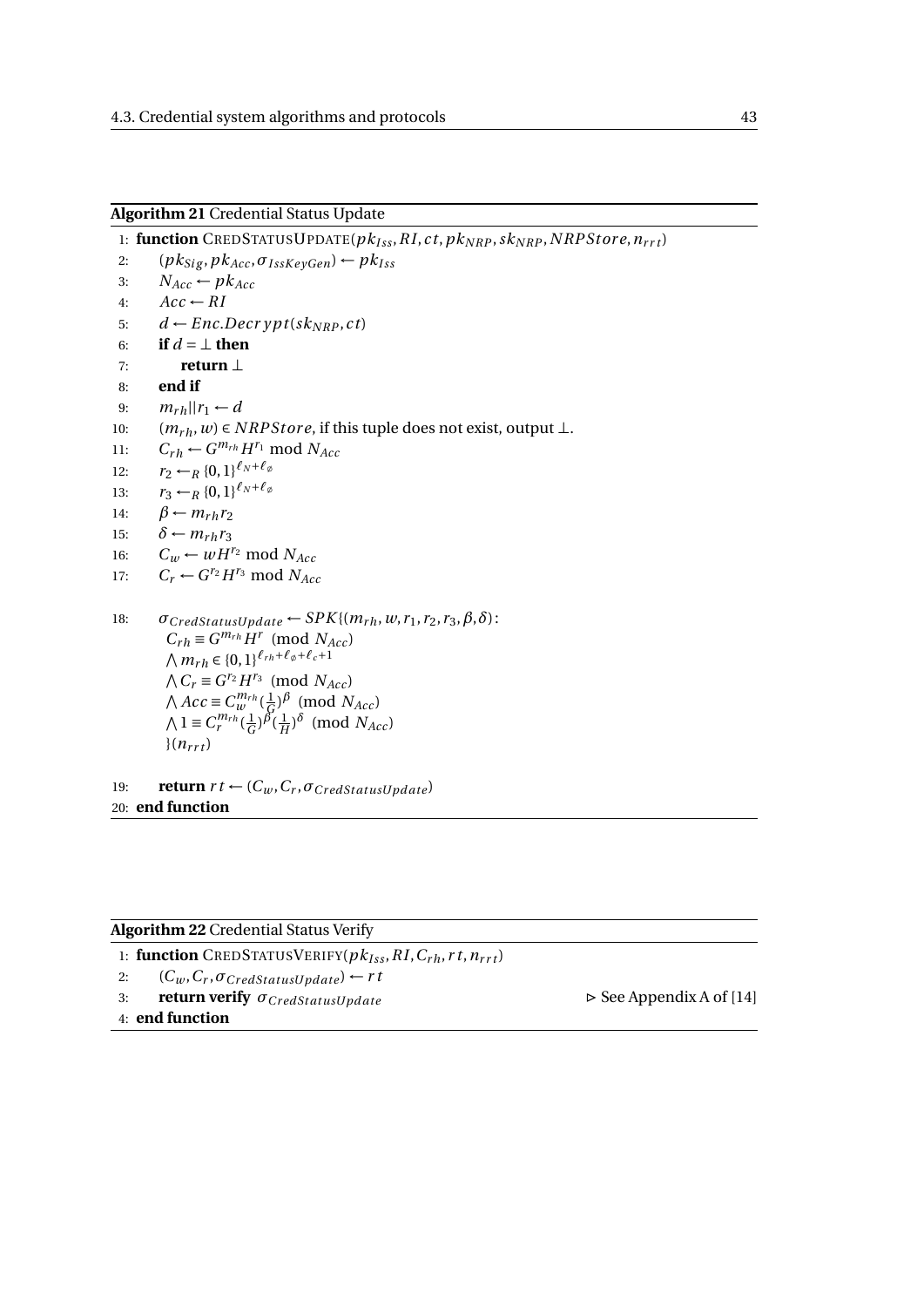#### **4.4. Security analysis**

#### **4.4.1. Correctness**

The PABC-FLC design satisfies correctness, which can be seen from the following observations. The system parameter generation *SPGen* algorithm and other key generation algorithms *I ssK e yGen*, *N RPK e yGen*, *User K e yGen* do not abort. Credential users can run Protocol [14](#page-44-0) with the credential issuer to obtain a credential. The protocol does not abort if both parties behave honestly. The *CredPresentation* algorithm can be used to compute a presentation token and does not abort if the issuer key is generated correctly and the credential is obtained through the credential issuance protocol. Following the completeness of the *SPK*<sub>CredIssuance</sub>, the resulting presentation token always returns true when verified using *VerifyCredPresentation* and if the same  $pk_{Iss}$ ,  $Att_r$ ,  $n_{pres}$  values are used. The credential issuer, having knowledge of  $pk_{Iss}$ , can revoke a revocation handle, generated during the credential issuance protocol, using the *Cr edRevoke* algorithm. The witness *w* for a previously unrevoked credential  $\text{cred}$  and revocation information  $RI_i$  can be used to compute a witness for *RIi*+<sup>1</sup> using the *RevW i tnessUpd ate* algorithm, provided that the revocation handle in the credential is not the one that was revoked. The *CredStatusUpdate* algorithm always computes a revocation token if the ciphertext *ct* from the presentation token was computed correctly and the revocation handle is contained within the most recent version of the accumulator (i.e. the credential is unrevoked). Note that an honest credential user sends a witness for the membership relation to the NRP after the credential issuance protocol. Finally, the verification algorithm *Cr edSt atusV er i f y* alway returns true for revocation tokens computed using *Cr edSt atusUpd ate*, provided the same *pkI ss*, *RI*, *r r t* and nonce  $n_{rrt}$  are used.

#### **4.4.2. Credential unforgeability**

The unforgeability of the Camenisch-Lysyanskaya signatures relies on the Strong RSA assumption, as proven in [\[12\]](#page-74-3).

#### **4.4.3. Presentation token unforgeability**

**Theorem 1.** *The PABC-FLC credential system has presentation token unforgeability under the Strong RSA assumption in the random oracle model.*

*Proof (sketch).* In this proof sketch we argue that any PPT adversary, without knowledge of the issuer secret key, has negligible probability to forge presentation tokens. Consider the *IssKeyGen* algorithm. Per the statistical zero-knowledge property of the  $PK_{IssKevGen}$  protocol [\[44\]](#page-77-1), this signature can always be simulated and gives the adversary no additional information about the secret keys of the issuer. Consider the credential issuance protocol. A user proves knowledge of their user secret  $m_{us}$  using  $SPK_{P_1}$ , if this fails, the protocol aborts. The adversary has only negligible probability in  $\ell_{\it n}, \ell_{\it c}$  to produce a valid  $SPK_{P_1},$  assuming the Strong RSA assumption holds, in the random oracle model and provided that the prover (user) is not aware of the factorization of  $N_{Si}$ . The user secret is encoded in a credential by the issuer, along with a revocation handle and the other agreed upon attributes. The rest of the protocol does not abort if the issuer is honest and end with the user receiving a signed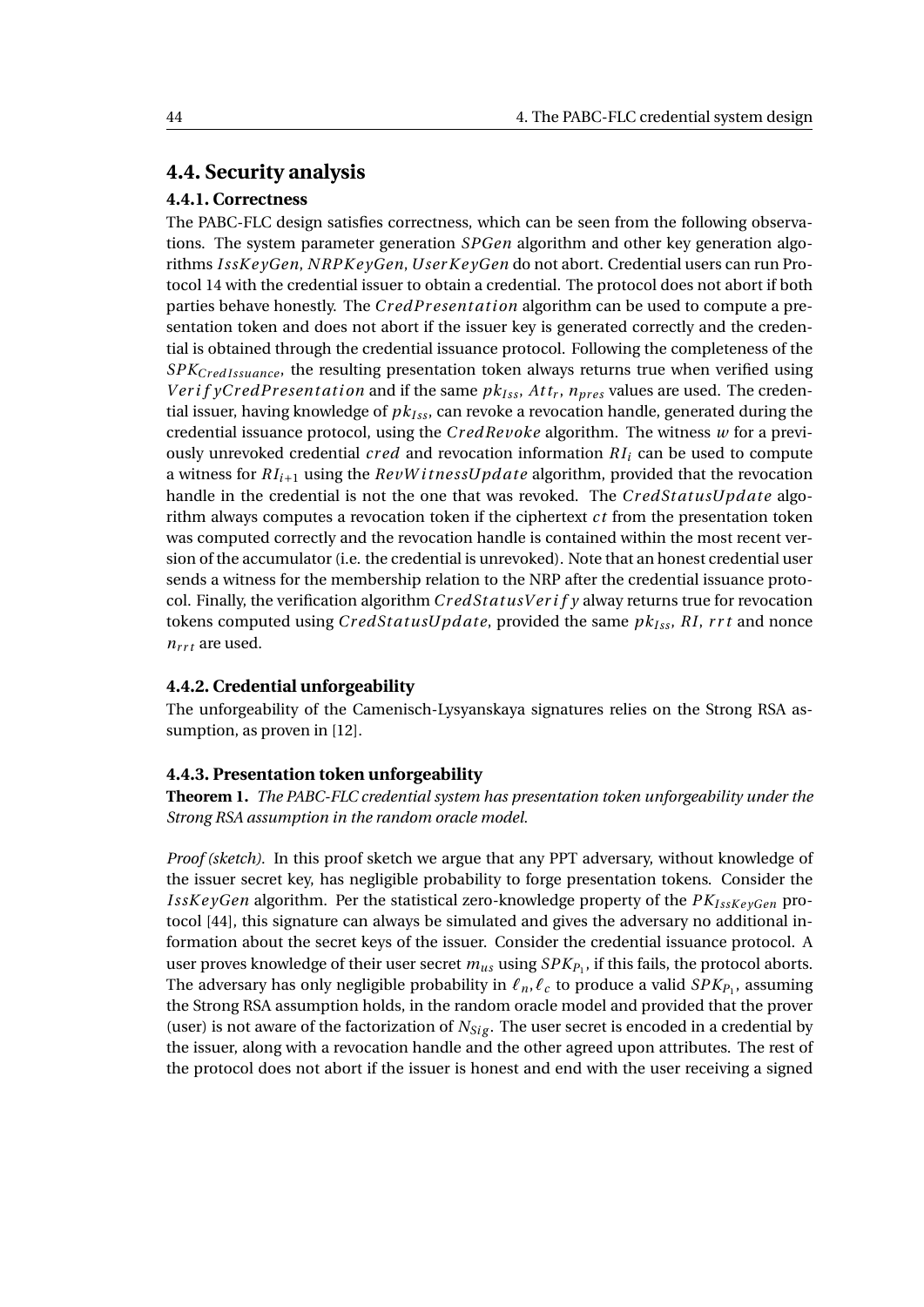credential. Consider the *CredPresentation* algorithm. Any adversary that wants to forge a presentation token is required to provide a valid *SPKCr edPr esent ati on*. The SPK proves that the prover knows a credential with the specified attributes, the credential is signed by the issuer and that the commitment  $C_{rh}$  contains the value  $m_{rh}$  from the credential. Note that these attributes also include the user secret attribute. As we assume that users do not share their user secret with others, this proves that the presented credential was issued to the same user that computes the presentation token. The adversary has only negligible probability in  $\ell_n, \ell_c$ to produce a valid *SPK*<sub>CredPresentation</sub>, assuming the Strong RSA assumption holds, in the random oracle model and provided that the prover (user) is not aware of the factorizations of  $N_{Size}$  and  $N_{SAcc}$ . Since the signature scheme is unforgeable under the Strong RSA assumption, the adversary has a negligible probability to produce a valid  $SPK_{CredPresentation}$ , except for when it has a credential signed by the issuer, the credential contains the user secret of the user, the credential contains the revealed attributes and the commitment contains the revocation handle  $m_{rh}$ .  $\Box$ 

#### **4.4.4. Revocation token unforgeability**

**Theorem 2.** *The PABC-FLC credential system has revocation token unforgeability under the Strong RSA assumption in the random oracle model.*

*Proof (sketch).* Like the unforgeability of presentation tokens, we argue that any PPT, without knowledge of the issuer secret key, has negligible probability to forge presentation tokens. Recall that for unforgeability, the issuer is trusted but the NRP is not. Also recall that the NRP has a list of revocation witnesses and keeps these up-to-date when the issuer publishs a new version of the RI. Consider the redeemable revocation token  $rrt = (C_{rh}, ct)$ . The verification algorithm uses  $C_{rh}$  to verify  $SPK_{CredStatusUpdate}$ . This ensures that the commitment used by the NRP equals that of the *r r t*. The algorithm aborts if this is not the case. The binding property of the commitment, which holds under the integer factorization assumption [\[27\]](#page-75-1), means the committed value is the revocation handle from the presented credential. Consider  $SPK_{CredStatusUpdate}$ . The SPK proves that the value committed to in  $C_{rh}$  is contained in the accumulator of the given RI [\[14\]](#page-75-2). A prover (the NRP) can cheat the protocol with negligible probability in *ℓn*,*ℓ<sup>c</sup>* , assuming the Strong RSA assumption holds, in the random oracle model and provided that the prover (NRP) is not aware of the factorization of *NAcc* . Soundness of the CL-RSA-B accumulator [\[3\]](#page-74-1) states that computing a (new) witness for the proof-of-membership relation is not possible when the revocation handle gets revoked in a (new) version of the accumulator. This means that if the issuer revokes a credential, the NRP is no longer able to prove membership in the accumulator. If the NRP does not know a witness for the revocation handle, it aborts the protocol. We conclude that the adversary has negligle chance in *ℓn*,*ℓ<sup>c</sup>* to forge revocation tokens, assuming the hardness of the Strong RSA assumption (see Section [A.1.2\)](#page-67-0) and in the random oracle model [\[6\]](#page-74-4).  $\Box$ 

#### **4.4.5. Presentation token privacy**

<span id="page-52-0"></span>**Theorem 3.** *The PABC-FLC credential system has presentation token privacy in the random oracle model under the RSA assumption.*

*Proof.* We show that a PPT adversary is unable to make a distinction between two presenta-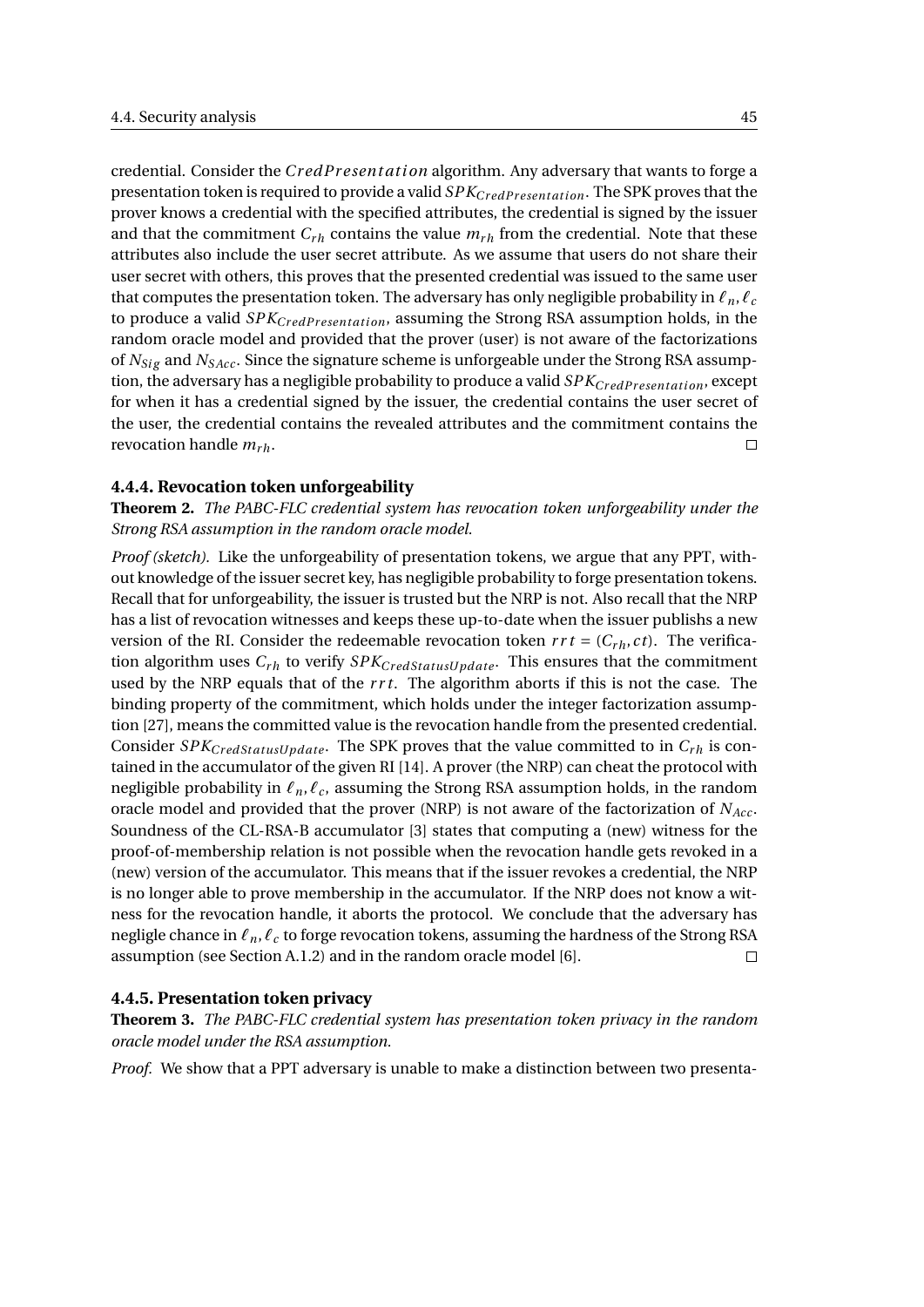tion tokens *pt*, *pt'*. Recall a presentation token as  $pt = (A', \{m_i\}_{i \in Att_r}, \sigma_{pres}, rrt)$ . Per definition, the set of revealed attributes is empty  $At t_r = \emptyset$ .

First, we focus on the redeemable revocation token  $rtt = (C_{rh}, ct)$ . The encryption algorithm *Enc* (RSA OAEP) provides ciphertext indistinguishability under chosen plain text attacks in the random oracle model under the RSA assumption. As the adversary does not know  $sk_{NRP}$ , the ciphertexts  $ct$ ,  $ct'$  in the two tokens are indistinguishable from eachother. Therefore, *ct* cannot be used to distinguish between the (adversarially generated) values  $m_{rh}$ ,  $m'_{rh}$ *C*<sub>rh</sub> and *C*<sup>'</sup><sub>*rh*</sub> are both statistically hiding commitments when  $G \in \langle H \rangle$  [\[27\]](#page-75-1). This is assured during the generation of the presentation tokens, as any algorithm using the (adversarially generated) issuer public key  $pk_{Iss}$  implicitly verifies  $\sigma_{IssKeyGen}$ . The (possibly malicious) issuer has negligible probability to produce a forged signature *σI ssK e yGen* if *ℓ<sup>c</sup>* is chosen large enough.

We continue with  $A' \leftarrow AS^{r_A} \text{ mod } N_{Sig}$ . Although *A* is part of the credential provided by the adversary, it is verified that the credential is valid and therefore that  $A \in \langle S \rangle$ . With  $r_A \in \{0,1\}^{\ell_N + \ell_\emptyset}$ ,  $S^{r_A}$  is taken statistically indistinguisable from the order of *S*. *A*<sup>'</sup> is therefore also indistinguishable from any other element of 〈*S*〉, like all other (valid) credentials.

We continue with  $\sigma_{pres}$ . Aside from  $A', C_{rh}$ , the other public input values to the SPK come from the same  $pk_{Iss}$ . The message that is signed in the SPK variant is per definition the same. Completeness and (honest-verifier) statisical zero-knowledge of the  $PK_{CredPresentation}$  protocol is easy to see, provided that the prover is convinced that  $Z, S, \{R_i\}_{i \in Att} \in \langle S \rangle$ . As described earlier, the adversary is able to convince the prover that this is the case only with negligible probability in *ℓ<sup>c</sup>* .

Given that the two presentation token(s) are indistinguishable from other (valid) presentation tokens, the best guess of the adversary on which credential was used, is now limited to a random guess of  $\frac{1}{2}$ , plus a negligible function in terms of the security parameter(s).  $\Box$ 

#### **4.4.6. Revocation token privacy**

**Theorem 4.** *The PABC-FLC credential system has revocation token privacy in the random oracle model under the RSA assumption.*

*Proof.* This proof follows that of presentation token privacy by showing that the distributions of two (valid) revocation tokens are indistinguishable from eachother. Recall revocation tokens as  $rt = (C_w, C_r, \sigma_{CredStatusUpdate})$ . Also recall that the adversary knows  $cred_0, cred_1, Rl$ as it generated these. Like before, the set of revealed attributes is empty,  $pk_{Iss}$ ,  $pk_{NRP}$ ,  $RI$ are the same, and the nonces are equal per definition. Per Theorem [3,](#page-52-0) the distribution of  $p_{t_0}, p_{t_1}$  is equal for all (valid) credentials in the random oracle model and assuming the RSA assumption. Both credentials are clearly unrevoked, because  $r t_0 \neq \bot, r t_1 \neq \bot$ .

If we focus on  $C_w$ ,  $C_r$ , both variables are statistically hiding commitments. As for  $C_{rh}$ , part of the presentation token, the prover is assured that the commitments are hiding if  $\sigma_{IssKevGen}$ verifies. The adversary has a negligible probability in  $\ell_c$  to cheat this SPK since  $p t_0 \neq \bot$ ,  $p t_1 \neq$ ⊥.

Moving on to *σ*<sub>*CredStatusUndate*, indistinguishability of this variable depends on the (honest-</sub> verifier) statistical zero-knowledge of  $PK_{CredStatusUpdate}$ . This protocol follows that of [\[14\]](#page-75-2),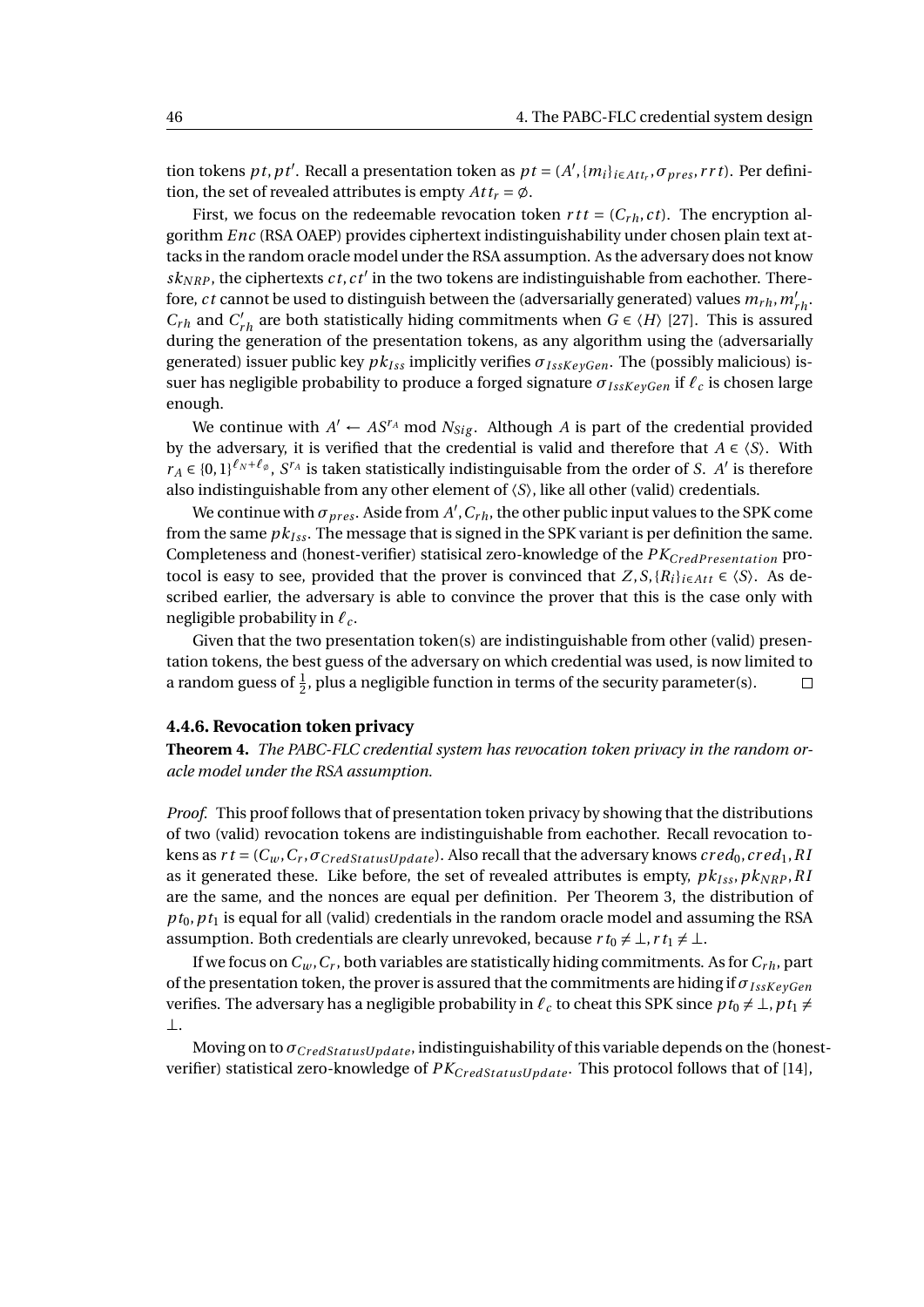<span id="page-54-0"></span>

| <b>Mechanism</b>     | <b>FLC</b> | <b>Unlinkable</b> | <b>Untraceable</b> | RI (size/freq)   | Online |
|----------------------|------------|-------------------|--------------------|------------------|--------|
| CRL [37]             | √          |                   |                    | R/R              |        |
| <b>OCSP</b> [38]     | √          |                   |                    |                  | I, V   |
| VE [16]              | √          |                   |                    |                  | I, V   |
| $N$ -times [10]      | Х          |                   | Х                  | $R \times U / E$ |        |
| Braavos [3]          |            |                   |                    | 1/R              | U, V   |
| ADNMP <sup>[1]</sup> | √          |                   |                    | 1/R              | U, V   |
| PABC-FLC             |            |                   |                    | 1 / R            | NRP, V |

Table 4.1: Comparison of the PABC-FLC design with related work.

but differs in that we do not have an additional commitment to  $m_{rh}$ . Showing statistical zero-knowledge follows the standard technique, see Section [2.2](#page-12-0) for more details.  $\Box$ 

#### **4.4.7. A comparison with related work**

We give a brief comparison between the presented PABC-FLC design and related work, as described in Section [3.](#page-26-0) Remember first of all that we introduced a new role in the credential system, the NRP. We assume that the NRP does not collude with either the issuer or any verifier, as doing so breaks the *multi-show unlinkability* and *untraceability* properties (both captured in the privacy definitions). We also require that the NRP can be contacted at any time to produce a new credential status update. At the same time, the user is no longer required to keep track of the revocation witness and can remain offline after credential issuance. The RI size and update frequency are equal to the Braavos construction, which is also used in the PABC-FLC credential system. Given that a verifier can contact the NRP for a new revocation token, proving that a credential is not revoked in a newer version of the RI, our design also satisfies the forward-looking consistency requirement. A full comparison is given in Table [4.1.](#page-54-0)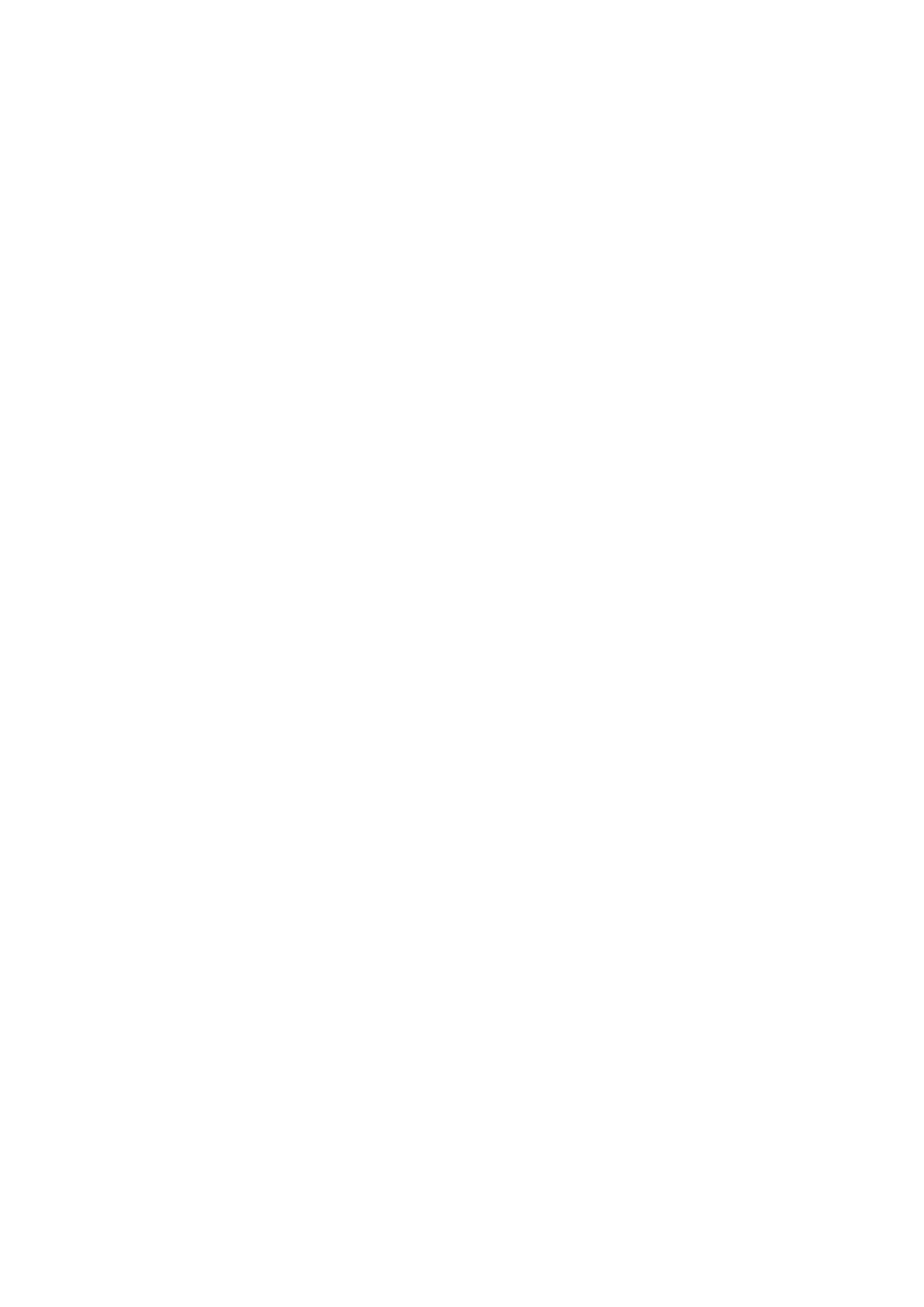# **5**

## **Performance evaluation**

#### **5.1. Introduction**

As part of this research, we also take a look at the experimental runtime of the PABC-FLC credential system. We do so by comparing the PABC-FLC design, which provides forwardlooking consistency, against a regular credential system. We consider our PABC-FLC design *without* revocation as regular credential system. This comparison gives a clear indication of the overhead incurred from the revocation mechanism with forward-looking consistency.

The proof-of-concept implementation used in the experiments is written in Go 1.14 [\[50\]](#page-77-2) and makes use of the standard Go big integer implementation. Our implementation uses the safe prime generation algorithm of [\[48\]](#page-77-3), but otherwise matches the algorithm and protocol descriptions of this work. (Unfortunately, we were unable to use other parts of the research library described in [\[48\]](#page-77-3), as this required significant changes to the implementation. Nonetheless, we do appreciate the effort of the authors to facilitate further research on privacy-preserving cryptography.) The system parameters are based on those of *idemix* [\[49\]](#page-77-0), with the addition of *ℓenc* = 3072. The runtime measurements were performed on a laptop with an Intel Core i7-7560U @ 2.40GHz CPU and 16 GB of RAM, using the standard Go benchmarking functions.

We compare the runtime of the two credential systems for following algorithms and protocols: issuer key generation, credential issuance, creating presentation tokens and verifying presentation tokens. We also measure the runtime of creating and verifying revocation tokens, which do not exist in a standard credential system.

#### **5.2. Issuer key generation**

Runtime measurements of the *I ssK e yGen* algorithm indicate the (one time) cost for the issuer. We measure the average runtime of 10 executions and consider both our credential system and a standard credential system without revocation mechanism. As the number of attributes in a credential can influence the runtime, we considered two scenarios. One without attributes in the credential, the other with 20 additional attributes. Note that these numbers does not include the user secret and revocation handle attributes. The results are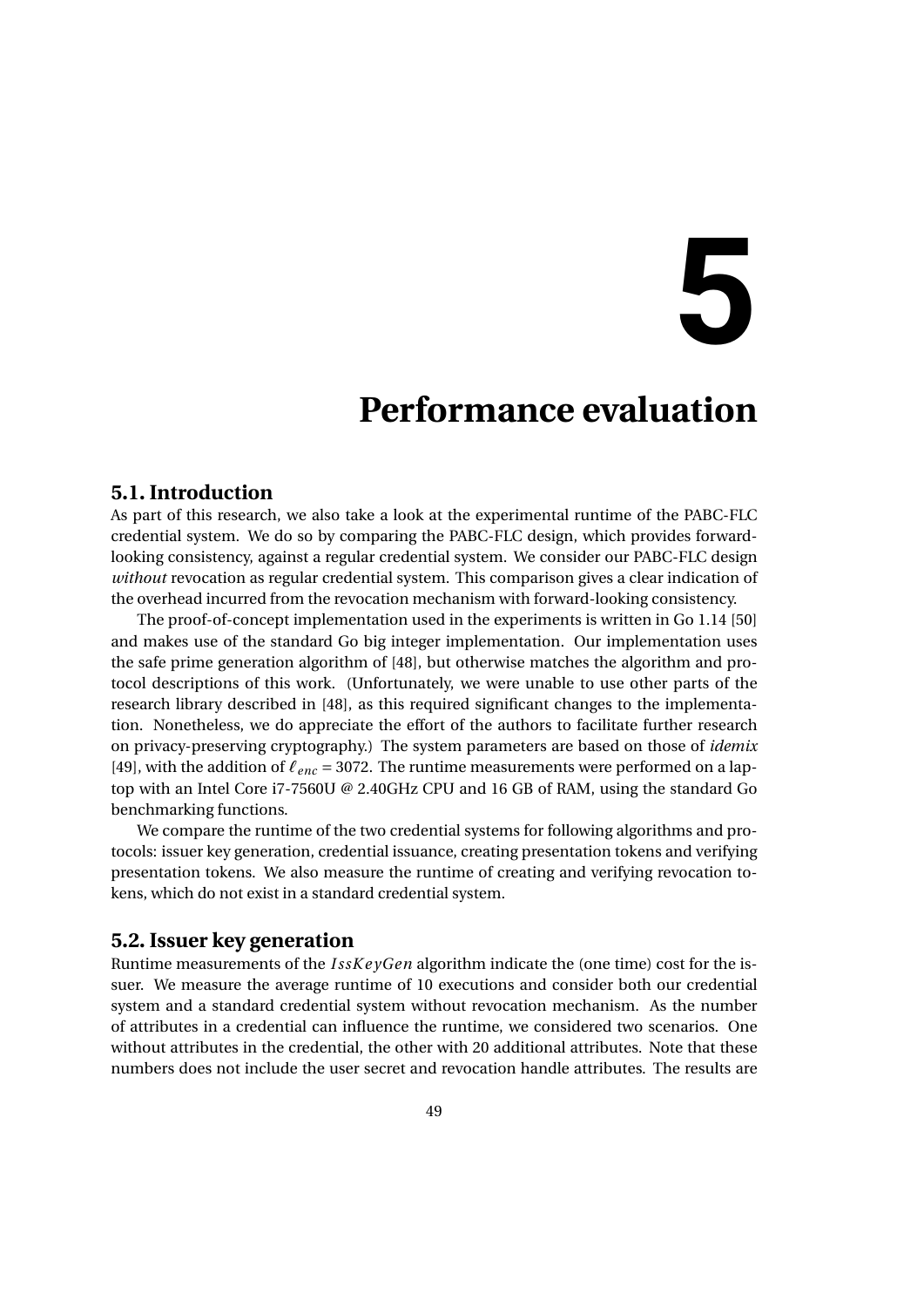given in Table [5.1.](#page-57-0) Recall that the issuer needs to find suitable primes for the RSA modulus, which is expected to contibute to a high runtime. The addition of the revocation mechanism is expected to double this, due to the generation of the additional RSA modulus for the revocation mechanism. The measurements clearly show that adding a revocation mechanism adds to the setup cost for the issuer, which is at least doubled in runtime in both cases. At the same time there is a decrease in overhead percentage in the credential with 20 attributes, which indicates a smaller but linear cost of additional attributes. We consider the increase in runtime reasonable, as the issuer is expected to run the algorithm only once and before it begins to issue credentials.

<span id="page-57-0"></span>

|  |  |  |  | Table 5.1: Runtime measurements issuer key generation |
|--|--|--|--|-------------------------------------------------------|
|--|--|--|--|-------------------------------------------------------|

| Attributes | Regular credential system | PABC-FLC | <b>Difference</b>             |
|------------|---------------------------|----------|-------------------------------|
|            | 15.6 sec                  | 34.7 sec | $+19.1 \text{ sec } (+122\%)$ |
| 20         | 17.5 sec                  | 36.0 sec | $+18.5$ sec $(+106%)$         |

#### **5.3. Credential issuance**

To measure the runtime of credential issuance, we compare our credential system with a regular credential system. Additionally, we vary the number of attributes from 0 to 20 in steps of 5. The measurements are the average runtime of 50 executions of the credential issuance protocol. The results are given in Table [5.2.](#page-57-1) Recall that the issuance protocol includes prime number generation for both the credential signature and, if the revocation mechanism is used, the revocation handle. The results indicate no clear difference between the two credential systems, which is considerd surprising given the additional work on both the issuer and user side of the protocol. This may be explained by the work already required in a regular credential system, for example signing the credential. We conclude that our design does not influence the runtime of credential issuance compared to a regular credential system.

| <b>Attributes</b> | Regular credential system | PABC-FLC         | <b>Difference</b>   |
|-------------------|---------------------------|------------------|---------------------|
|                   | 448 ms                    | $405 \text{ ms}$ | $-43$ ms $(-10\%)$  |
| 5                 | $413 \text{ ms}$          | 537 ms           | $+124$ ms $(+30\%)$ |
| 10                | 539 ms                    | 511 ms           | $-28$ ms $(-5%)$    |
| 15                | 640 ms                    | 643 ms           | $+3$ ms $(0\%)$     |
| 20                | 640 ms                    | 672 ms           | $+32$ ms $(+5%)$    |

<span id="page-57-1"></span>Table 5.2: Runtime measurements credential issuance

#### **5.4. Presentation token generation and verification**

When measuring the runtime of the *Cr edPr esent ati on* algorithm in the two credential systems, we also vary the number of credential attributes from 0 to 20. The measurements were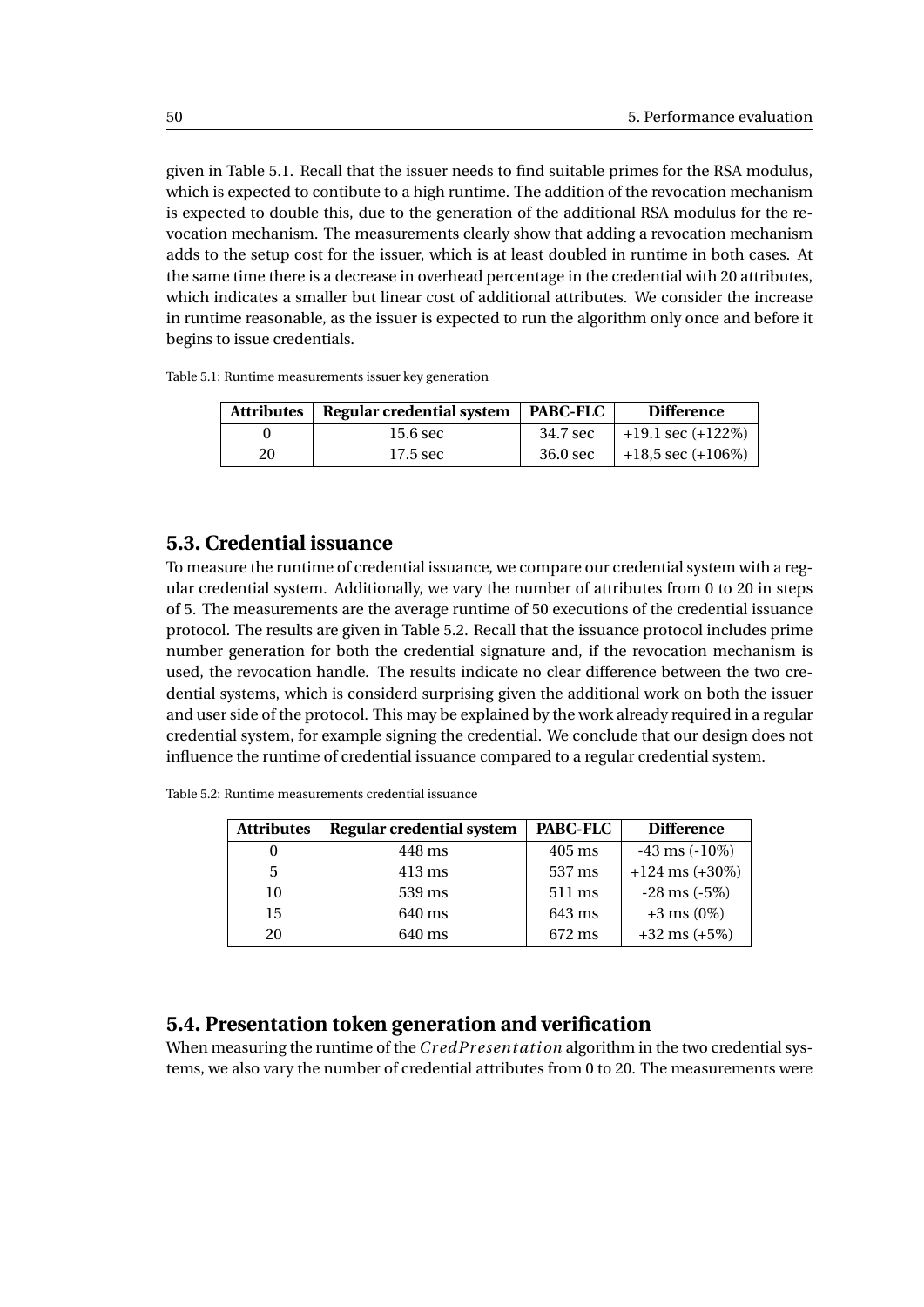obtained by averaging the runtime of 50 CredPresentation algorithm executions and are given in Table [5.3.](#page-58-0) During the presentation, we do not reveal any attributes. Since revealing an attribute is faster than not revealing it, the scenario of not revealing any attribute exemplifies the worst case scenario. The results indicate that both the number of attributes and the revocation mechanism have a clear influence on the runtime. Like the original *idemix* credential system, the runtime increases with the number of attributes in the credential. Our PABC-FLC credential system additionally adds 20 ms to each presentation. This is a 32% increase for credentials without (additional) attributes, but this overhead percentage decreases for credentials with more attributes.

| <b>Attributes</b> | Regular credential system | PABC-FLC            | <b>Difference</b>  |
|-------------------|---------------------------|---------------------|--------------------|
|                   | $59 \text{ ms}$           | 78 ms               | $+19$ ms $(+32%)$  |
| 5                 | 72 ms                     | $92 \text{ ms}$     | $+20$ ms $(+28%)$  |
| 10                | 85 ms                     | $105 \,\mathrm{ms}$ | $+20$ ms $(+24\%)$ |
| 15                | 99 ms                     | $119 \,\mathrm{ms}$ | $+20$ ms $(+20\%)$ |
| 20                | $111 \text{ ms}$          | $134 \text{ ms}$    | $+23$ ms $(+21\%)$ |

<span id="page-58-0"></span>Table 5.3: Runtime measurements credential presentation

Presentation tokens are verified using the *Verif yCredPresentation* algorithm. We consider the same scenarios as before and take the average runtime of 50 runs of the algorithm. The results are given in Table [5.4.](#page-58-1) Similar to the previous results on generating presentation tokens, we see that verifying a token takes about the same time. Also similar, is that the PABC-FLC design adds about 20 ms to the runtime, regardless of the number of attributes in a credential. Compared to additional runtime of more credential attributes, which is 2,75 ms per attribute, the cost of adding a revocation mechanism is similar to the addition of 7-8 credential attributes. We consider this a reasonable increase for both algorithms.

<span id="page-58-1"></span>Table 5.4: Runtime measurements credential presentation verification

| <b>Attributes</b> | Regular credential system | PABC-FLC            | <b>Difference</b>  |
|-------------------|---------------------------|---------------------|--------------------|
|                   | 58 ms                     | 78 ms               | $+20$ ms $(+34%)$  |
| 5                 | 73 ms                     | 91 ms               | $+18$ ms $(+25%)$  |
| 10                | 86 ms                     | $104 \text{ ms}$    | $+18$ ms $(+21\%)$ |
| 15                | $100 \text{ ms}$          | $119 \,\mathrm{ms}$ | $+20$ ms $(+20\%)$ |
| 20                | $112 \text{ ms}$          | $132 \text{ ms}$    | $+20$ ms $(+18%)$  |

#### **5.5. Additional algorithms**

The PABC-FLC credential system adds several algorithms not used in a regular credential system. , we make no comparison to a regular credential system, but do measure their runtime.

The*Cr edSt atusUpd ate* algorithm used by the NRP has an average runtime of 85 ms (50 runs). Verifying revocation tokens, using the *V er i f yCr edSt atusUpd ate* algorithm, takes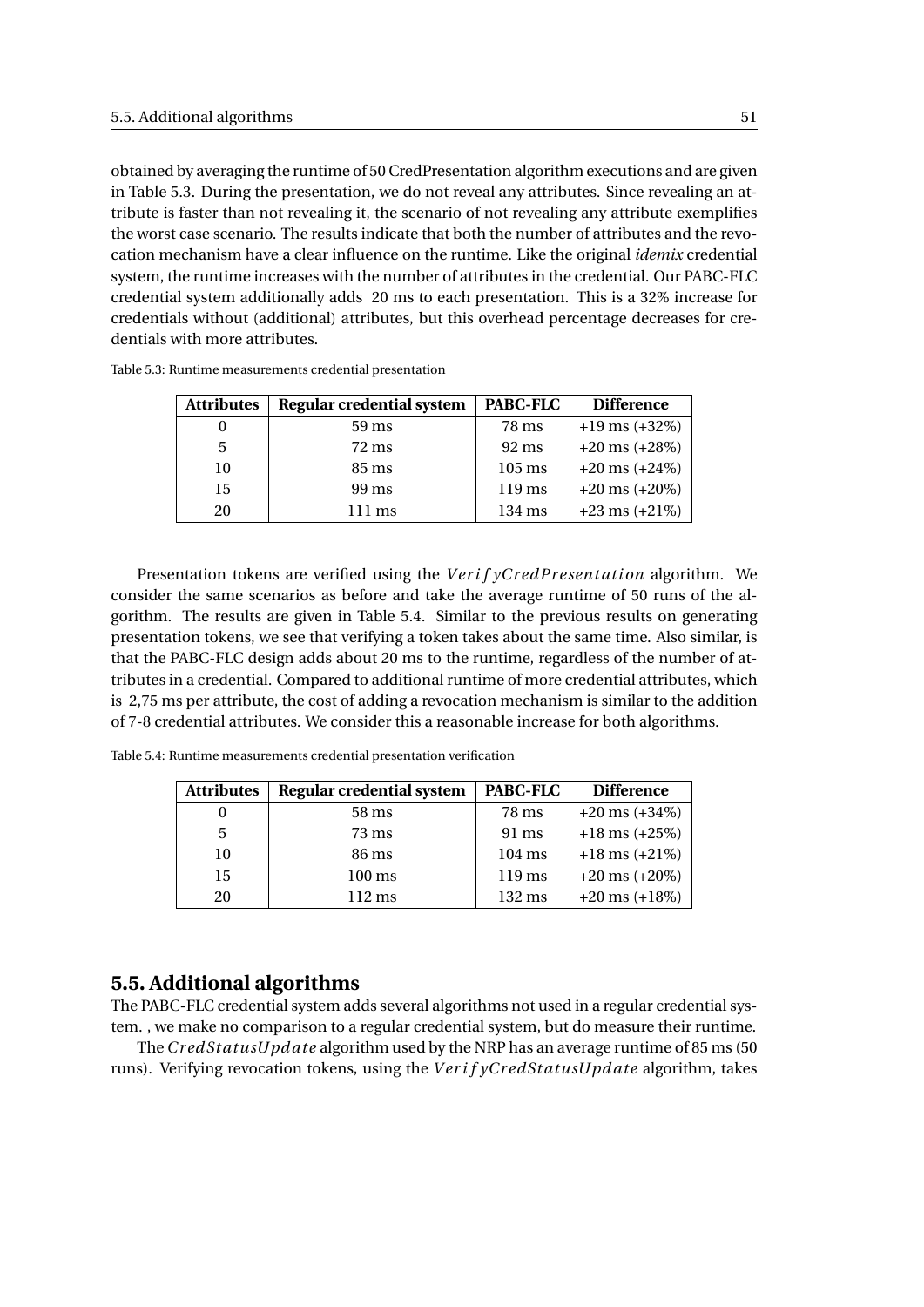on average 55 ms (50 runs). Both of these are considered reasonable compared with, for example, verifying a presentation token (78+ ms).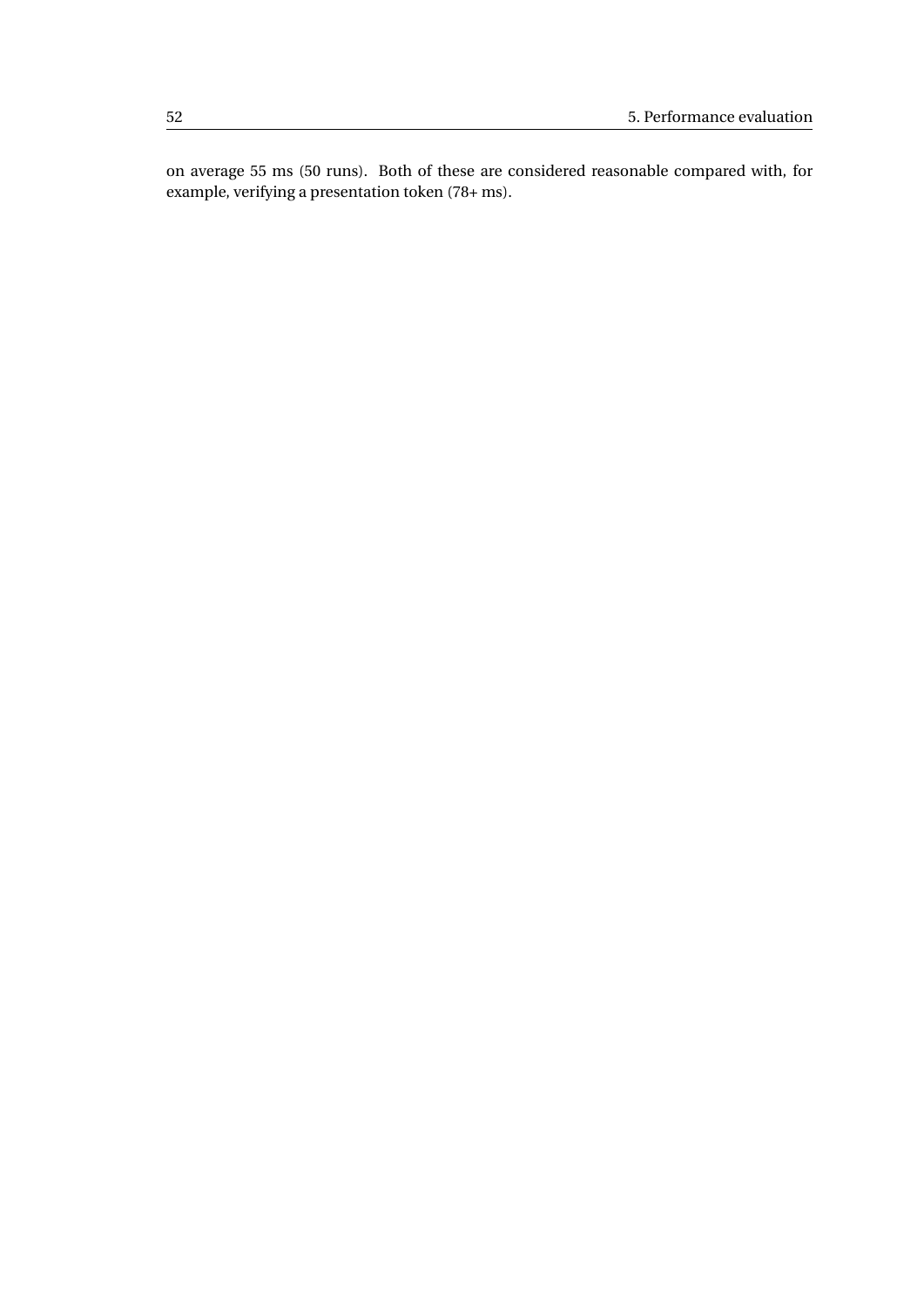# **6**

## **Discussion and future work**

#### **6.1. Discussion**

This thesis started out by asking how a PABCS can be used in situations that require forwardlooking consistency. This work, especially the PABC-FLC design, provides new insights to answer previously unanswered research questions. In this discussion, we return to the research questions formulated in the introduction. We revisit each question and give an answer based on the results of this work. But before answering these research questions, we first discuss the results and limitations of this work.

This work presents the PABC-FLC design. To the best of our knowledge, this is the first Privacy-preserving Attribute-Based Credential System (PABCS) to provide forward-looking consistency. The PABC-FLC design shows that PABCSs *can* be used in situations that require this strong consistency level.

We also describe why existing revocation mechansisms are unable to provide both forwardlooking consistency and privacy. This is because we assume a possible collusion between the issuer and verifier(s), and because we assume that users remain offline after a credential presentation. In this setting, where the issuer also acts as the Revocation Authority (RA), no solution can satisfy all of these requirements (see Section [4.2.7\)](#page-37-1).

The PABC-FLC design (see Chapter 4) avoids this impossibility by introducing a new role in the credential system, the NRP. This new participant does not affect the unforgeability of credentials or credential presentations, meaning that neither the issuer nor the verifiers need to trust the NRP to behave honestly. Credential users however, do need to trust the NRP as otherwise their privacy is not guaranteed. This raises the question of who would be trusted by all users. Considering that most users already trust a software implementation of the credential system to work as intended, one suggestion is to have the organization developing this software run the NRP. In the future work section, we elaborate on other approaches. For example by having multiple NRPs in the system or by reconsidering the assumption that users remain offline.

The introduction of the NRP is argueably the most influential design decision that was made. We will briefly describe the other decisions made in the PABC-FLC design. We build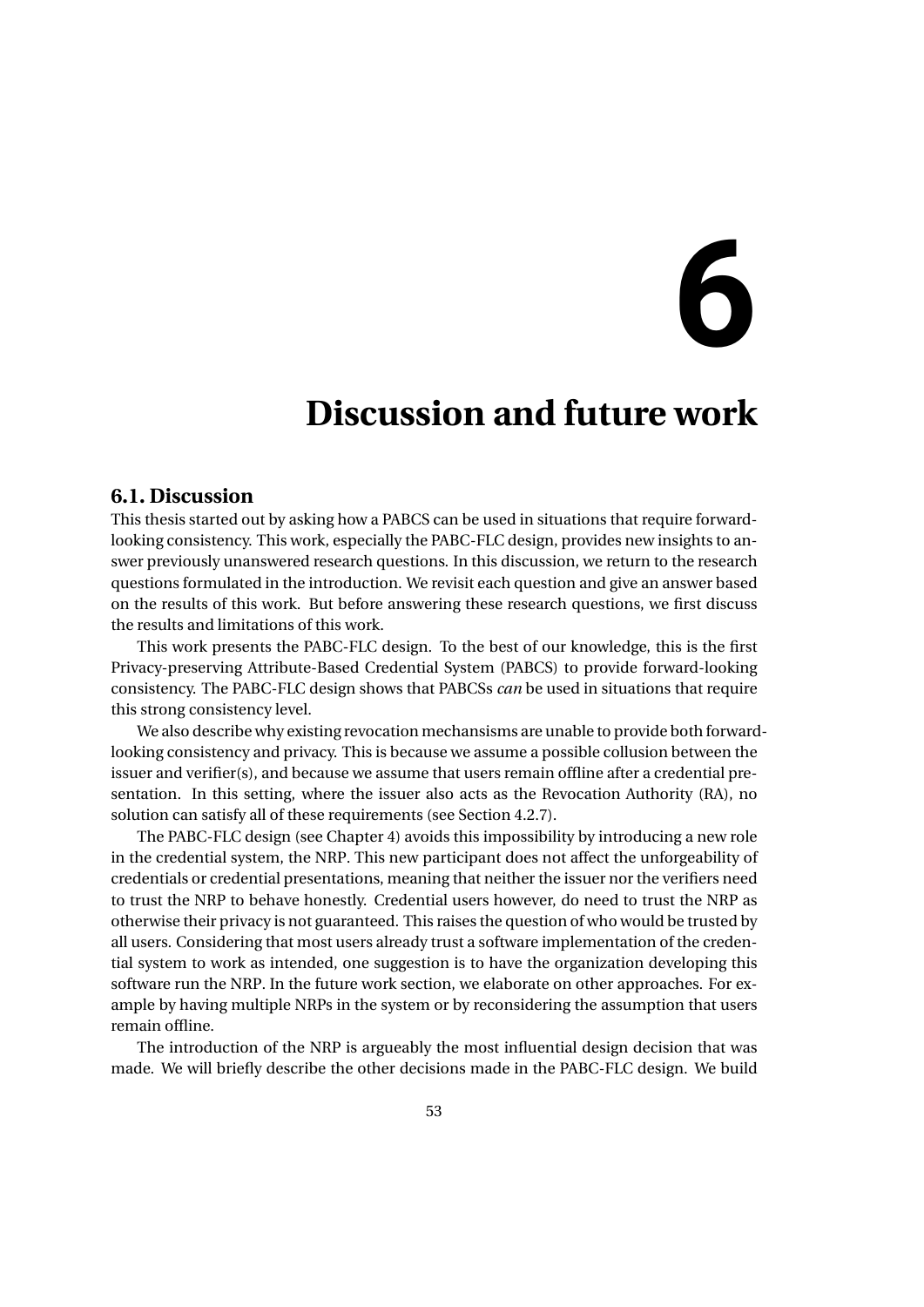on the *idemix* credential system as this is one of the few that supports multi-show credentials. Furthermore, quite a few revocation mechanisms were designed specifically to work with this credential system. One of these revocation mechanisms is the Braavos accumulator, a state-of-the-art accumulator that achieves the lowerbound of required witness updates. Both *idemix* and the Braavos accumulator do not require a trusted setup, outside the verifier trusting the issuer, which sets them apart from other credential systems and revocation mechanisms. The choice to use RSA-OAEP as the encryption algorithm stems from the RSA assumption the scheme requires. This is a weaker assumption compared to the Strong RSA assumption of the *idemix* credential system, meaning the unforgeability of the system does not require any additional hardness assumption(s).

The security assumptions mentioned in the previous paragraph also play a role in the security definitions and analysis. Previous work, especially [\[21\]](#page-75-0), provide formal definitions on the unforgeability and privacy of a PABCS. Unfortunately, the introduction of the NRP prevents us from using the definitions and results of this work. Additionally, we wanted to avoid the trusted setup that is assumed in this work. Given the limited time and scope of this thesis, we decided to use less formal definitions than those specified in earlier work. Likewise, we only provide a proof sketch on the unforgeability definitions.

In the performance evaluation (see Chapter 5), we compare our proof-of-concept implementation against the same implementation *without* revocation mechanism. We consider this a fair comparison as our goal is to show that the PABC-FLC design can be used instead of a credential system that does not provide forward-looking consistency. A comparison of our proof-of-concept implementation, which lacks performance optimizations, against other implementations would also prevent us from reliably computing the additional overhead incurred. Furthermore, performance results from related work cannot be compared directly with ours as the environment (smartcard, laptop, server) of the experiments differs.

After discussing the results and limitations of this work, we return to the research questions we set out to answer.

**RQ1** How can a revocation mechanism be used to determine the revocation status of an earlier presented credential?

To answer this question, we conducted a literature survey on existing revocation mechanisms (see related work, Section [3\)](#page-26-0). Existing mechanisms implicitly assume that the verifier determines the revocation status of a credential when one is presented to them. In this work, we consider situations in which the verifier needs to determine the revocation status at a moment *after* the credential is presented. Since the revocation status of a credential can change over time, from unrevoked to revoked, the revocation status at this later moment can differ from the revocation status at presentation time.

Although the existing revocation mechanisms can be used to determine the revocation status of a credential at presentation time, not all of them can be used after that moment. Specifically the Braavos accumulator and "N-times unlinkable proofs" mechanisms cannot be used this way, because a verifier can only determine if a credential is revoked in one specific version of the Revocation Information (RI). The other revocation mechanisms allow the verifier to either contact the issuer for the revocation status of a credential (OCSP, VE), or provide the verifier with information that can be used to check the revocation in newer versions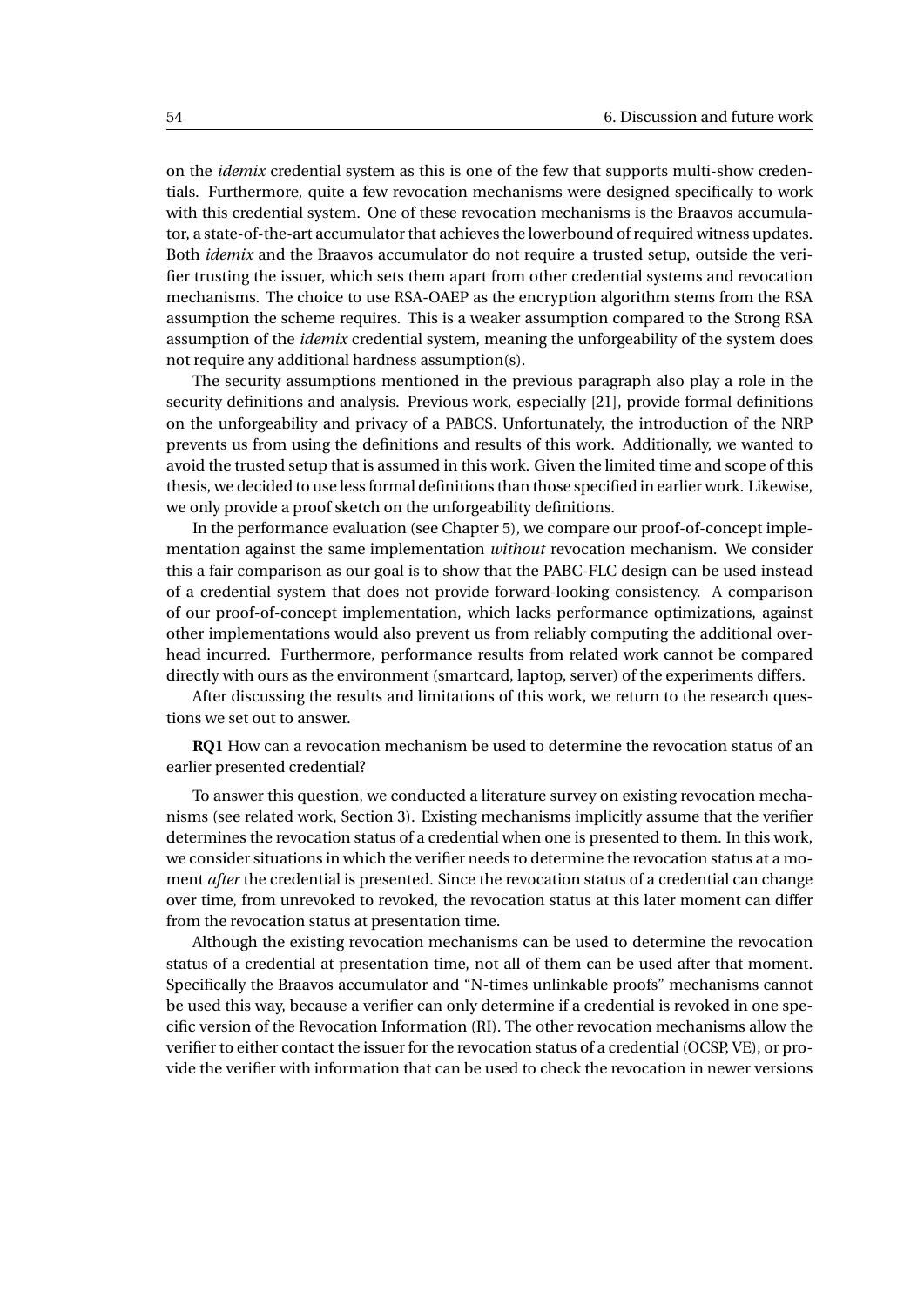of the RI (CRL, ADNMP). We conclude that a revocation mechanism must do either of these, if it wants to provide forward-looking consistency. The PABC-FLC design allows the verifier to contact the NRP, which returns the revocation status of a credential in a verifiable manner.

**RQ2** How do revocation mechanisms remain privacy-preserving in the context of multishow credentials?

Multi-show credentials are credentials that can be presented multiple times. We consider these credentials privacy-preserving if they are *multi-show unlinkable*. *Unlinkable* means that a verifier is unable to link a credential presentation to one of two credentials. *Multishow unlinkable* means that it is not possible to determine if two different presentations were generated by the same credential. Regarding revocation mechanisms, this means that any information revealed during a credential presentation must be *multi-show unlinkable*. This immediately excludes any mechanism that reveals a single unique identifier to the verifier.

The revocation mechanisms that are *multi-show unlinkable*, take one of the follow approaches: (1) The credential presentation contains a ciphertext of the RH and requires another participant to decrypt the ciphtertext and return the revocation status of the credential. This is how Verifiable Encryption (VE) works. (2) The credential presentation contains a pseudonym derived from the RH. This is how the "N-times unlinkable proofs" mechanism works. (3) The credential presentation contains a proof-of-knowledge that the RH is (not) contained in the set of (un)revoked handles. This is how the accumulator mechanisms work. The PABC-FLC design combines the first and last approach. A redeemable revocation token given to the verifier, as part of the credential presentation, consists of a ciphertext and statistically-hiding commitment. The revocation token, returned to the verifier by the NRP, is a (zero-knowledge) Signature Proof-of-Knowledge (SPK) that only reveals that a credential is revoked. Neither the redeemable revocation tokens nor the revocation tokens can be linked to a specific credential by a verifier (or issuer).

**RQ3** How does a revocation mechanism remain untraceable when the issuer and verifier collude?

The untraceability of the revocation mechanisms means that the issuer cannot link a credential presentation to a specific credential (issuance moment). Since we are interested in a revocation mechanism that works for all verifiers (global) and allows the issuer to revoke a credential ("issuer-driven"), this requires the use of a RH that allows the issuer to identify the credential it wants to revoke. As a consequence, credential presentations should not contain any information that can be linked to this RH. This excludes mechanisms that reveal the RH directly (CRL, OCSP) or indirectly in a way that still allows the issuer to link it to the RH (VE, N-Times).

The cryptographic accumulators are untraceable, since they use a zero-knowledge proofof-membership that only proves the RH is not revoked. The homomorphic ADNMP accumulator also provides the ability to delegate the computation of the non-membership proof, but as the authors mention, this conflicts with the linkability (and untraceability). We conclude that the best way to satisfy untraceability is by using a (zero-knowledge) proof-ofmembership that proves the credential is not revoked. For this reason, the PABC-FLC de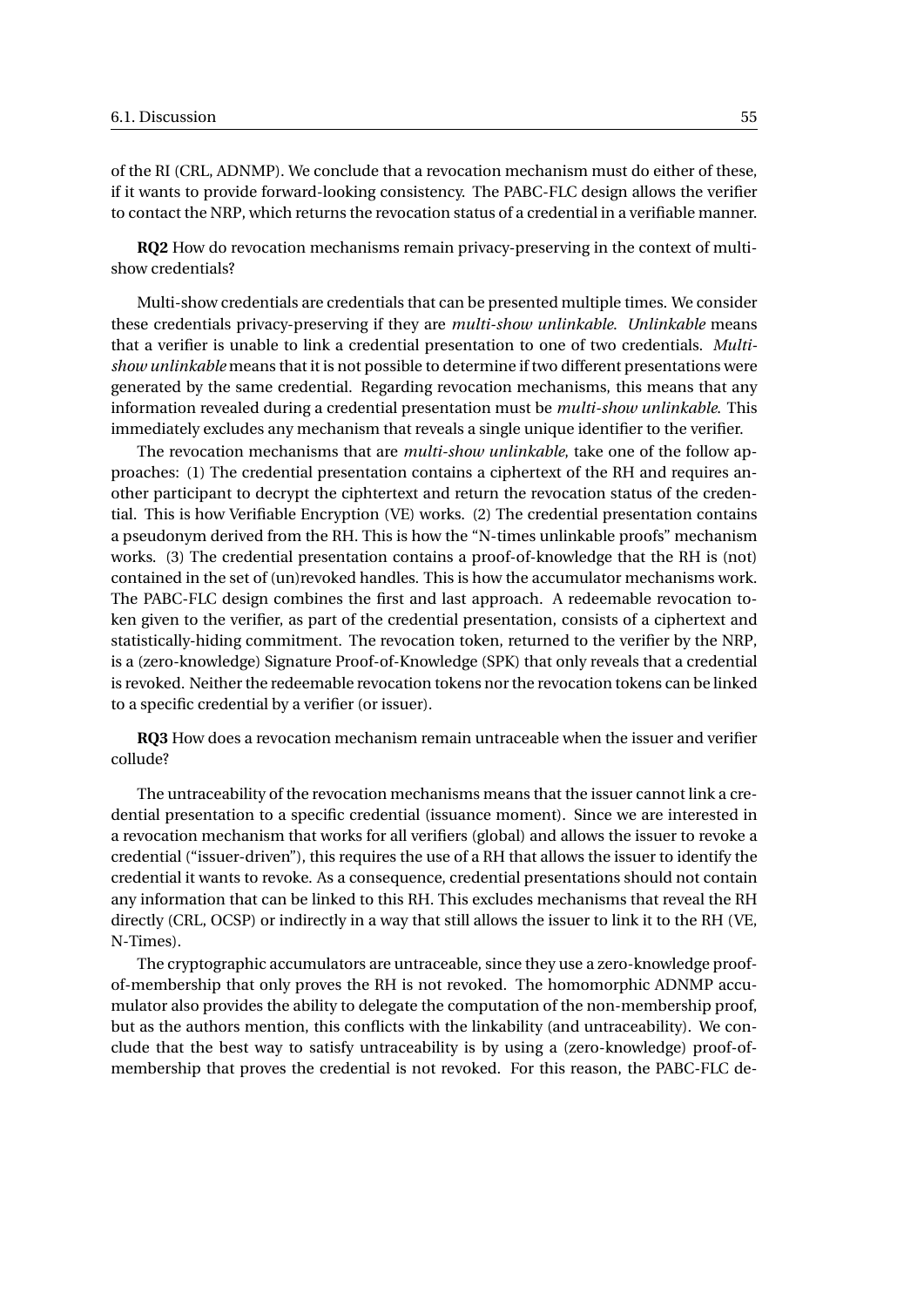sign uses the Braavos accumulator and associated Signature Proof-of-Knowledge (SPK) algorithms.

However, we should note that we assume that the issuer also acts as the Revocation Authority (RA) for the credentials it issues. If these roles were separated *and* if one assumes that these participants do not collude, we expect that a number of the existing mechanisms can also provide untraceability. At the same time however, a system that separates these roles needs to ensure that if the issuer wants to revoke a credential, the RA actually revokes this credential. Our PABC-FLC design does not have this issue, as the issuer itself publishes the RI.

**RQ4** How can a revocation mechanism that provides forward-looking consistency be used with an existing credential system?

In Chapter 4, we present the PABC-FLC design, which shows one approach on how a revocation mechanism can be combined with an existing credential system. We explain our choice for *idemix* (as existing credential system) and the Braavos accumulator (part of the revocation mechanism) at the beginning of this section. Here we focus only on how these were combined. To clarify, we answer this question by explaining the approach used in the PABC-FLC design. We do not claim that this is the only approach.

The *idemix* crededential system is built around the Camenisch-Lysyanskaya signature scheme (see Section [2.4\)](#page-17-0). This signature scheme works in a special RSA modulus group and can be used in a (zero-knowledge) Signature Proof-of-Knowledge (SPK) (see Section [2.2\)](#page-12-0) to prove knowledge of message and signature. This is how a credential is presented. The credential presentation is combined with a revocation mechanism by creating a commitment to one of the signed messages, the RH. In the case of the Braavos accumulator, this commitment is then used in a proof-of-membership to convince the verifier that the committed value is contained in the accumulator. Because both the Braavos accumulator and Damgård-Fujisaki commitments work in a special RSA modulus group like the Camenisch-Lysyanskaya signature scheme, their different SPKs can be combined without additional cost.

As discussed in the related work chapter, the Braavos accumulator by itself does not provide any forward-looking consistency. For this reason we introduced the NRP. During the credential presentation we not only create a commitment to the RH, but also encrypt the RH and commitment opening under the public key of the NRP. The NRP can in turn compute a proof-of-membership, based on the RH and revocation witness received earlier, to convince the verifier that the RH is contained in the latest version of the accumulator. In other words, to prove that the credential is not revoked.

To recap, the PABC-FLC design builds on the *idemix* credential system. We combine *idemix* with a revocation mechanism by creating a commitment to the RH during a credential presentation. The commitment is tied to the credential by combining the SPKs of both.

**RQ5** How does the runtime of a PABCS with forward-looking consistency compare against a regular credential system?

In Chapter 5, we give the results of an experimental performance evaluation of a proof-ofconcept implementation of the PABC-FLC design. This evaluation shows that the runtime of the issuer setup is more than doubled (+112%), compared to a credential without revocation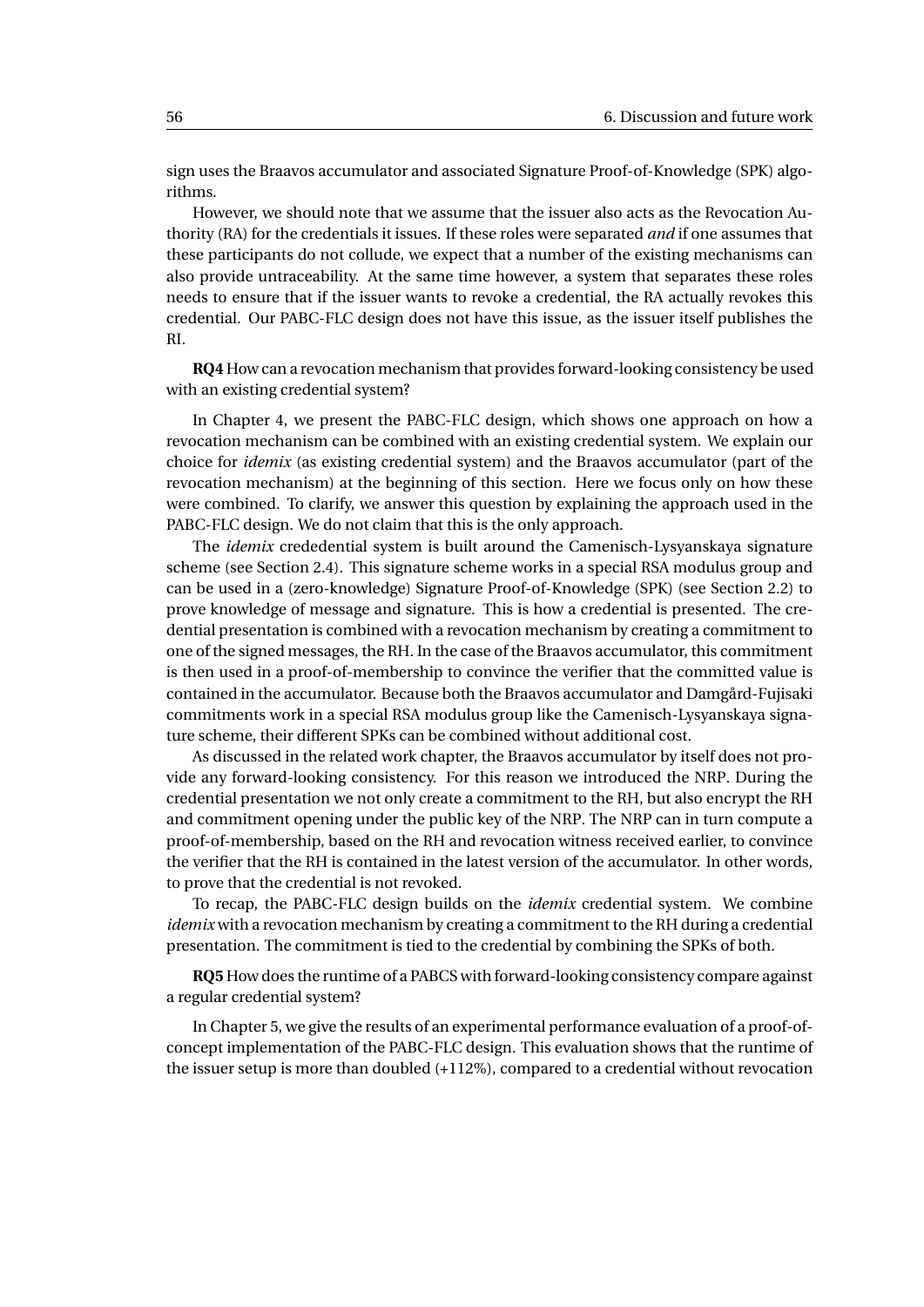mechanism. It also shows that computing a credential presentation, and verification thereof, is increased by 20 ms. Percentagewise the overhead decreases from +32%, for a credential without attributes, to +21% for a credential with 20 attributes. The time for the NRP to compute a new credential status update, a revocation token, is 85 ms. It takes the verifier 55 ms to verify the resulting revocation token. Given that the setup is only ran once, we conclude that the PABC-FLC design has a reasonable overhead compared to a regular credential system.

At the same time, we should note that our proof-of-concept implementation is not optimized. Any optimization can reduce both the runtime of the revocation mechanism or the credential system itself, which may result in both an increase or decrease of the overhead as a percentage. The absolute runtime is reduced in either case.

*How to design a privacy-preserving revocation mechanism for determining the revocation status after presentation in Privacy-preserving Attribute-Based Credential systems?*

Considering the answers we formulated to the subquestions, we now return to the main research question. In this work, we researched for the first time how a Privacy-preserving Attribute-Based Credential System (PABCS) can provide forward-looking consistency. We describe the requirements that a revocation mechanism has to fulfill and how existing mechanisms do not satisfy these requirements. We also show that without the introduction of the NRP role, no design can satisfy all of our requirements. Given the introduction of this NRP, the PABC-FLC design shows one approach to design a revocation mechanism with forwardlooking consistency and how this is used with an existing credential system. In the PABC-FLC design, a verifier can determine the revocation status of a credential at any moment after the credential was presented. This provides the verifier the ability to enforce forward-looking consistency, without compromise on the privacy aspects of the credential system.

#### **6.2. Future work**

As discussed in the previous section, this work has several limitations and poses new questions regarding forward-looking consistency in PABCSs. Here we suggest three directions for future research. In the first suggestion, we describe how the PABC-FLC design can be extended to use multiple NRPs. We expect that this can reduce the trust users need to have in a single NRP. Another direction relates to the business side of using the PABC-FLC design and needs to clarify *if* and *when* forward-looking consistency is required in a situation. The final suggestion we have for researchers interested in this, is to first conduct a case study to clarify the exact requirements in a specific situation before using our (or any) PABCS. We expect that if a situation does not require all the requirements we set for the PABC-FLC design, many other solutions can be designed as well and that these should be considered too.

**Extending our design with multiple NRPs** The PABC-FLC design assumes that there is only one Non-Revocation Prover (NRP). Credential users must trust the NRP to not collude with other participants, otherwise their privacy is not guaranteed. The design can be extended by allowing multiple NRPs in the system. This allows users to choose a NRP they trust or even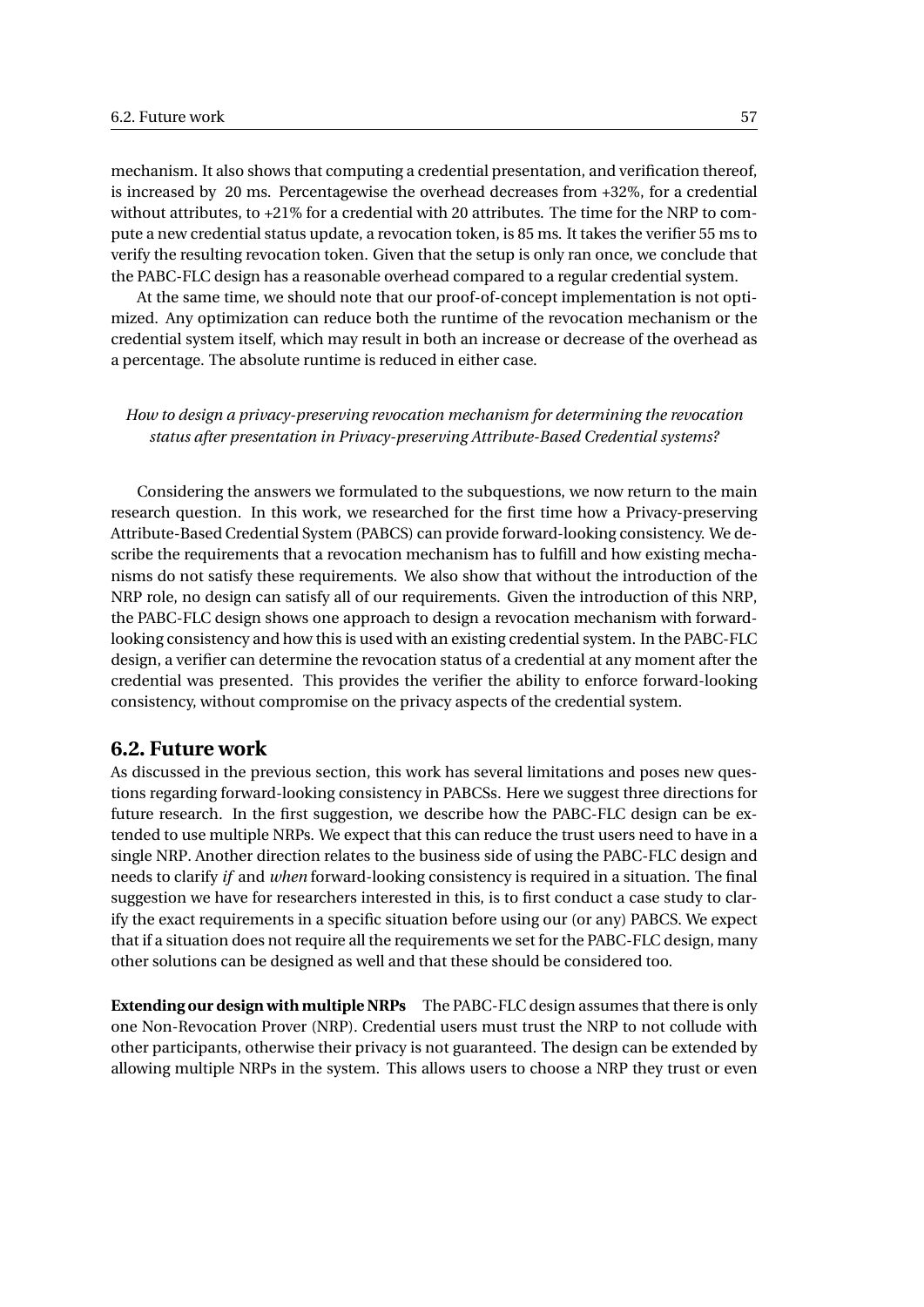act as the NRP themselves. As a reminder, neither the verifier nor the issuer is required to trust the NRP and the unforgeability of the system is guaranteed even if the NRP behaves malicious.

However, the implication of multiple NRPs is that verifiers need to know *which* NRP to contact. This information can be provided along with the redeemable revocation token, part of the presentation token, but it should be clear that the verifier now learns more information than it would otherwise have. This information can in fact be used to distinguish between two users and/or credentials that use different NRPs, violating the unlinkability definition.

**When is forward-looking consistency required** Another direction for research is to design a framework that can be used to analyse situations to determine if forward-looking consistency is required. And if so, what would be the appropriate moment for a verifier to check the revocation status of a credential. Although we give several example scenarios, we do not take into account the benefits for a verifier that requires forward-looking consistency. It should be clear that the number of times a verifier needs to contact the NRP is limited to the number of credentials that are revoked, i.e. the number of RI updates. But contacting the NRP that often, may not be appropriate. A framework that takes into account the goals of the verifier, decision moments where forward-looking consistency can make a difference, and the benefits of doing so, can help a verifier to determine if and when it should contact the NRP.

**Reconsideration of our requirements** This thesis assumes that multi-show credentials are useful, issuer(s) and verifiers collude, credentials require a revocation mechanism, the issuer always acts as the Revocation Authority (RA) and that a user cannot be contacted by a verifier after a credential presentation. These assumptions influence the requirements we set for the PABC-FLC system and this work in general. Although this allows our design to be used in a wide variety of situations, not all situations have the same requirements. We expect that if any of these requirements is reconsiderd, other approaches to provide forward-looking consistency in a PABCS become possible. If for example the credential verifier can contact the user at any point in time, it can also request a new credential presentation. If the credential presentation is combined with a 'regular' revocation mechanism, this can replace the function of the NRP in the credential system. Therefore, we recommend that researchers first conduct a case study to determine if all requirements of this work are also required. If that is not the case, we suggest they explore other designs. But if that *is* the case, then we recommend they consider using our PABC-FLC design.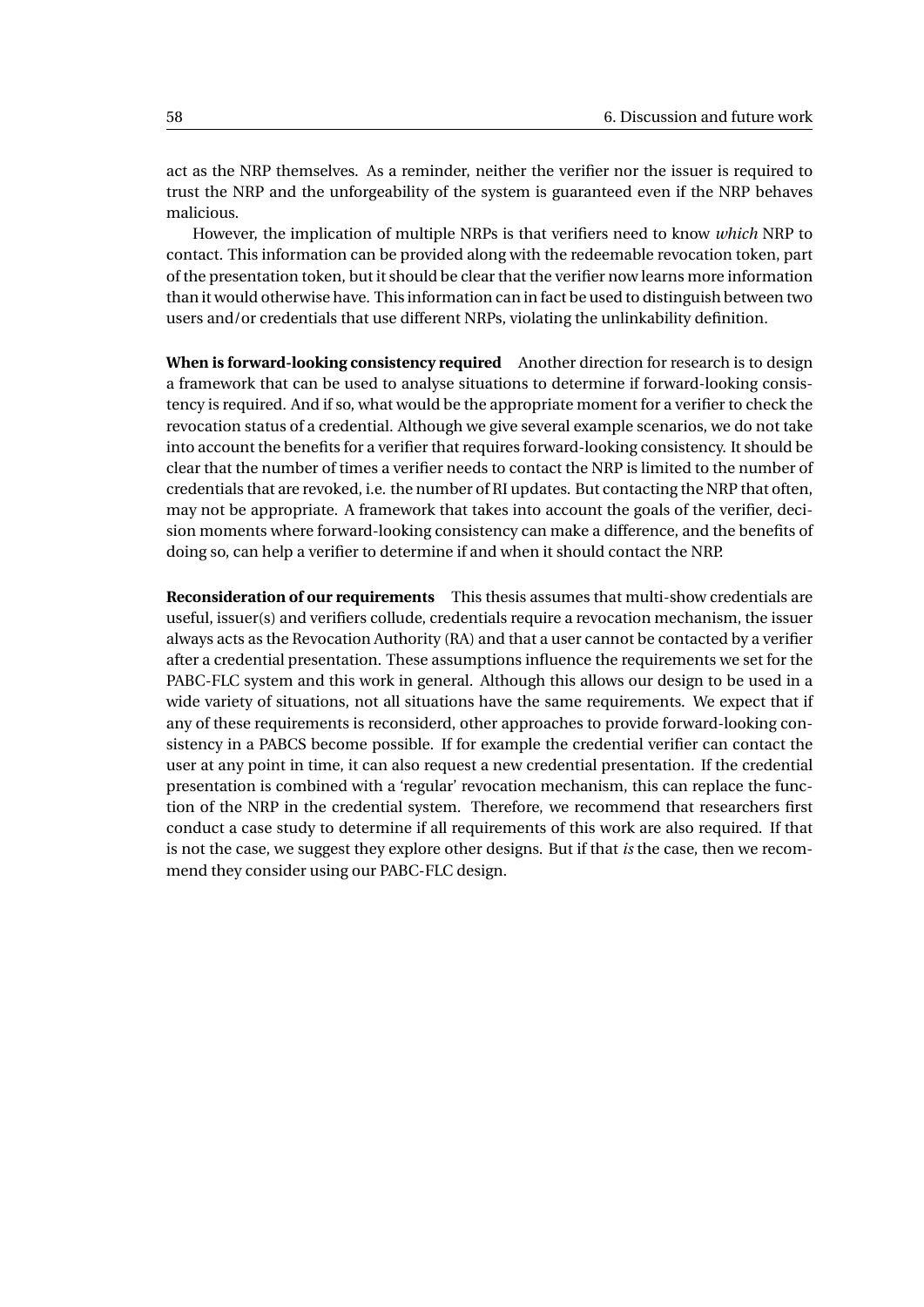# **A**

## **Appendix**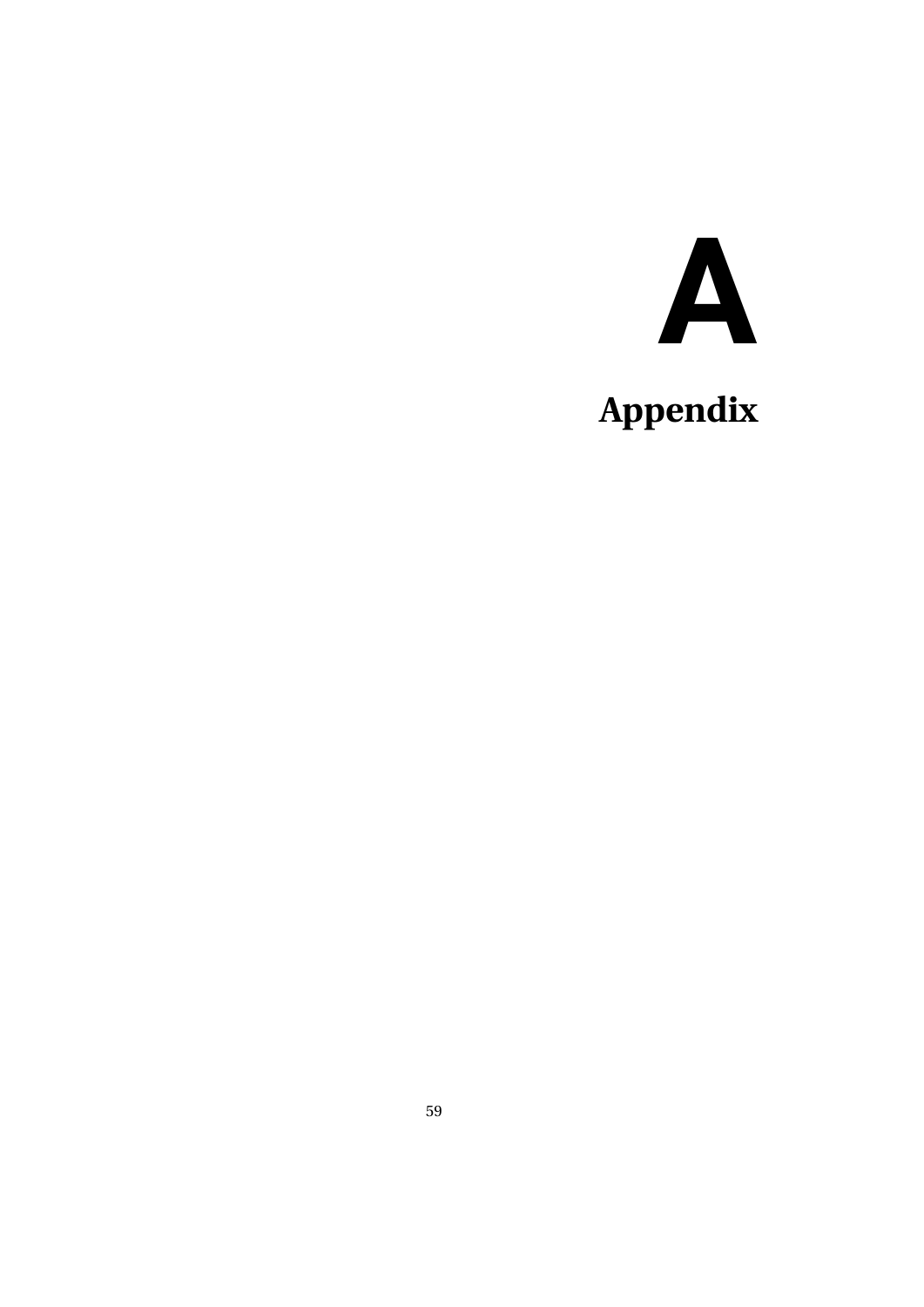#### **A.1. Computational assumptions**

#### **A.1.1. RSA assumption**

**Definition 4** (RSA problem [\[45\]](#page-77-4))**.** Given is (*N*,*Y* ,*e*) with *N* the composite of two prime numbers *P*,*Q* and *e* prime to  $\phi(n)$ . Output (*X*) such that  $Y \equiv X^e \pmod{N}$ .

#### <span id="page-67-0"></span>**A.1.2. Strong RSA assumption**

The strong RSA problem is a generalization of the well-known RSA problem that allows the adversary to choose *e*. The assumption states that it is hard for any Probabilistic Polynomial-Time (PPT) machine to solve the strong RSA problem with more than negligible probability in the length of *N*.

**Definition 5** (Strong RSA problem [\[30\]](#page-76-1))**.** Given is (*N*,*Y* ) with *N* the composite of two prime numbers *P*, *Q*. Output (*X*, *e*) with  $e \geq 2$  such that  $Y \equiv X^e \pmod{N}$ .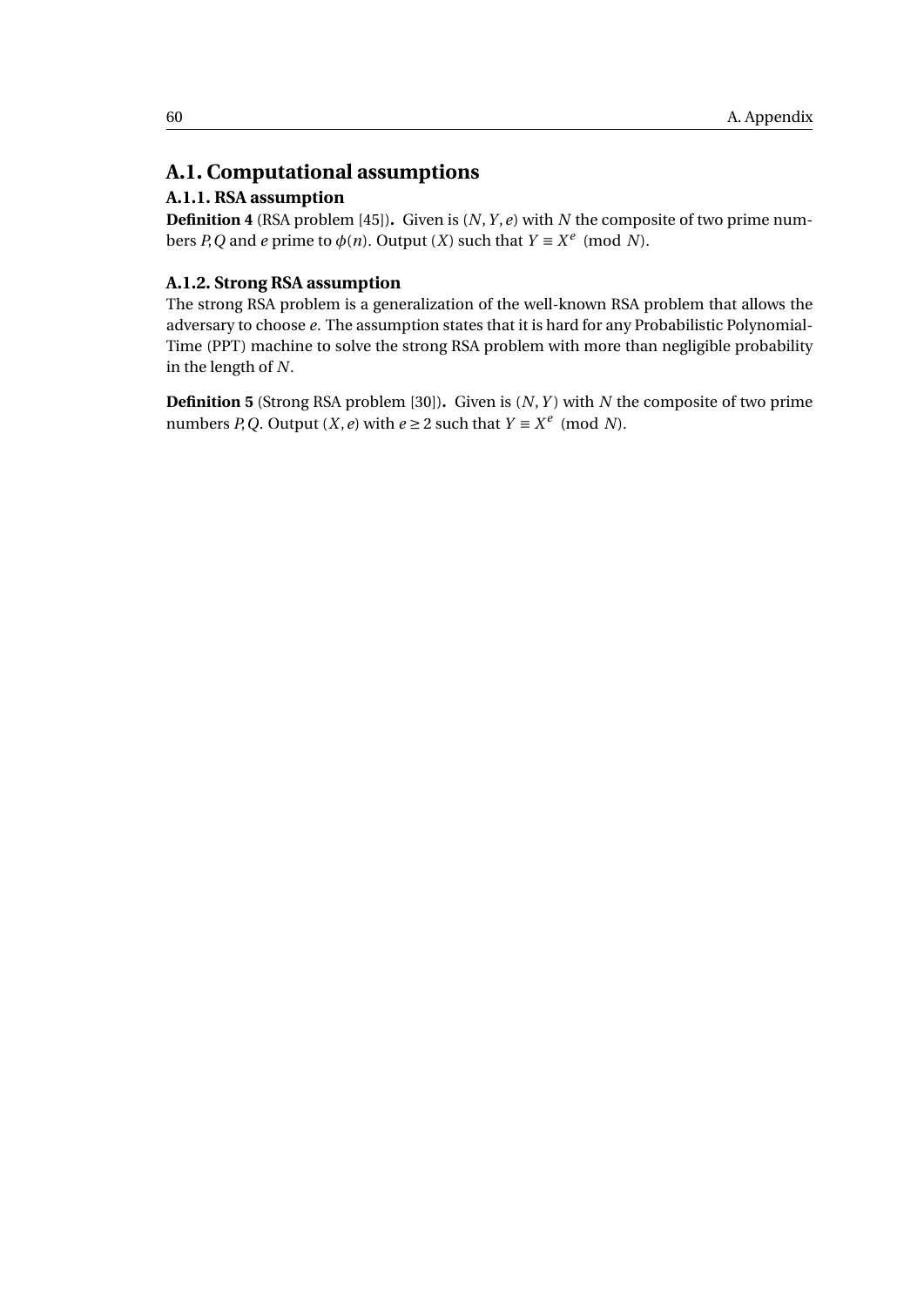### **A.2. Overview symbols**

<span id="page-68-0"></span>

| <b>Symbol</b>                 | <b>Explanation</b>                                                         |  |
|-------------------------------|----------------------------------------------------------------------------|--|
| spar                          | System parameters, generated by SPGen.                                     |  |
| $\ell_N$                      | Length of the (special) RSA modulus.                                       |  |
| $\ell_m$                      | (Maximum) length of attribute values.                                      |  |
| $\ell_{Att}$                  | Number of attributes in a credential, including the user secret and        |  |
|                               | revocation handle.                                                         |  |
| $\ell_e$                      | Beginning of the <i>e</i> values interval. $\ell_e > \ell_m + 1$ .         |  |
| $\ell_{e'}$                   | Length of the interval of e values.                                        |  |
| $\ell_{\emptyset}$            | Length of the statistical zero-knowledge security parameter.               |  |
| $\ell_c$                      | Length of challenges in the SPK protocols. $\ell_c$ must be smaller than   |  |
|                               | the order of the group.                                                    |  |
| $\ell_{v}$                    | Length of $v$ as used in the Camenish-Lysyanskaya signature                |  |
|                               | scheme. $\ell_v = \ell_n + \ell_m + \ell_c$ .                              |  |
| $\ell_{rh}$                   | Length of the revocation handle(s). $\ell_{rh} \leq \ell_m$ .              |  |
| $Att_k$                       | Set of credential attributes known to both user and issuer.                |  |
| $Att = Att_k \cup \{us, rh\}$ | Set of all credential attributes.                                          |  |
| $Att_r$                       | Set of credential attributes that is revealed during credential pre-       |  |
|                               | sentation. $Att_r \subset Att_k$ .                                         |  |
| $R_i$                         | Base value of attribute $i$ , as used in the Camenisch-Lysyanskaya         |  |
|                               | signature scheme.                                                          |  |
| $m_i$                         | Attribute value of attribute <i>i</i> .                                    |  |
| $m_{us}$                      | User Secret attribute value.                                               |  |
| $m_{rh}$                      | Revocation Handle attribute value.                                         |  |
| $RI_i$                        | Revocation Information at version <i>i</i> . The version starts at 0, when |  |
|                               | the accumulator is generated, and increases monotonically with             |  |
|                               | each version.                                                              |  |
| Acc                           | Accumulator value, part of the revocation information.                     |  |
| $N_{Sig}, N_{Acc}$            | (Special) RSA modulus of respectively the Camenisch-Lysyanskaya            |  |
|                               | signature scheme and CL-RSA-B accumulator.                                 |  |

Table A.1: Overview of symbols and their usage.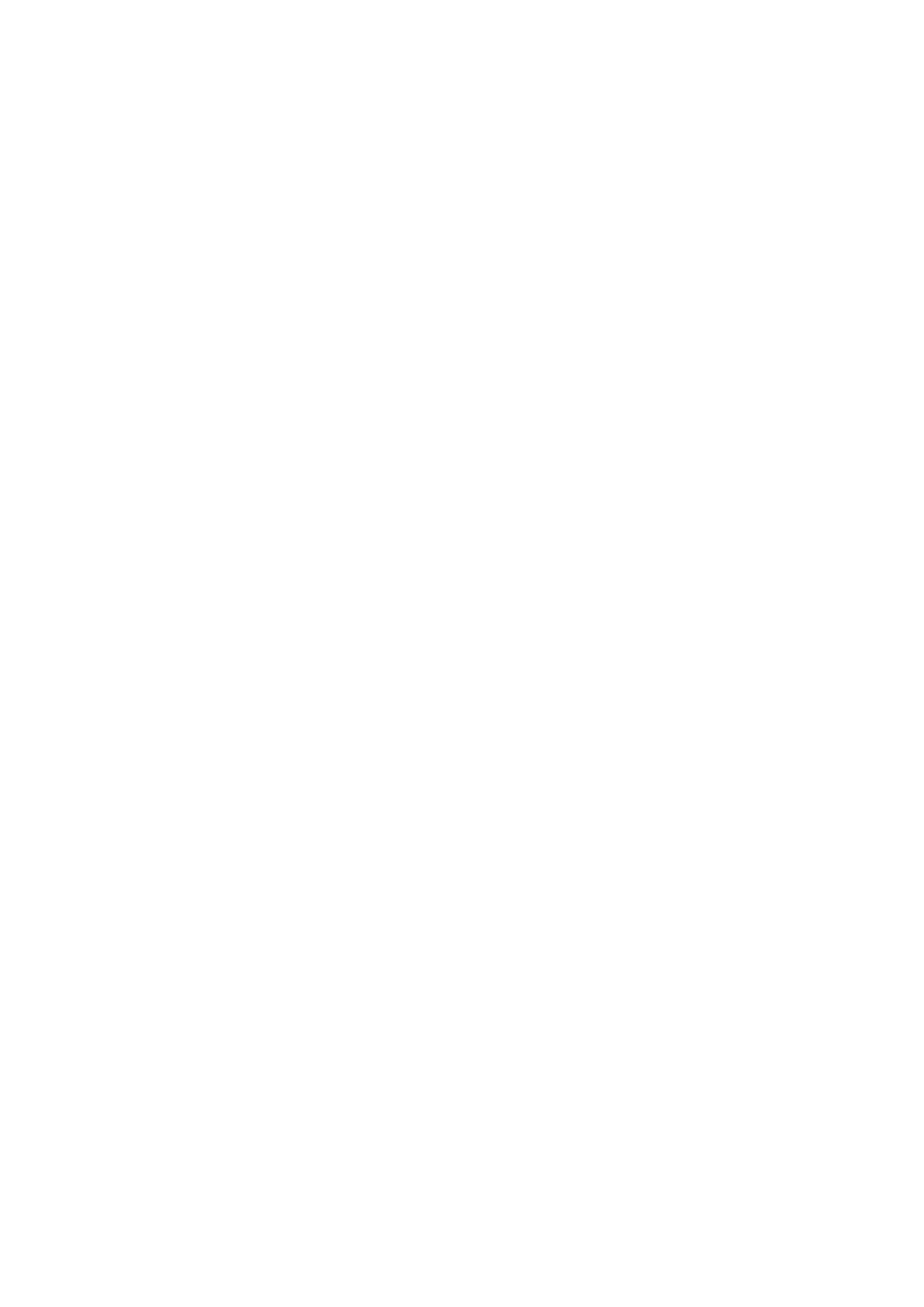## **List of Algorithms**

| 1  | Schnorr identification protocol, $PK{(w)}$ : $y \equiv g^w \pmod{p}$                      | $\overline{7}$ |
|----|-------------------------------------------------------------------------------------------|----------------|
| 2  | Schnorr identification protocol in a composite group, $PK{(w)}$ : $y \equiv g^w \pmod{n}$ | 8              |
| 3  |                                                                                           | 9              |
| 4  |                                                                                           | 9              |
| 5  |                                                                                           | 13             |
| 6  |                                                                                           | 16             |
| 7  |                                                                                           | 17             |
| 8  | Proving and verifying a pseudonym in N-times unlinkable proofs $\dots \dots$              | 22             |
| 9  |                                                                                           | 32             |
| 10 |                                                                                           | 33             |
| 11 |                                                                                           | 34             |
| 12 |                                                                                           | 34             |
| 13 |                                                                                           | 35             |
| 14 |                                                                                           | 37             |
| 15 |                                                                                           | 38             |
| 16 |                                                                                           | 39             |
| 17 |                                                                                           | 40             |
| 18 |                                                                                           | 40             |
| 19 |                                                                                           | 41             |
| 20 |                                                                                           | 42             |
| 21 |                                                                                           | 43             |
| 22 |                                                                                           | 43             |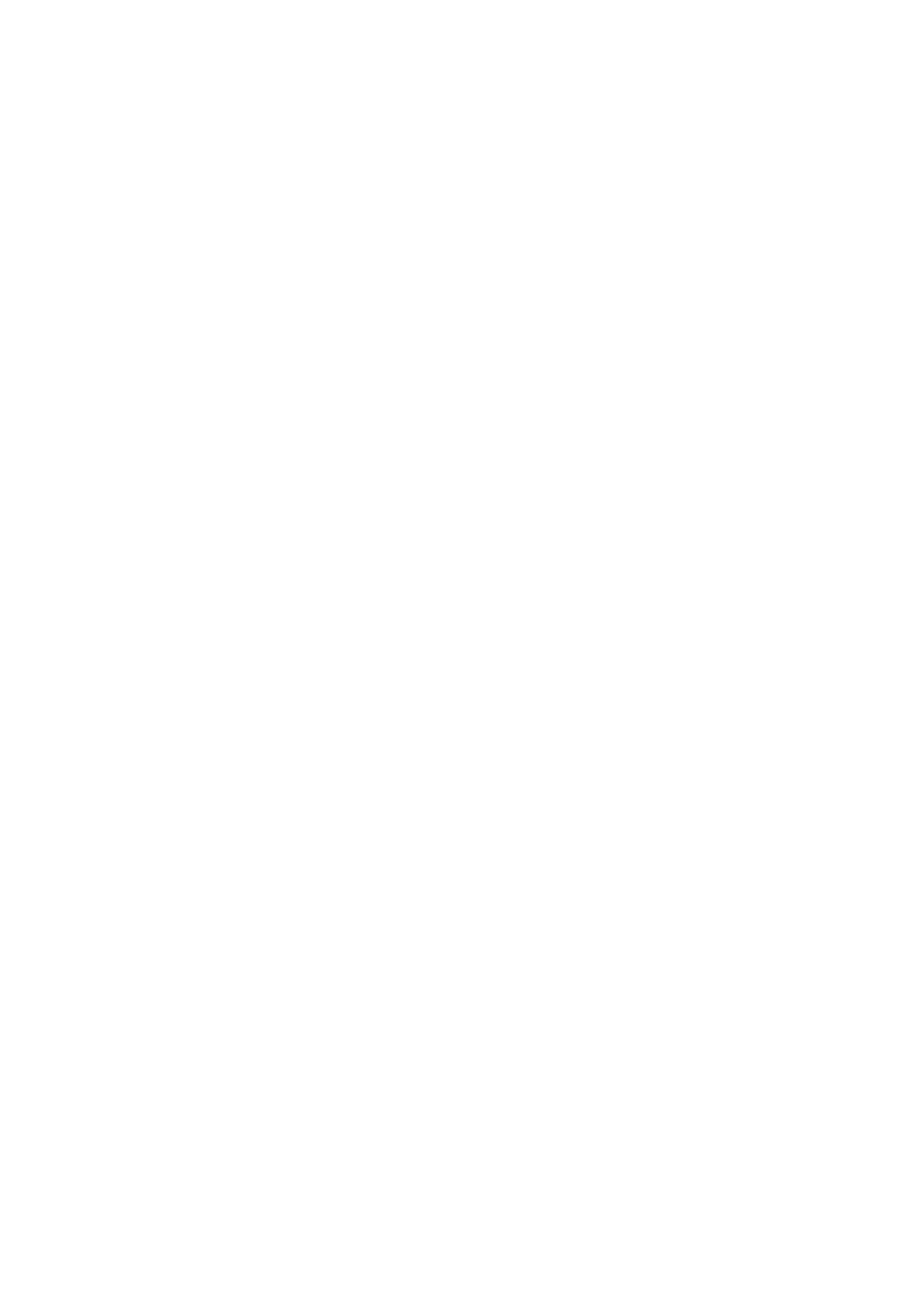## **Abbreviations**

- **ABC** Attribute-Based Credential (ABC) A credential that allows a user to authenticate based on the attributes in the credential.
- **CRL** Certificate Revocation List (CRL) A list of revoked credential serial numbers (revocation handles), used in the WebPKI.
- **NRP** Non-Revocation Prover (NRP) The (additional) participant responsible for generating revocation tokens given a redeemable revocation token.
- **OCSP** Online Certificate Status Protocol (OCSP) A protocol to retrieve the revocation status of a X.509 certificate from the issuing Certificate Authority, as used in the WebPKI.
- **PABCS** Privacy-preserving Attribute-Based Credential System (PABCS) A privacy-preserving Attribute-Based Credential system. Credentials in this system allow the selective disclosure of individual attributes. Credential presentations are unlinkable and untraceable, even if a credential is presented multiple times.
- **PPT** Probabilistic Polynomial-Time (PPT) The complexity class of algorithms that run in Probabilistic Polynomial Time with regards to the input size.
- **RA** Revocation Authority (RA) The participant responsible for revoking a credential, identified by a Revocation Handle.
- **Revocation Witness** Revocation Witness (Revocation Witness) The additional input required to compute revocation tokens for a Revocation Handle.
- **RH** Revocation Handle (RH) A unique identifier, encoded as an attribute in a credential, that is used to revoke a credential.
- **RI** Revocation Information (RI) The (public) information published by the Revocation Authority, that allows verifiers and/or users to check the revocation status of a specific Revocation Handle. It also contains information for users that allows them to update the Revocation Witness, if the revocation mechanism requires this.
- **SPK** Signature Proof-of-Knowledge (SPK) See Section [2.2.](#page-12-0)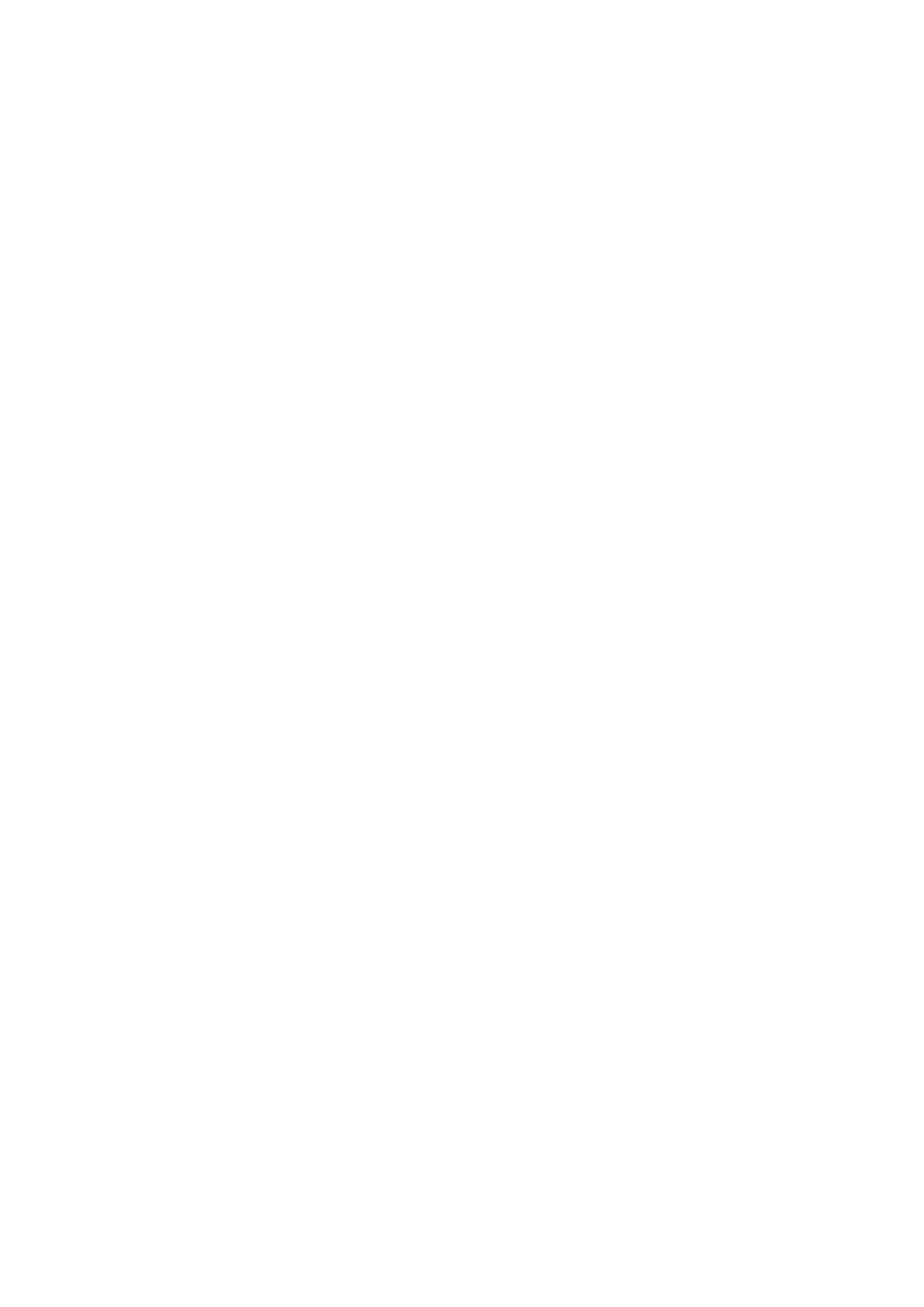## **Bibliography**

- [1] Tolga Acar and Lan Nguyen. "Revocation for delegatable anonymous credentials". In: *International Workshop on Public Key Cryptography*. Springer. 2011, pp. 423–440.
- [2] Man Ho Au, Willy Susilo, and Yi Mu. "Constant-size dynamic k-TAA". In: *International Conference on Security and Cryptography for Networks*. Springer. 2006, pp. 111–125.
- [3] Foteini Baldimtsi et al. "Accumulators with applications to anonymity-preserving revocation". In: *2017 IEEE European Symposium on Security and Privacy (EuroS&P)*. IEEE. 2017, pp. 301–315.
- [4] Endre Bangerter. "Efficient zero knowledge proofs of knowledge for homomorphisms." In: (2005).
- [5] M. Bellare. "Optimal Asymmetric Encryption-How to Encrypt with RSA". In: *Eurocrypt'94*. 1995.
- [6] Mihir Bellare and Phillip Rogaway. "Random oracles are practical: a paradigm for designing efficient protocols". In: *Proceedings of the 1st ACM conference on Computer and communications security*. 1993, pp. 62–73.
- [7] David Bernhard, Olivier Pereira, and Bogdan Warinschi. *How not to Prove Yourself: Pitfalls of the Fiat-Shamir Heuristic and Applications to Helios*. Cryptology ePrint Archive, Report 2016/771. <https://eprint.iacr.org/2016/771>. 2016.
- [8] Stefan Brands. *Rethinking public key infrastructures and digital certificates: building in privacy*. Mit Press, 2000.
- [9] Philippe Camacho. *On the Impossibility of Batch Update for Cryptographic Accumulators*. Cryptology ePrint Archive, Report 2009/612. [https://eprint.iacr.org/2009/](https://eprint.iacr.org/2009/612) [612](https://eprint.iacr.org/2009/612). 2009.
- [10] Jan Camenisch, Manu Drijvers, and Jan Hajny. "Scalable revocation scheme for anonymous credentials based on n-times unlinkable proofs". In: *Proceedings of the 2016 ACM on Workshop on Privacy in the Electronic Society*. ACM. 2016, pp. 123–133.
- [11] Jan Camenisch, Markulf Kohlweiss, and Claudio Soriente. "An accumulator based on bilinear maps and efficient revocation for anonymous credentials". In: *International Workshop on Public Key Cryptography*. Springer. 2009, pp. 481–500.
- [12] Jan Camenisch and Anna Lysyanskaya. "A signature scheme with efficient protocols". In: *International Conference on Security in Communication Networks*. Springer. 2002, pp. 268–289.
- [13] Jan Camenisch and Anna Lysyanskaya. "An efficient system for non-transferable anonymous credentials with optional anonymity revocation". In: *International Conference on the Theory and Applications of Cryptographic Techniques*. Springer. 2001, pp. 93–118.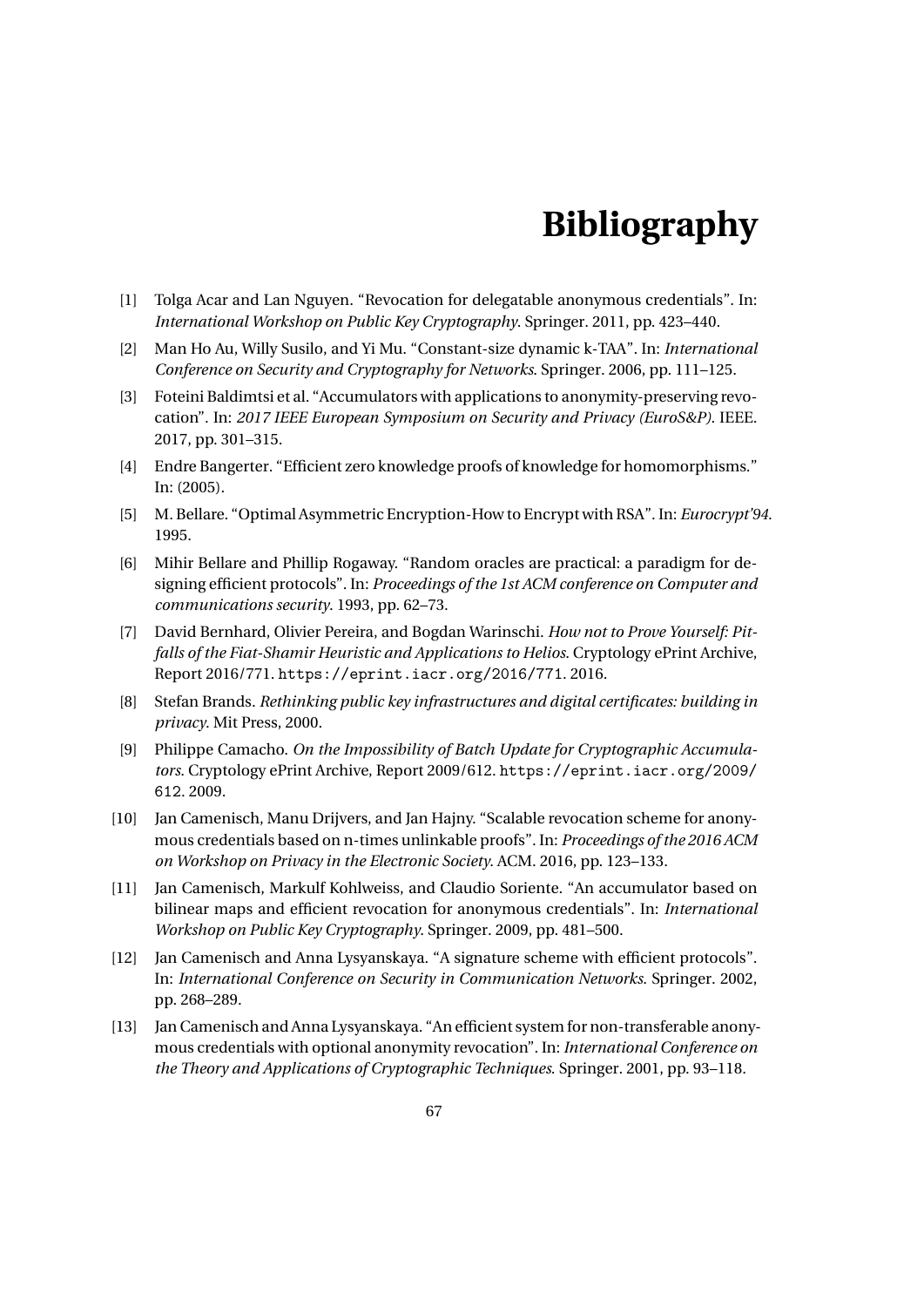- [14] Jan Camenisch and Anna Lysyanskaya. "Dynamic accumulators and application to efficient revocation of anonymous credentials". In: *Annual International Cryptology Conference*. Springer. 2002, pp. 61–76.
- [15] Jan Camenisch and Markus Michels. "Separability and Efficiency for Generic Group Signature Schemes". In: *CRYPTO '99 Proceedings of the 19th Annual International Cryptology Conference on Advances in Cryptology*. 1999, pp. 413–430.
- [16] Jan Camenisch and Victor Shoup. "Practical verifiable encryption and decryption of discrete logarithms". In: *Annual International Cryptology Conference*. Springer. 2003, pp. 126–144.
- [17] Jan Camenisch and Markus Stadler. "Efficient group signature schemes for large groups". In: *Annual International Cryptology Conference*. Springer. 1997, pp. 410–424.
- [18] Jan Camenisch and Els Van Herreweghen. "Design and implementation of the idemix anonymous credential system". In: *Proceedings of the 9th ACM conference on Computer and communications security*. ACM. 2002, pp. 21–30.
- [19] Jan Camenisch et al. "Concepts and languages for privacy-preserving attribute-based authentication". In: *IFIP Working Conference on Policies and Research in Identity Management*. Springer. 2013, pp. 34–52.
- [20] Jan Camenisch et al. "Fast keyed-verification anonymous credentials on standard smart cards". In: *IFIP International Conference on ICT Systems Security and Privacy Protection*. Springer. 2019, pp. 286–298.
- [21] Jan Camenisch et al. *Formal Treatment of Privacy-Enhancing Credential Systems*. Cryptology ePrint Archive, Report 2014/708. [https : / / eprint . iacr . org / 2014 / 708](https://eprint.iacr.org/2014/708). 2014.
- [22] Jan Camenisch et al. "Formal Treatment of Privacy-Enhancing Credential Systems". In: *Revised Selected Papers of the 22nd International Conference on Selected Areas in Cryptography - SAC 2015 - Volume 9566*. Vol. 2014. 2015, pp. 3–24.
- [23] David Chaum. "Security without identification: Transaction systems to make big brother obsolete". In: *Communications of the ACM* 28.10 (1985), pp. 1030–1044.
- [24] Geoffroy Couteau, Thomas Peters, and David Pointcheval. *Removing the Strong RSA Assumption from Arguments over the Integers*. Cryptology ePrint Archive, Report 2016/128. <https://eprint.iacr.org/2016/128>. 2016.
- [25] Ronald Cramer. "Modular design of secure yet practical cryptographic protocols". In: *Ph. D. Thesis, CWI and University of Amsterdam* (1996).
- [26] Ivan Damgård. *On* Σ*-protocols*. 2010.
- [27] Ivan Damgård and Eiichiro Fujisaki. "A statistically-hiding integer commitment scheme based on groups with hidden order". In: *International Conference on the Theory and Application of Cryptology and Information Security*. Springer. 2002, pp. 125–142.
- [28] Yevgeniy Dodis and Aleksandr Yampolskiy. "A verifiable random function with short proofs and keys". In: *International Workshop on Public Key Cryptography*. Springer. 2005, pp. 416–431.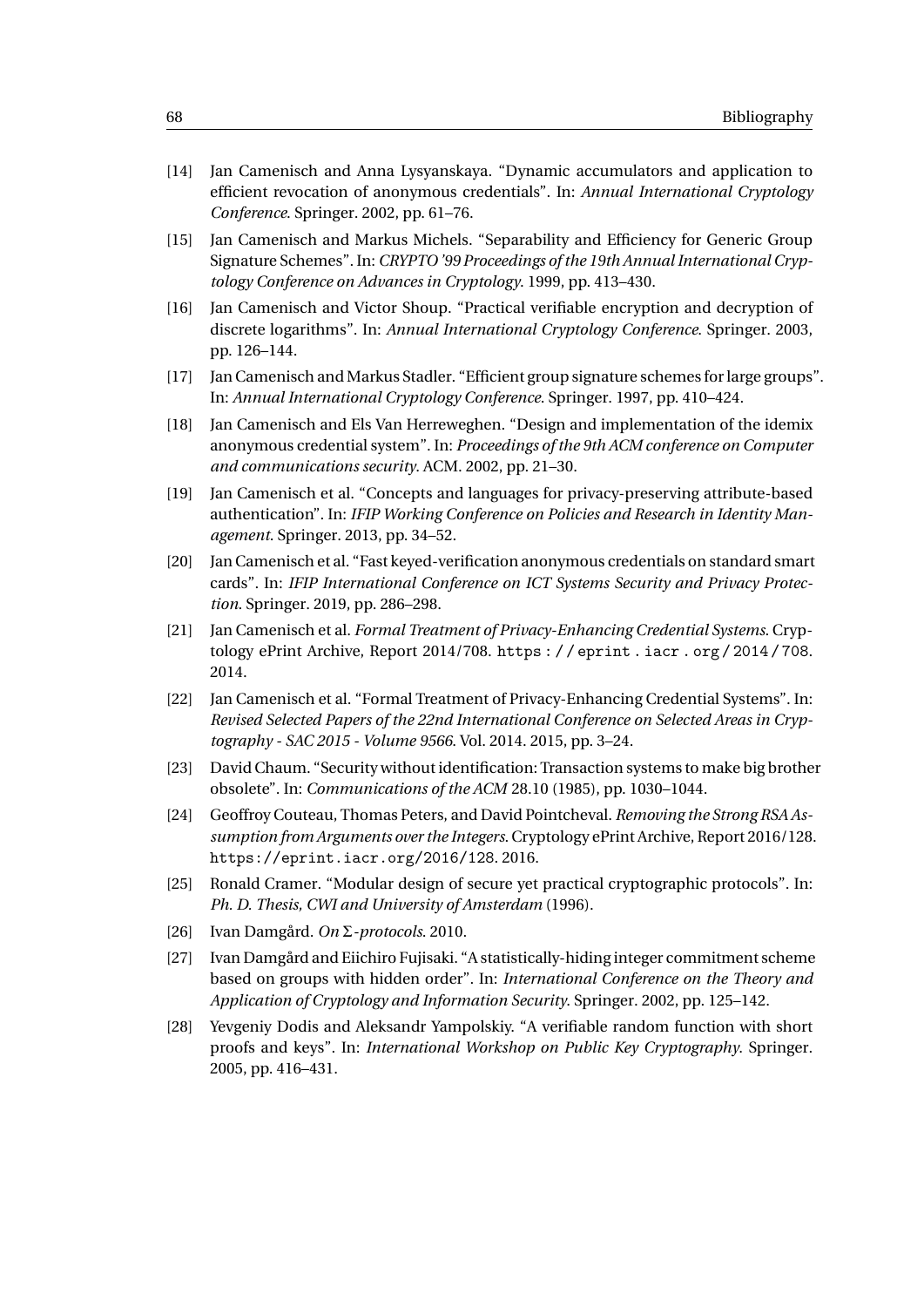- [29] Amos Fiat and Adi Shamir. "How to prove yourself: Practical solutions to identification and signature problems". In: *Conference on the Theory and Application of Cryptographic Techniques*. Springer. 1986, pp. 186–194.
- [30] Eiichiro Fujisaki and Tatsuaki Okamoto. "Statistical zero knowledge protocols to prove modular polynomial relations". In: *Annual International Cryptology Conference*. Springer. 1997, pp. 16–30.
- [31] Oded Goldreich. *Foundations of Cryptography: Volume 1, Basic Tools*. 2001.
- [32] Oded Goldreich, Silvio Micali, and Avi Wigderson. "Proofs that yield nothing but their validity or all languages in NP have zero-knowledge proof systems". In: *Journal of the ACM* 38.3 (1991), pp. 690–728.
- [33] S. Goldwasser, S. Micali, and C. Rackoff. "The knowledge complexity of interactive proof systems". In: *SIAM Journal on Computing* 18.1 (1989), pp. 186–208.
- [34] Jens Groth and Amit Sahai. "Efficient non-interactive proof systems for bilinear groups". In: *Annual International Conference on the Theory and Applications of Cryptographic Techniques*. Springer. 2008, pp. 415–432.
- [35] Daniel Hardman and Lovesh Harchandani. *Preventing Transferrability with ZKP-based Credentials*. URL: [https://github.com/WebOfTrustInfo/rwot9- prague/blob/](https://github.com/WebOfTrustInfo/rwot9-prague/blob/master/topics-and-advance-readings/zkp-safety.md) [master/topics-and-advance-readings/zkp-safety.md](https://github.com/WebOfTrustInfo/rwot9-prague/blob/master/topics-and-advance-readings/zkp-safety.md) (visited on 08/09/2020).
- [36] IETF. *RFC2459: Internet X.509 Public Key Infrastructure Certificate and CRL Profile*. URL: <https://tools.ietf.org/html/rfc2459> (visited on 01/15/2020).
- [37] IETF. *RFC5280: Internet X.509 Public Key Infrastructure Certificate and Certificate Revocation List (CRL) Profile*. URL: <https://tools.ietf.org/html/rfc5280> (visited on 08/06/2019).
- [38] IETF. *RFC6960: X.509 Internet Public Key Infrastructure Online Certificate Status Protocol - OCSP*. URL: <https://tools.ietf.org/html/rfc6960> (visited on 08/16/2019).
- [39] Jorn Lapon et al. "Analysis of revocation strategies for anonymous Idemix credentials". In:*IFIP International Conference on Communications and Multimedia Security*. Springer. 2011, pp. 3–17.
- [40] Jorn Lapon et al. "Performance analysis of accumulator-based revocation mechanisms". In: *IFIP International Information Security Conference*. Springer. 2010, pp. 289–301.
- [41] Lan Nguyen. "Accumulators from bilinear pairings and applications". In: *Cryptographers' Track at the RSA Conference*. Springer. 2005, pp. 275–292.
- [42] David Pointcheval and Jacques Stern. "Security proofs for signature schemes". In: *EU-ROCRYPT'96 Proceedings of the 15th annual international conference on Theory and application of cryptographic techniques*. 1996, pp. 387–398.
- [43] Stichting Postfilter. *Nationaal Post Register*. URL: [https : / / www . postfilter . nl/](https://www.postfilter.nl/) (visited on 09/02/2019).